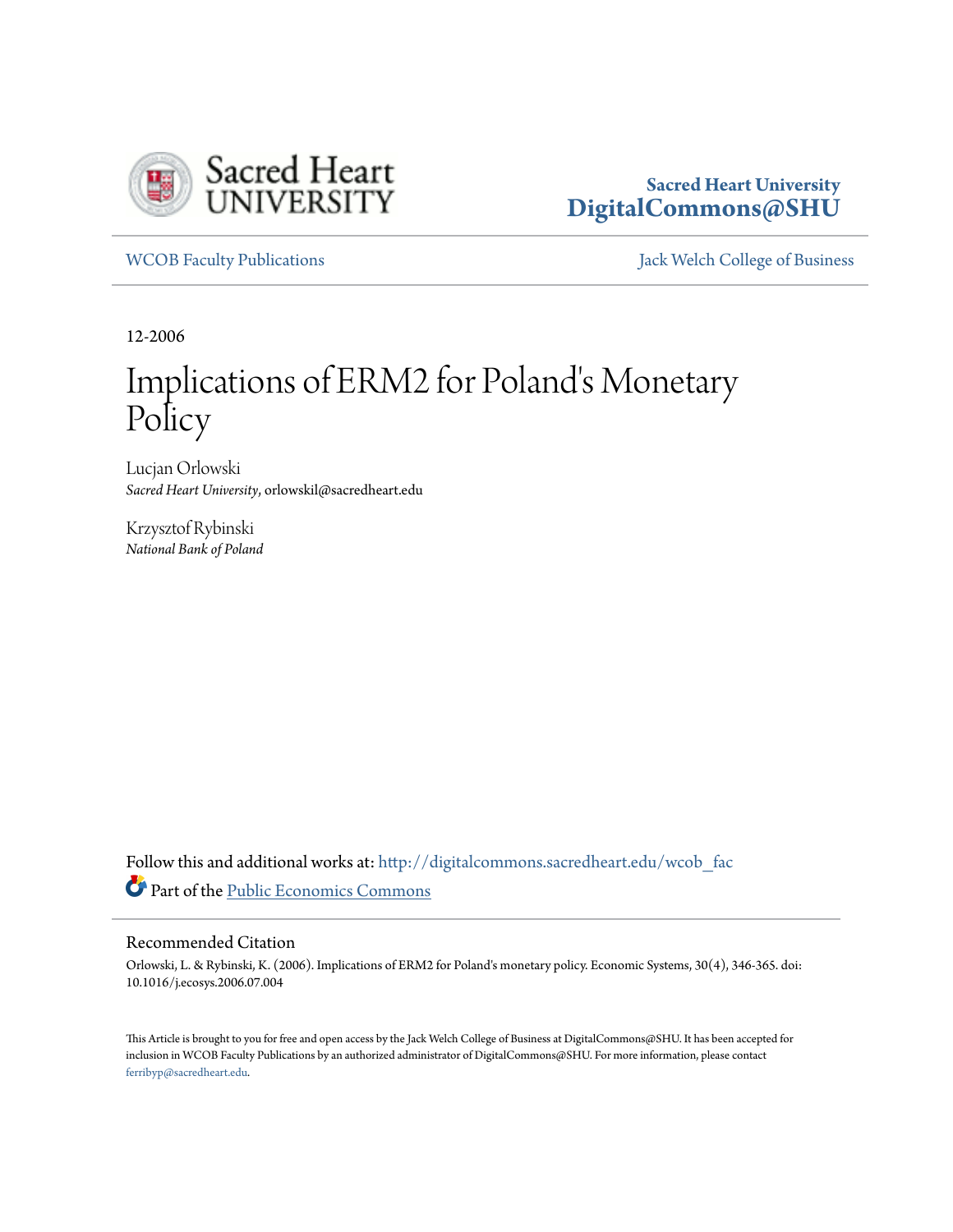

## *Implications of ERM2 for Poland's Monetary Policy*

*By: Lucjan Orlowski and Krzysztof Rybinski* 

William Davidson Institute Working Paper Number 802 December 2005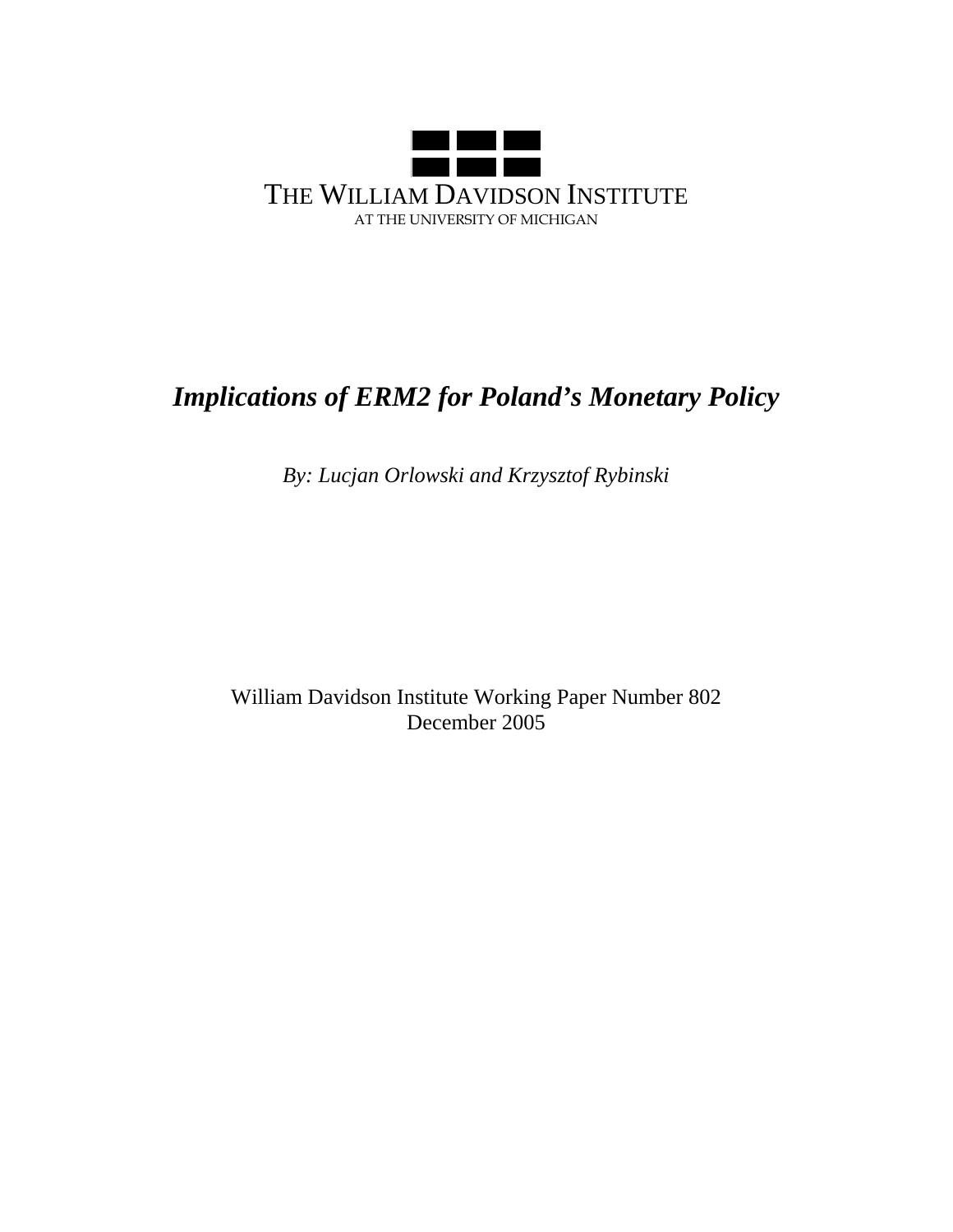## *Implications of ERM2 for Poland's Monetary Policy*<sup>∗</sup>

Lucjan T. Orlowski<sup>1)</sup> and Krzysztof Rybinski<sup>2)</sup>

<sup>1)</sup> Sacred Heart University, 5151 Park Avenue, Fairfield, CT 06825. USA.

2) National Bank of Poland, Świętokrzyska 11, 00919 Warsaw, Poland.

#### *December 2005*

#### **Abstract:**

 $\overline{a}$ 

This study proposes an extension to the inflation targeting framework for Poland that takes into consideration the exchange rate stability constraints imposed by the obligatory participation in the ERM2 on the path to the euro. The modified policy framework is based on targeting the differential between the domestic and the implicit euro area inflation forecasts. The exchange rate stability objective enters the central bank reaction function and is treated as an indicator variable. Adjustments of interest rates respond to changes in the relative inflation forecast, while foreign exchange market intervention is applied for the purpose of stabilizing the exchange rate. The dynamic market equilibrium exchange rate is ascertained by employing the Johanssen cointegration tests and the threshold generalized autoregressive heteroscedasticity model with the in-mean extension and generalized error distribution (TGARCH-M-GED).

#### **JEL Classifications:** E58, E61, F33, P24.

**Keywords:** inflation targeting, monetary convergence, ERM2, euro, Poland, cointegration, GARCH

<sup>∗</sup> Views presented in this paper are those of the authors and do not necessarily represent the official views of the National Bank of Poland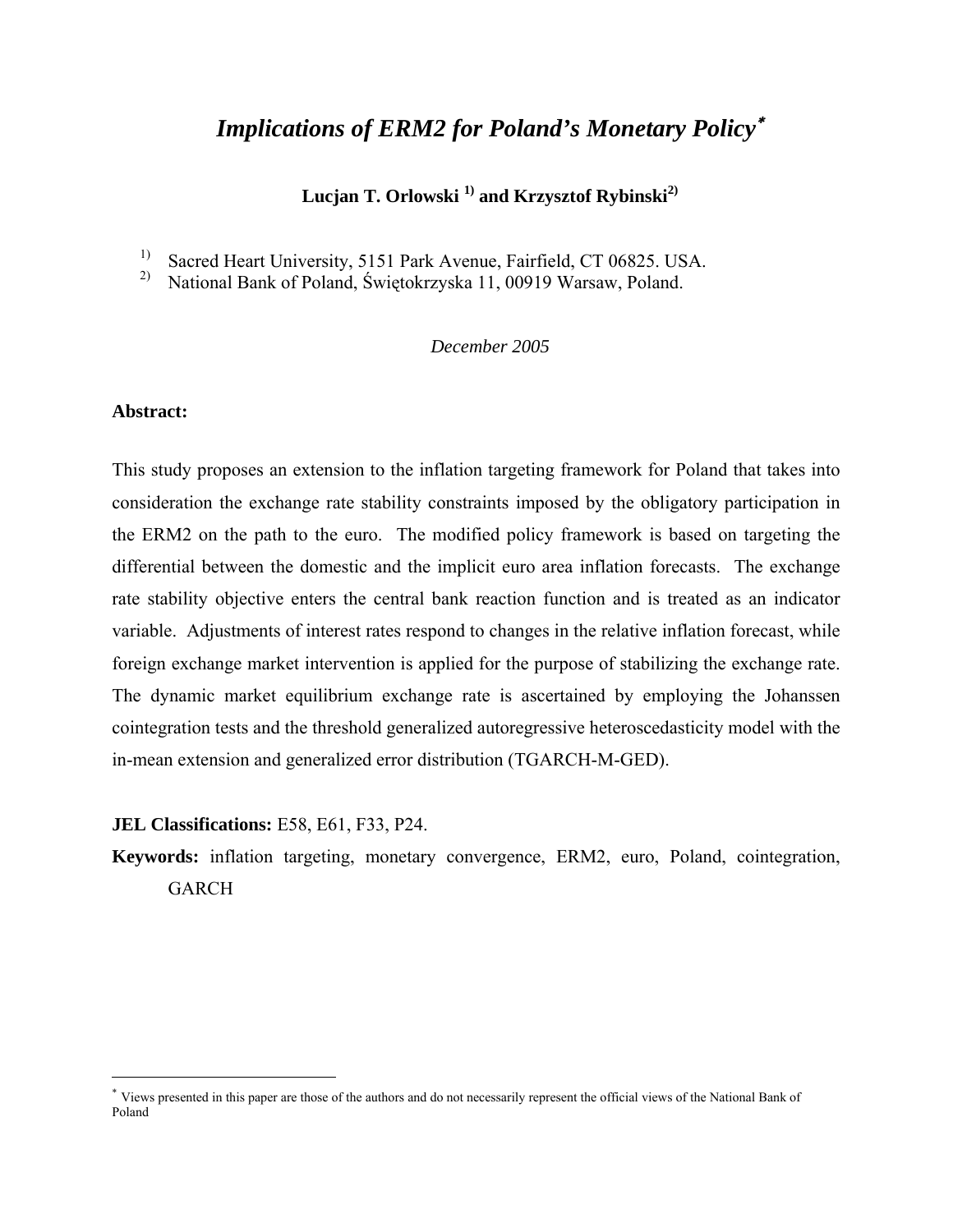#### **1. Introduction**

This study is aimed at devising a monetary policy framework that is conducive to monetary convergence of Poland to the euro zone, particularly under the exchange rate stability constraints imposed by the obligatory participation in the ERM2. We take on the task of examining a proper transition from the current framework of direct inflation targeting (DIT) via ERM 2 to the actual euro adoption that is intended to take place at the end of the present decade.

An underlying assumption for our analysis is that a strict variant of DIT is not a suitable policy framework for facilitating convergence to the euro. Therefore, the euro-convergence process calls for adopting a more flexible DIT framework that would combine achieving price convergence with exchange rate stability. We identify two crucial convergence tasks for monetary authorities: reducing the (forward-looking) inflation differential and lowering exchange rate volatility. These objectives are treated in the following way. The central bank reaction function encompasses targeting a differential between the domestic and the implicit eurozone inflation forecast within a framework prescribed by Orlowski (2005b) as a relative inflation forecast targeting (RIFT). A central bank adjusts interest rates in response to changes in the relative inflation forecast. Exchange rate smoothing is viewed as a policy indicator variable and is secured primarily through foreign exchange market interventions.

We further analyze repercussions and policy responses to the official reference exchange rate set within the ERM2 mechanism, which may differ from the dynamic equilibrium exchange rate as perceived by financial markets. In general terms, an official rate that is perceived by the market as suboptimal is likely to exacerbate exchange rate volatility. A rate that is viewed as too weak may jeopardize the inflation target; while the one that is too strong may contribute to real currency appreciation and the deterioration of balance of payments. We estimate the dynamic market equilibrium exchange rate by employing Johanssen cointegration tests and the threshold generalized autoregressive heteroscedasticity model with the in-mean extension and generalized error distribution (TGARCH-M-GED).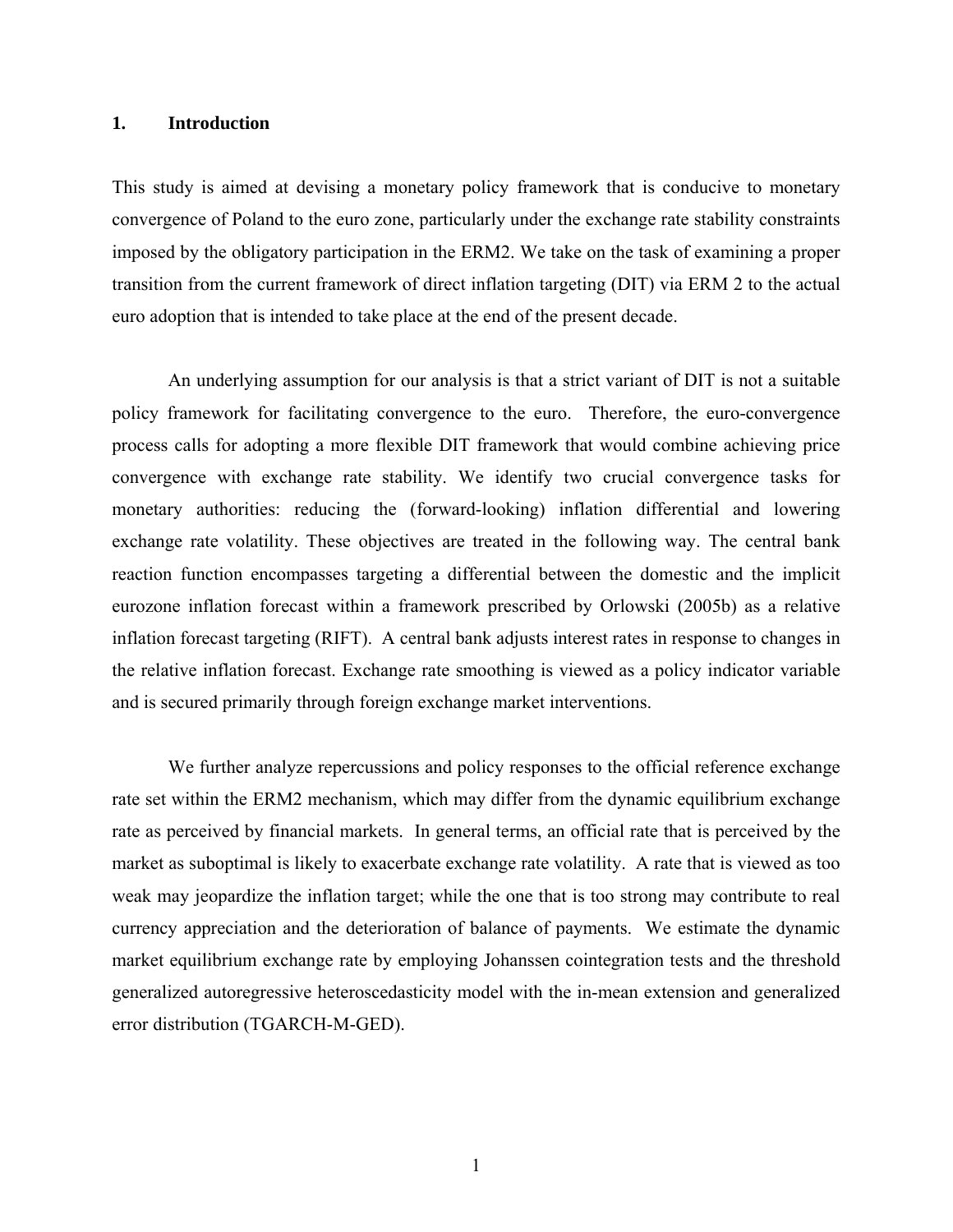The paper is organized as follows. Section 2 elaborates choices of parameters of a central bank loss function with respect to constraints imposed by the euro-convergence and ERM2. Different venues of expanding policy flexibility are overviewed in Section 3. A model outlining a central bank reaction function and instrument rules under the RIFT framework is developed in Section 4. The implications of deviations of various levels of the official reference exchange rate from the dynamic market equilibrium rate are covered in Section 5. Empirical estimation of the dynamic equilibrium rate on the basis of the cointegration and volatility dynamics tests is examined in Section 6. A synthesis along with some policy recommendations is presented in Section 7.

#### **2. Flexible Inflation Targeting for Euro-Convergence**

Following up on our assumption that monetary policy remains autonomous to the very end of the euro accession process while controlling a stable path of nominal exchange rate, we advocate supplementing the DIT framework with an ancillary objective of exchange rate stability. In quintessence, we see no conflict between the precepts of the ERM2 and a continuous pursuit of DIT, however, in a modified, more elaborate format. We certainly accept the constraints imposed by the ERM2, namely the requirements of: (1) applying this mechanism for at least two years prior to the examination period qualifying for the euro zone, (2) maintaining currency stability within a 'normal' band of fluctuations and (3) refraining from currency devaluation in any form. We agree with a widely accepted opinion that participation in ERM2 should not exceed the arbitrarily imposed minimum two-year period, sharing the views of Szapáry (2000), Kennen and Meade (2003), and Kočenda, Kutan and Yigit (2005), among others. In hindsight, while the ERM2 necessitates the pursuit of exchange rate stability objective, we view the possibility of incorporating it into DIT framework as a preferred policy option, which will preserve policy autonomy to the very end of the euro-convergence process.

The choices between price stability and exchange rate stability objectives can be explained by weighting parameters of an open economy central bank loss function. It is not our intention to estimate the parameters based on the current or projected monetary policy of a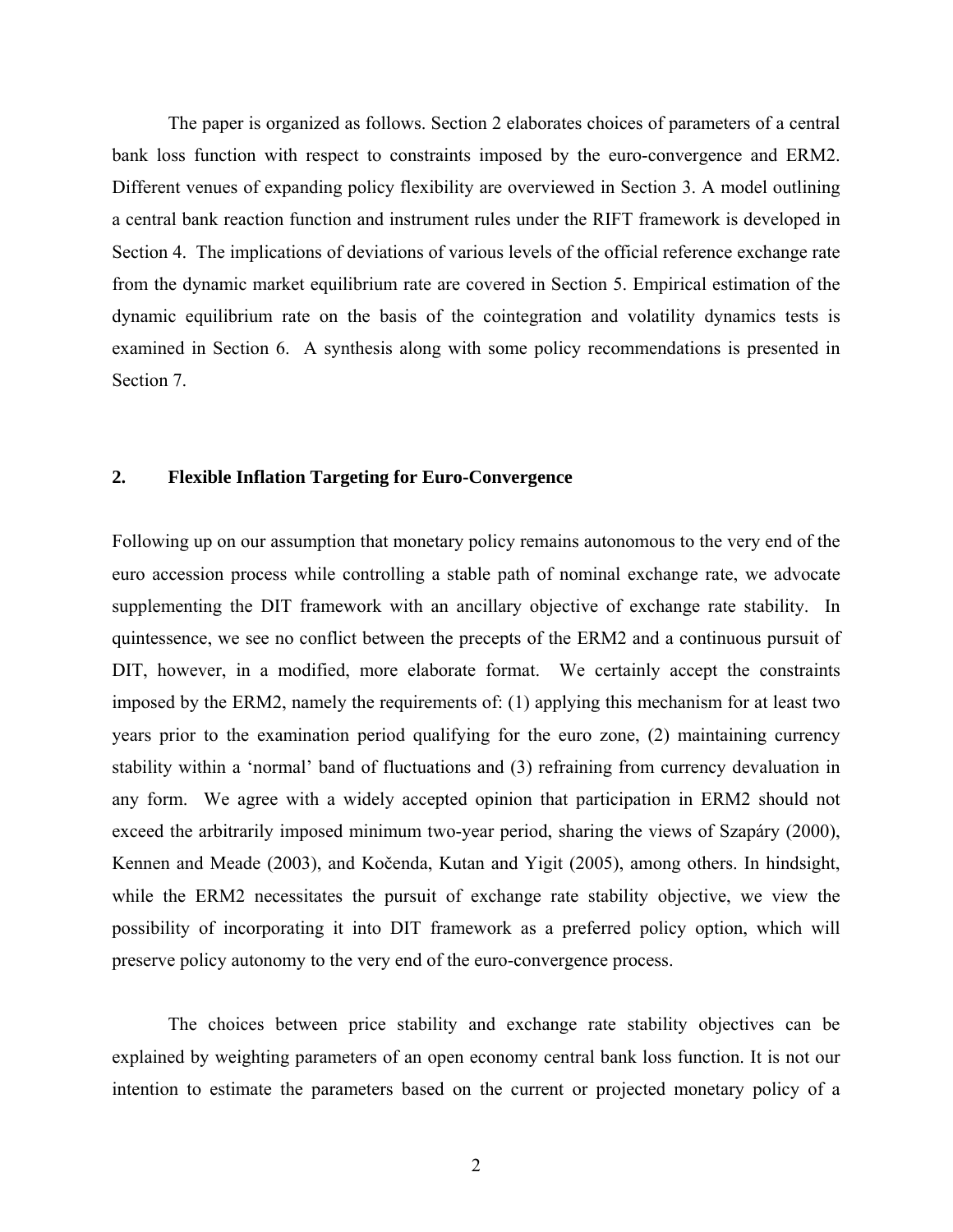converging country's central bank, particularly the National Bank of Poland (NBP) but rather to discuss the choices facing monetary authorities for the purpose of providing guidance for making current DIT strategy more flexible. Therefore, we design a central bank reaction function based on a more elaborate model that will possibly offer more specific guidance for policy-makers than the standard theoretical loss function.

The quadratic loss function is stated as:

$$
L = \omega_1 (\pi_t - \overline{\pi}_t)^2 + \omega_2 (y_t - \overline{y}_t)^2 + \omega_3 (s_t - \overline{s}_t)^2
$$
 (1)

The loss function is devised for an open economy framework and nominal, not real, convergence to a common currency system. Therefore, nominal rather than real exchange rate is entered into it. In theory, the exchange rate could be treated here in a more conventional way as a real rate, but in more practical and feasible terms it is determined as a nominal rate. Following the logic of this open-economy loss function, a monetary authority needs to prioritize the inflation, output stability and the exchange rate objectives. If the weight on inflation target ( $\omega_1$ ) is equal to unity and the remaining weights are zero, the central bank assigns an exclusive priority to the inflation target and the policy framework that follows this logic is defined as *strict DIT*. But when the central bank lowers the weight on inflation target and raises either one of the two remaining  $\omega$ weights, it switches to *flexible DIT* strategy (Svensson, 1999).

| <b>Variant</b>                                                          | <b>Parameters</b>                          | <b>Advantages</b>                                                                        | <b>Dangers</b>                                                       |
|-------------------------------------------------------------------------|--------------------------------------------|------------------------------------------------------------------------------------------|----------------------------------------------------------------------|
| <b>Strict DIT</b>                                                       | $\omega_1 = 1, \omega_2 = 0, \omega_3 = 0$ | Effective strong<br>disinflation,<br>improved c. b.<br>credibility                       | Potentially high<br>welfare costs                                    |
| <b>Flexible DIT in</b><br>developed closed<br>economy                   | $\omega_3=0$                               | Disinflation and<br>growth, lower<br>welfare costs,<br>condition: ex ante<br>credibility | Exch. Rate<br>instability<br>(depending on the<br>level of openness) |
| <b>Flexible DIT in</b><br>open economy<br>under monetary<br>convergence | $\omega_2=0$                               | Disinflation,<br>stable exchange rate                                                    | Some, hard to<br>specify welfare<br>costs                            |

**Table 1:** Loss Function Parameters under Strict and Flexible DIT

Source: the authors.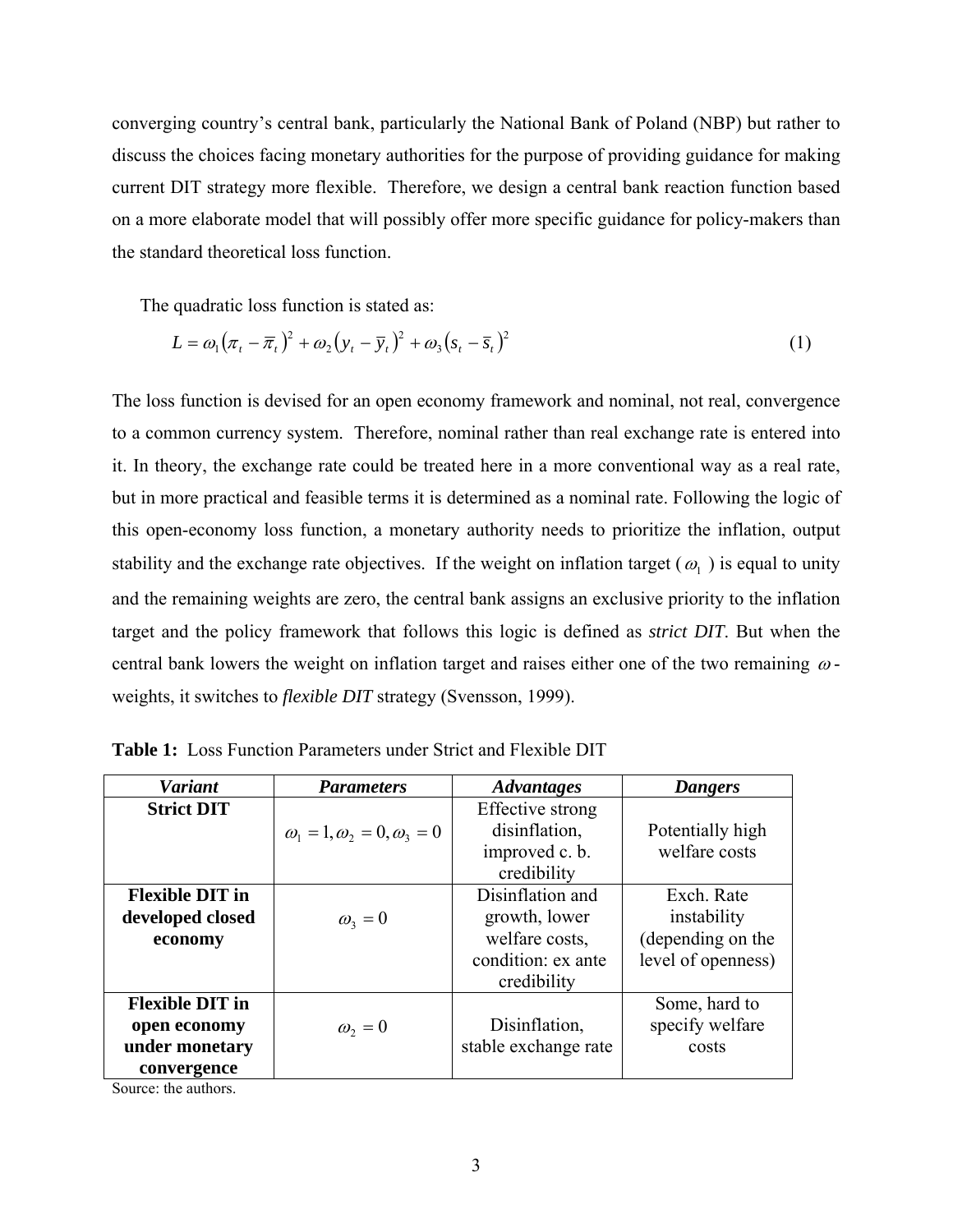Strict DIT was the only viable and credible option for central banks in transition economies when their knowledge about the aggregate demand and the exchange rate channels of monetary policy transmission was limited. But once the price stability was achieved, central banks began infusing flexibility into their DIT frameworks by increasing weights on either the output or exchange rate stability.

Since the Maastricht criteria for monetary convergence call for achieving low inflation as well as the exchange rate stability, without considering the output growth ( $\omega_2 = 0$ ), a proper balance between  $\omega_1$  and  $\omega_3$  is required for increasing the DIT flexibility.<sup>1</sup> By a general rule, the weights assigned to  $\omega_1$  and  $\omega_3$  depend directly on the degree of openness. For a more open economy, which is more susceptible to external shocks,  $\omega_3$  shall be greater than  $\omega_1$ . This also stems from a more pronounced exchange rate channel of monetary policy transmission in open economies (Golinelli and Rovelli, 2005).

 It shall be further noted that the shape of the loss function adopted by a central bank switching from strict via flexible DIT to ERM2 requires a careful consideration. First, a quadratic loss component related to nominal deviation from an officially-adopted reference exchange rate  $\bar{s}$ , is an imprecise approximation of the actual loss faced by the central bank within the ERM2 mechanism. While the official definition of the exchange rate stability criterion is imprecise<sup>2</sup>, it appears that the deviations on the weak side of the ERM2 corridor will entail greater welfare loss than deviations on the strong side would. This stems from the fact that central parity can be revalued within the EMR2 framework, while central parity devaluation

<sup>&</sup>lt;sup>1</sup> Viability and applicability of the Maastricht convergence criteria to new Member States are subject to intense scrutiny and debates, as they reflect the European Commission's apparent precept that the euro candidates should be treated as an isomorphic block, disregarding their prevalent structural and institutional differences (Szapáry, 2000; Kenen and Meade, 2003).

 $2<sup>2</sup>$  The assessment of meeting the exchange rate stability criterion is subject to interpretations and judgments based on the analysis of deviations from the prescribed band (Jonas, 2004). Initially, the ERM1 band was set at +/- 2.25 percent around a central parity rate. However, following the 1992 currency crisis, the ERM2 was introduced by widening the band to +/-15 percent. Based on the opinions of both the European Commission and the ECB one may conclude that, despite the "equal treatment" wording used in official documents, the criterion of 2.25 percent deviation from the parity will not be adopted strictly. It seems that if a given country fulfills the Maastricht fiscal, inflation and interest rate criteria, and during the ERM2 period it experiences a few short-lived significant depreciations from the parity, it would not be qualified as failing to pass the exchange rate stability test. Nevertheless, the European authorities will review every deviation from the parity on the case by case basis.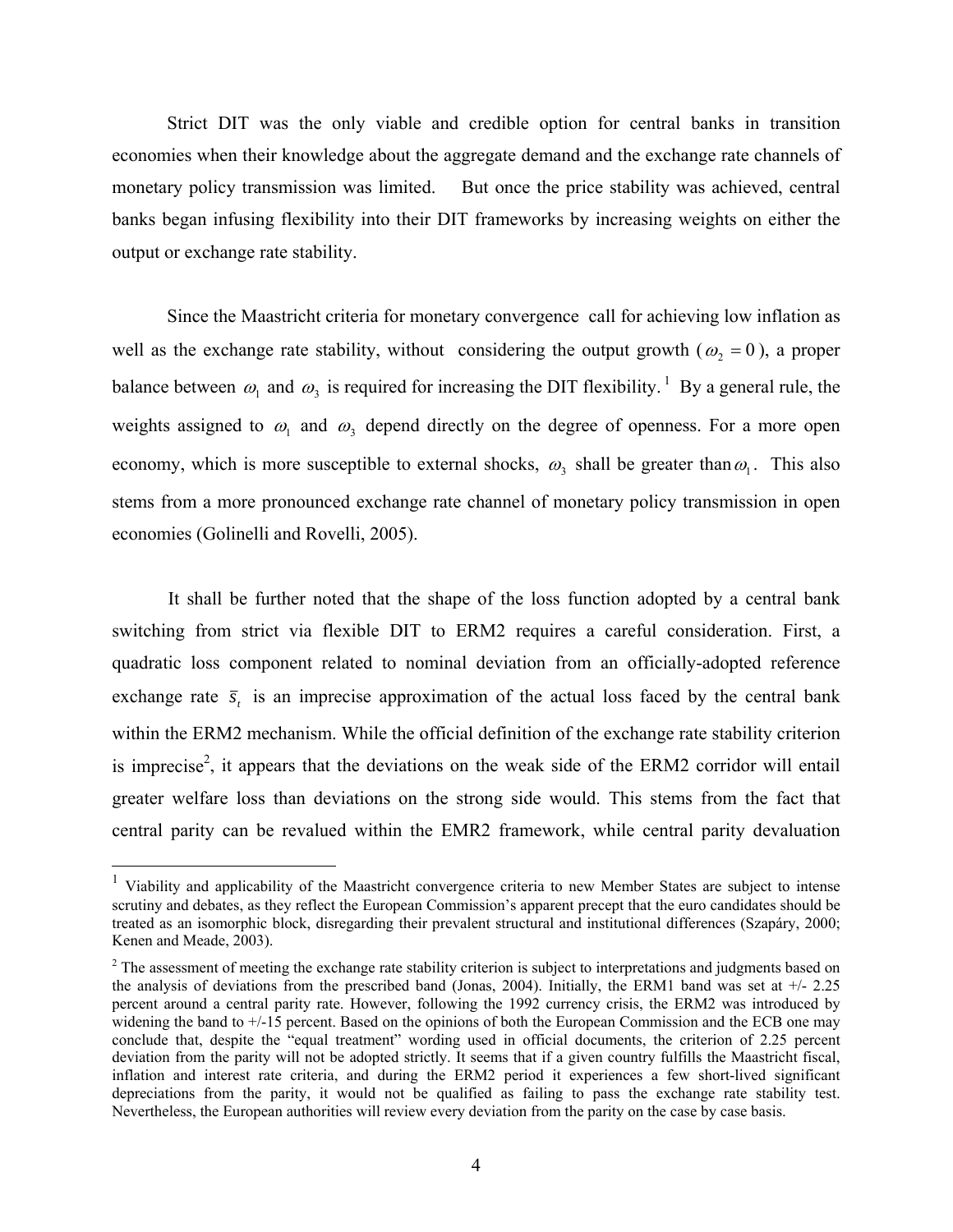would automatically reset the minimum two year testing period back to the beginning. Consequently, the welfare loss resulting from nominal exchange rate deviating by, for example, 4 percent from the central parity on the weak side should be a lot bigger than a loss associated with the 4 percent deviation on the strong side. In essence, the welfare loss associated with the currency appreciation is much less significant than the one stemming from the same percentage level of currency depreciation. However, once the currency depreciates more than could possibly be accepted by the European Commission and the ECB (for example by 5 percent or more), the ERM2 clock will restart from zero again, and further depreciation may not be associated with rapid increases of the welfare loss.

To our knowledge, there is little evidence suggesting that adding the exchange rate stability objective to the central bank loss function is welfare enhancing. Ball (1999) and Haldane (1997), among others, argue that exchange rate movements have an impact on both inflation and output, so exchange rate volatility is already captured by the other two terms in the loss function. But even if we assumed that central banks had knowledge of these results, they would act as if exchange rate term were explicitly put into the loss function.

A debatable issue is whether the output gap variable needs to be included in a loss function in the countries converging to the euro. After all, an output gap and real convergence benchmarks are not included among the Maastricht convergence criteria. In principle, we subscribe to the opinion of incorporating the output gap variable since the policy efforts to achieve the low inflation target prescribed by the Maastricht criteria will likely entail certain output losses<sup>3</sup>. Alternatively, central bank may want to stabilize inflation expectations at low enough level few years before the ERM2 test, which may require that output will be kept below its potential level for a prolonged period of time. This approach, however, may be associated with additional risks. Monetary policy ignoring the output gap in the loss function may result in asymmetric approach to inflation risks and could tolerate higher than necessary output losses. This in turn could undermine the popular support for the euro adoption.

 $3$  The lowest can be 1.5 percent if there are three countries with zero inflation when the inflation criterion is computed, which is consistent with the rule of thumb adopted by the Commission to exclude countries with HICP deflation from the computation of the inflation criteria. It is worth noting that the new Member States face by definition tougher inflation criterion that the incumbent Members, because now three countries are chosen from among 25, as opposite to 15 members, thus the probability of finding a country with zero inflation is now higher.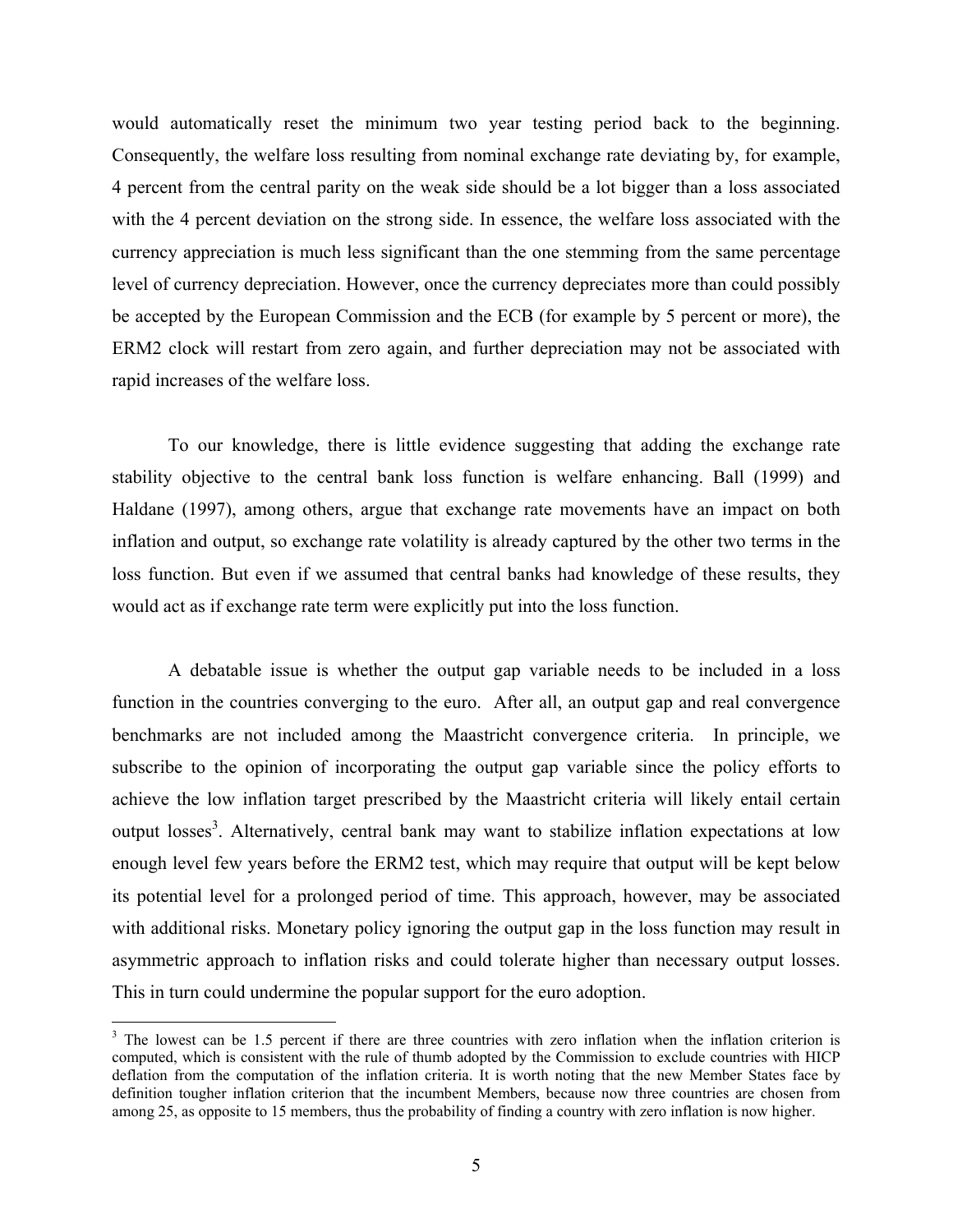Under different policy scenarios the weights assigned by the central bank to the loss function terms are quite different. Strict inflation targeting is characterized by following weights:

$$
\omega_1 > 0, \omega_2 = 0, \omega_3 = 0
$$

Flexible inflation targeting in a small open economy may have weights:

$$
\omega_1 > 0, \omega_2 > 0, \omega_3 > 0, \omega_1, \omega_2 > \omega_3,
$$

Upon joining the ERM2, a central bank may wish to emphasize the exchange rate stability objective weighted as:

$$
\omega_1 > 0, \omega_2 > 0, \omega_3 > 0, \omega_1 > \omega_2, \omega_3 > \omega_2, \omega_3 > \omega_1,
$$

The weight distribution upon entering the ERM2 implies that the prior strict inflation targeting regime is replaced with *a hybrid of inflation and exchange rate targeting*. 4

#### **3. Strategies for Combining Price Convergence and Exchange Rate Stability**

There is a well-established consensus in the literature that the DIT declaration alone does not guarantee its success (Taylor, 2000; Jonas and Mishkin, 2003; Eichengreen, 2005). The announcement of inflation goals needs to be supported with an analytical model outlining a set of monitoring formulas, such as money demand functions, core inflation forecasts, exchange rate behavioural models, etc., as well as instrument rules, generally based on various forms of openeconomy Taylor or first-difference rules. More advanced versions of full-fledged DIT ought to encompass such well-prescribed behavioural and policy-reaction functions. For the countries

 $<sup>4</sup>$  On practical grounds, this policy option is suitable for the larger euro-candidate countries. The smaller candidates,</sup> such as the Baltic States, whose financial markets are less developed thus not fully capable of providing necessary signals for implementation of inflation targeting should continue embracing their present currency board arrangements.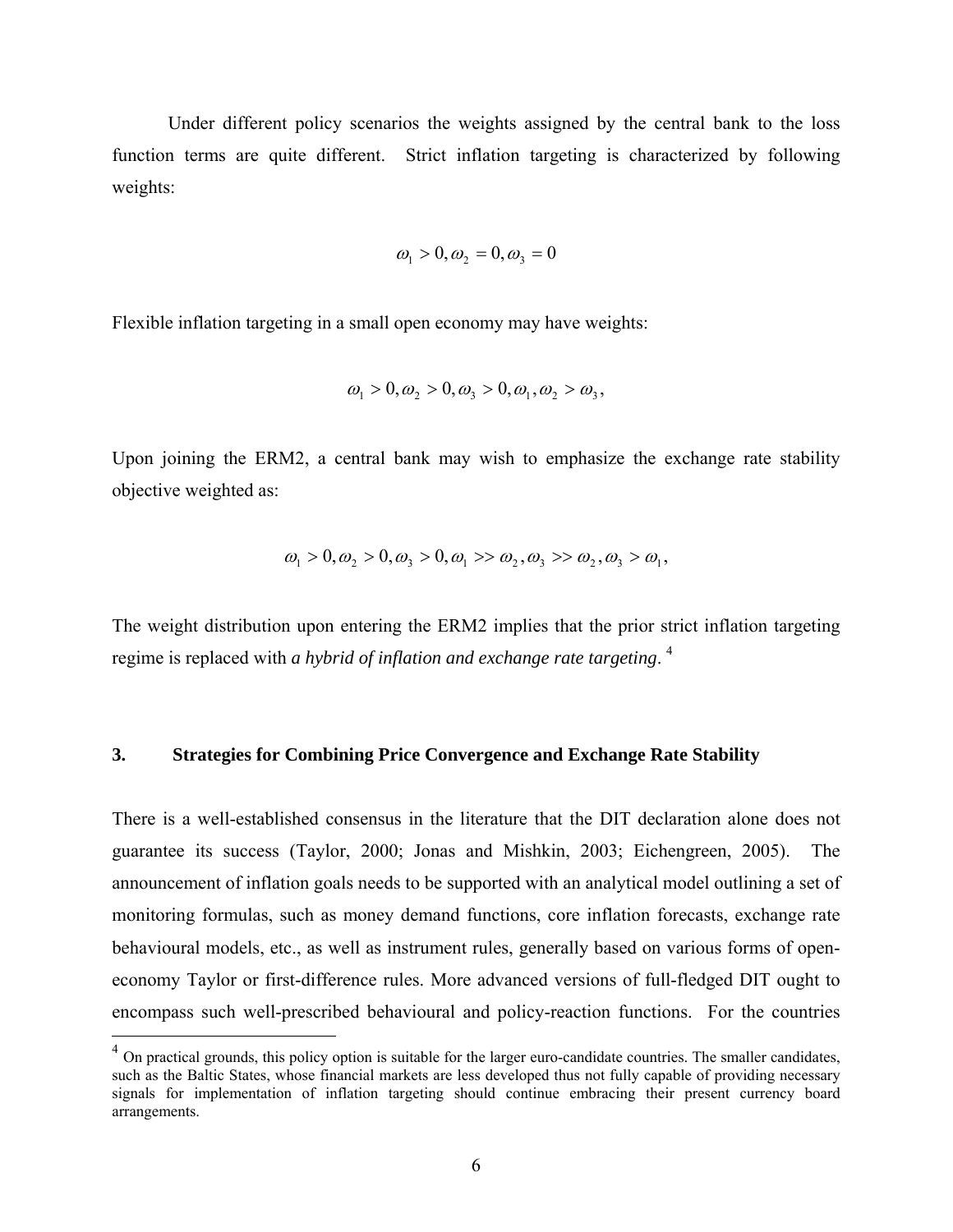required to enter the ERM2 in order to adopt the euro, DIT ought to be augmented with an exchange rate stability objective.

There have been several noteworthy proposals in the literature pertaining to reformulation of the present monetary policies in Poland and other new Member States on the final passage to the euro - some calling for a radical regime switching while others devising a smooth transition. Nonetheless, the majority of studies voice concerns over incompatibility of current DIT strategies with the exchange rate convergence criterion embodied in the ERM2. They anticipate high costs of switching regime back to exchange-rate-based monetary policy upon the ERM2 entry (Natalucci and Ravenna, 2002; DeGrauwe and Schnabl, 2004; Kočenda, Kutan and Yigit 2005) assuming the prevalence of Harrod-Balassa-Samuelson effects<sup>5</sup>.

The proposals for a gradualist approach to adjusting monetary policies are based on various degrees of reformulation of current DIT regimes. They all call for a greater flexibility of DIT by placing more or less balanced weights on inflation and exchange rate stability targets. In all cases, the inclusion of the exchange rate stability objective is believed to be critical for a successful convergence. In spite of the differences in specific policy prescriptions among the discussed proposals, the gradualist approach recognizes the importance of allowing sufficient time for a successful coordination of monetary, real and institutional convergence thus remains in a fundamental disagreement with calls for a leap to early euroization.

An extreme departure from the strict DIT policy is proposed by Bofinger and Wollmershäuser (2001, 2002) who advocate adopting a monetary regime based on flexible exchange rate targeting for the final passage to the euro. In their policy scenario, exchange rate stability becomes the key policy objective, while price stability plays a secondary role, as it is presumed to be derived from less volatile exchange rates. In terms of the central bank's loss function (Eq. 1), they prioritize  $\omega_3$  over  $\omega_1$ . Their stance also implies a significant regime switch

<sup>&</sup>lt;sup>5</sup> The assumption of continuous Harrod-Balassa-Samuelson effects ought to be viewed with an extreme caution. This phenomenon claims that high inflationary pressures stem from productivity improvements in the tradable goods sector that drive up wages and prices of non-tradables thus aiding inflation. There is a convincing empirical evidence that these effects have evaporated by now in the new Member States (Égert, et.al., 2003; Błaszkiewicz, et.al., 2004). We fully share this opinion.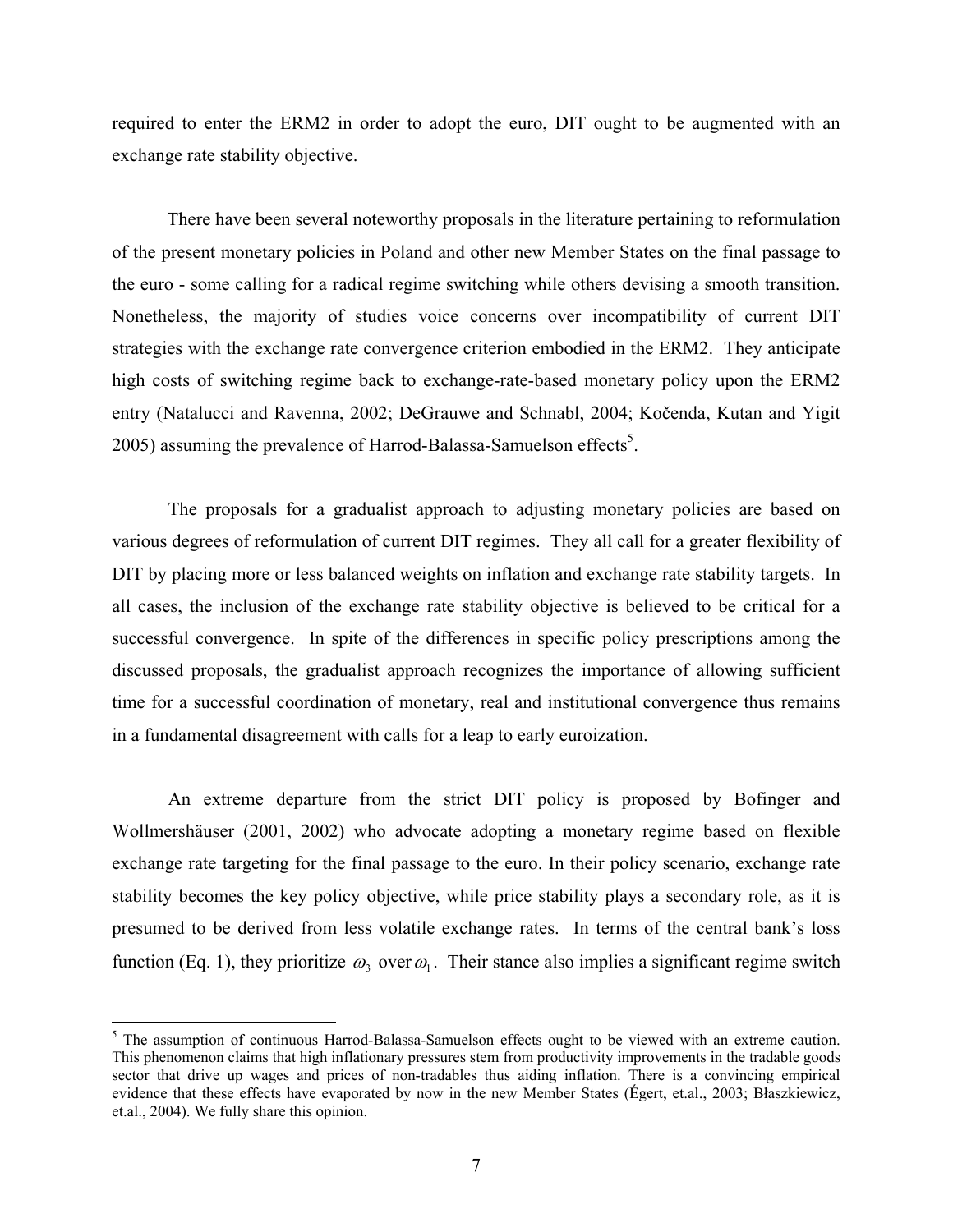that might prove to be costly, due to the requirement of frequent foreign exchange market interventions, particularly if financial markets are institutionally unprepared for absorption of nominal shocks. In addition, it might be reasonable to expect that the monetary regime focusing strictly on exchange rate stability (even in a stricter form than the one allowed by the ERM2) will exacerbate price instability. It is because the exchange rate channel of monetary policy transmission in the larger new Member States is highly unstable (Orlowski, 2003)<sup>6</sup>. Therefore, a smooth transmission of more stable exchange rate into low inflation is not automatically guaranteed upon adopting a flexible exchange rate targeting regime.

A more balanced weighting of inflation and exchange rate stability targets is discussed by Jonas (2004). His 'dual target-one instrument' policy scenario extends the present DIT regimes by assigning equal importance to inflation and the exchange rate stability targets,  $\omega_1 = \omega_3$ . Yet, the actual implementation of such policy may pose serious difficulties as there are several identifiable conflict areas between the two targets. Among them is a possible combination of currency appreciation and high inflation in the presence of large capital inflows. A proper response to a stronger national currency would require lowering interest rates that subsequently could jeopardize the inflation target. On the contrary, raising interest rates in response to higher inflation may lead to real currency appreciation and exacerbate exchange rate volatility. Possible conflicts between those targets are likely to emerge particularly in the presence of the Harrod-Balassa-Samuelson effects. Given that these effects are presently less important than they were at the early stages of economic transition, the arguments for an early unilateral euroization, which are derived on their basis, seem to have little merit. Moreover, the dual target-one instrument strategy is based on adjustments of interest rate as a single policy tool aimed at hitting both targets simultaneously. Needless to say, such solution seems impractical.

The weakest weight on the exchange rate is found in the RIFT framework advanced by Orlowski (2005b) who treats the exchange rate stability objective as a policy indicator variable, not as a target variable, and assigns the highest weight on the inflation target. In essence, the RIFT emphasis is on achieving price stability while exchange rate stability is treated as an

1

<sup>&</sup>lt;sup>6</sup> A more optimistic view is presented by Golinelli and Rovelli (2005) whose empirical tests indicate a seemingly robust channel of monetary policy transmission in the NMS.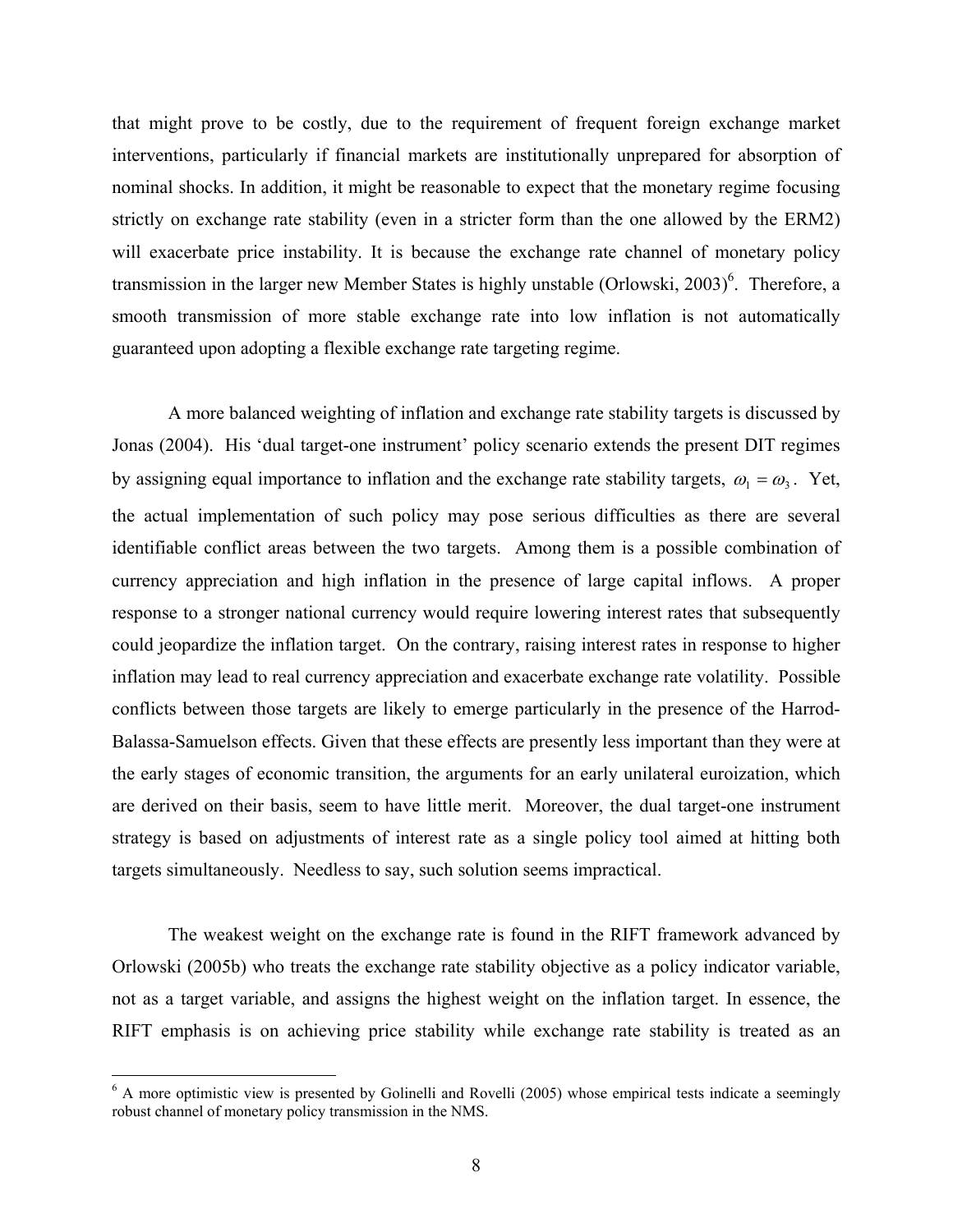outcome derived from inflation targeting. A strong priority placed on disinflation allows for reducing possible conflicts between the two objectives.

For the purpose of facilitating convergence to the euro, the RIFT framework assumes a perfect identity between the long-term inflation targets of the candidate country and the eurozone.<sup>7</sup> The RIFT operational procedure is based on adjusting policy instrument in response to the deviations of the CPI-inflation forecast of the candidate relative to the eurozone for a specified period ahead. If the candidate's expected relative inflation rises, its central bank may either raise domestic interest rates or allow domestic currency to depreciate in euro terms, but only if the anticipated inflation shock is perceived as temporary. In addition, since the ancillary exchange rate stability objective is treated only as an indicator, not as a target variable, the central bank of the converging economy will respond to an observed excess exchange rate volatility (or a surge in the exchange rate risk premium) with foreign exchange market intervention, while the interest rate instrument will react mainly to changes in the relative inflation forecast. Thus in quintessence, RIFT can be described as a combination of a forwardlooking DIT and a managed float. However, if the observed exchange rate volatility is destabilizing and is likely to endanger realization of the inflation target, it may be also curtailed with higher interest rates.

The basic precepts of RIFT guide our analytical model. The RIFT operating targets and instruments under the constraints imposed by ERM2 are implied by the analytical model presented below that is derived from some basic structural open-economy identities.

1

 $<sup>7</sup>$  In practical terms, the inflation guidance can be derived from the ECB definition of price stability, which is</sup> quantified as a year-on-year increase in the Harmonised Index of Consumer Prices (HICP) of below 2 percent over the medium term (ECB, 2004a, p. 50). This is not significantly different from the Maastricht convergence benchmark that requires the euro-candidates' inflation not to exceed 1.5 percent above the average of the three lowest inflation rates among the EU members. It has been recently reported at 2.4 percent (ECB, 2004b).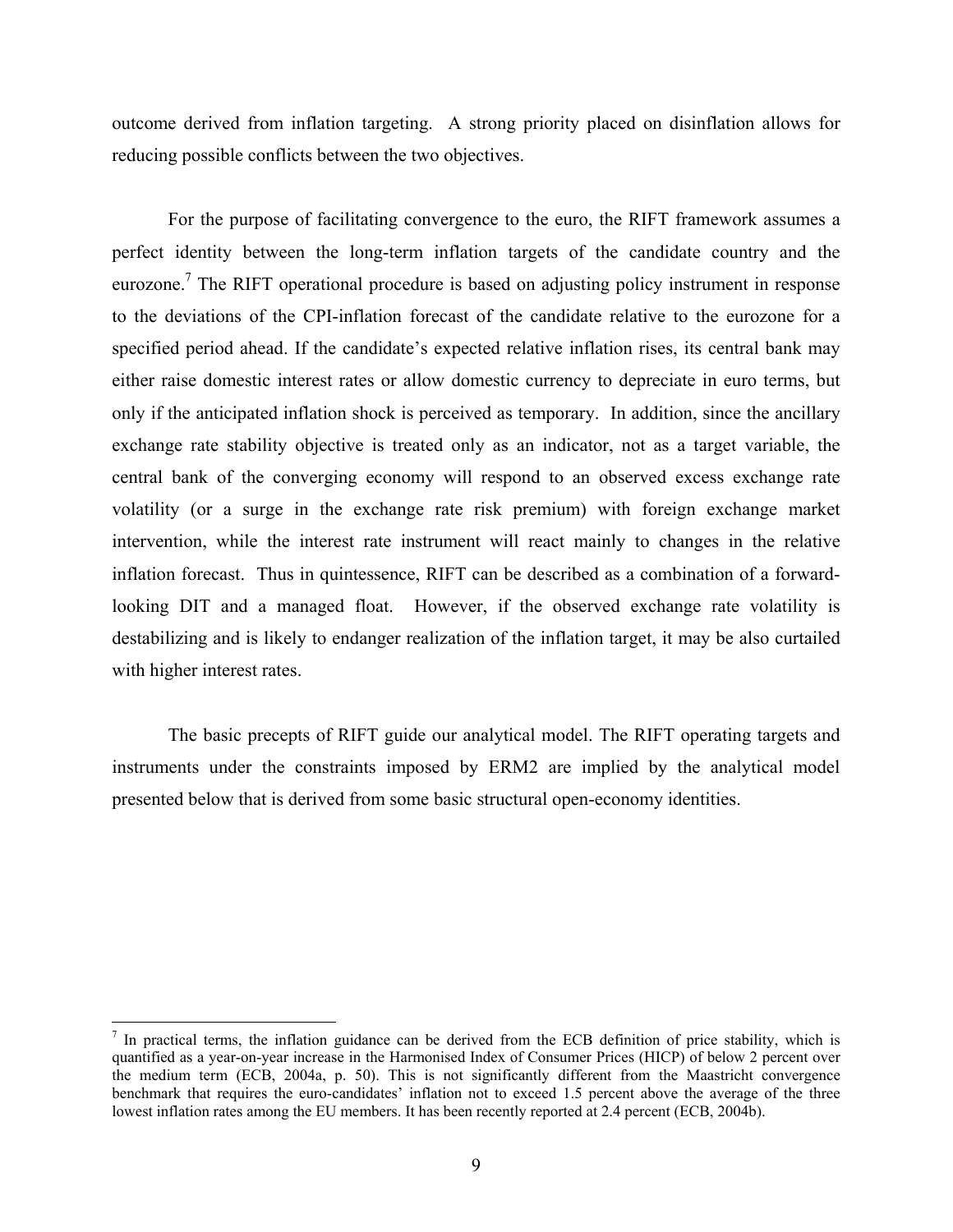#### **4. Reaction Function and Instrument Rule**

As a basis for constructing our policy model, we assume that the output gap is  $x_t = y_t - \overline{y}_t$ , thus it is defined as a difference between the actually observed and the potential output determined at time t. The model is derived from three structural equations:

Open-economy IS curve

$$
x_{t} = \alpha_{1}x_{t-1} - \alpha_{2}r_{t-1} - \alpha_{3}e_{t-1} + \xi_{t}
$$
\n(2)

Open-economy accelerationist Phillips curve

$$
\pi_{t} = \pi_{t-1} + \beta_{1} x_{t-1} - \beta_{2} (e_{t-1} - e_{t-2}) + \eta_{t}
$$
\n(3)

Real exchange rate (higher value means domestic currency appreciation)

$$
e_t = \theta r_t + v_t \tag{4}
$$

*r*<sub>*t*</sub> is real interest rate, *e*<sub>*t*</sub> real exchange rate, and  $\xi$ ,  $\eta$ ,  $\nu$ <sub>*t*</sub> are stochastic shocks that capture the effects of omitted variables.

Construction of our model is based on a general assumption of symmetric partial information between the central bank and the aggregate private sector in order to satisfy the certainty-equivalence and to uphold separation between optimization and estimation, similarly to Svensson and Woodford (2000). We further assume the following operational procedure of a central bank. First, the bank chooses  $r<sub>i</sub>$  or in essence, a nominal  $i<sub>i</sub>$  adjusted for the inflation forecast for  $\tau$  - periods ahead

$$
r_{t} = i_{t} - \hat{\pi}_{t+\tau} \tag{5}
$$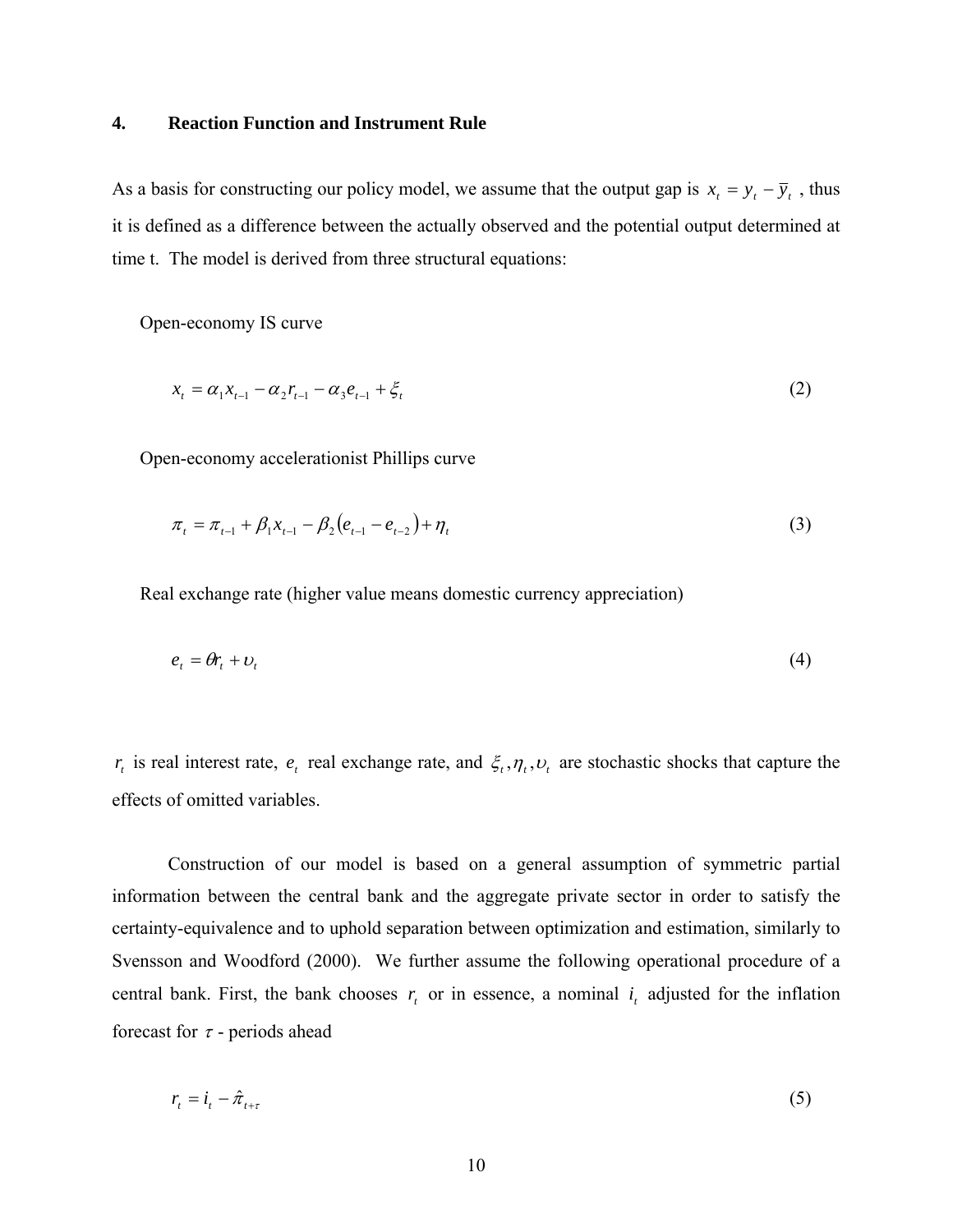Second, the bank monitors changes in  $i_t$  that affect  $\pi_{t+\kappa}$  through the exchange rate-, expectations- and other monetary policy transmission channels, while it affects  $x_t$  mainly through the aggregate demand (credit) channel. One can reasonably expect that the relative importance of transmission channels is highly sensitive to the prevalent type of monetary regime. The early exchange rate pegging relied on the exchange rate channel. Various departures have increased reliance on alternative channels. Specifically, since its adoption, a DIT policy framework 'activates' the expectations channel, while the role of the remaining ones remains ambiguous. By analogy, the proposed venues of policy flexibility on the passage towards the euro may have an impact on the relative importance of these channels. In order to be effective and plausible, the proposed framework of flexible inflation targeting requires some relevance of the expectations channel.

The real exchange rate can be further decomposed by inserting Eq, (5) into (4), which gives

$$
e_t = \theta_t - \theta \hat{\pi}_{t+\tau} + \nu_t \tag{6}
$$

Thus the level of real exchange rate is a function of contemporaneous domestic interest rate, expected rate of inflation for  $\tau$ -periods ahead and a stochastic shock. Assuming that both the purchasing-power parity (PPP) and uncovered interest parity (UIP) conditions hold, the risk premium is equal to the difference between domestic and the currency union interest rates  $i_t - i_t^*$ , augmented with the expected domestic currency appreciation (or depreciation with a negative sign) for the targeted time horizon  $\tau$ .

$$
U_t = \dot{t}_t - \dot{t}_t^* + \Delta \hat{S}_{t+\tau} \tag{7}
$$

In essence, the stochastic term  $v_t$  can be interpreted as the country-specific, time-varying risk premium. It is critical to view it in such a way for an economy converging to a currency union since it can be interpreted as an indicator of substitutability between the domestic and the reference currency as the expected exchange rate can be replaced with the *ex post* observed rate.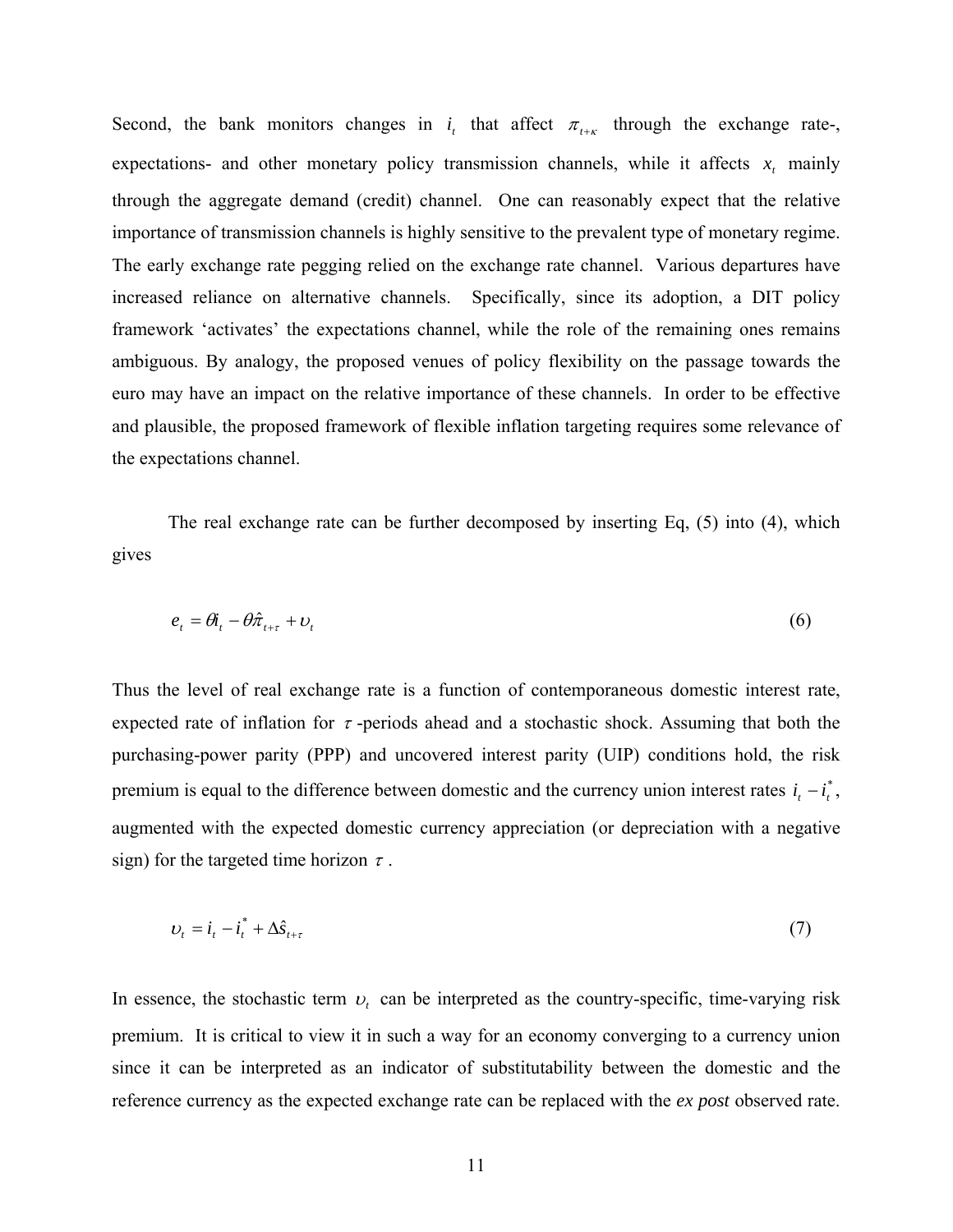If a large, systematically positive or negative risk premium is present, substitution between the two currencies remains out of sight. But the variance of the risk premium close to zero means a progress in monetary integration as both currencies become accepted as close substitutes. If monetary integration is in place, forecast errors will be small and the path of exchange rate variations will become predictable. This will enable monetary authorities to determine a 'safe' reference rate for a smooth convergence to a currency union.

 As proposed by Orlowski (2003), the risk premium variations are attributable to fluctuations in interest rates or in nominal exchange rate. Therefore,

$$
U_t = U_{rt} + U_{st} \tag{8}
$$

We further assume that both interest rate and exchange rate volatility components can be treated in an intertemporal setting as multivariate moving average representations or a vector autoregressive process for a finite period  $k - VAR(k)$ . The VAR $(k)$  of real interest rate is

$$
v_{n} + \rho v_{n-1} + ... + \rho^{k} v_{n-k} = \sum_{h=0}^{k} \rho^{h} v_{n-h} = \Phi_{t}
$$
\n(9)

The VAR(k) of r is defined as a country-specific time-varying *inflation risk premium*  $\Phi_t$ , which is an average variation in the real interest rate over an observed, specified period h. It is imperative to assume that volatility of inflation, not of the nominal interest rate, is the main source of variation in the real interest rate. If correlation between nominal interest rates and the exchange rate were strong, ordinary least square estimation of their sensitivity parameter would be biased and inconsistent. It would certainly be the case if the exchange-rate-based monetary policies were in place, carried through responses of the nominal interest rate differential to the current exchange rate. On the contrary, the DIT based policies would weaken correlation between nominal interest rates and the exchange rate making an inflation risk premium more identifiable.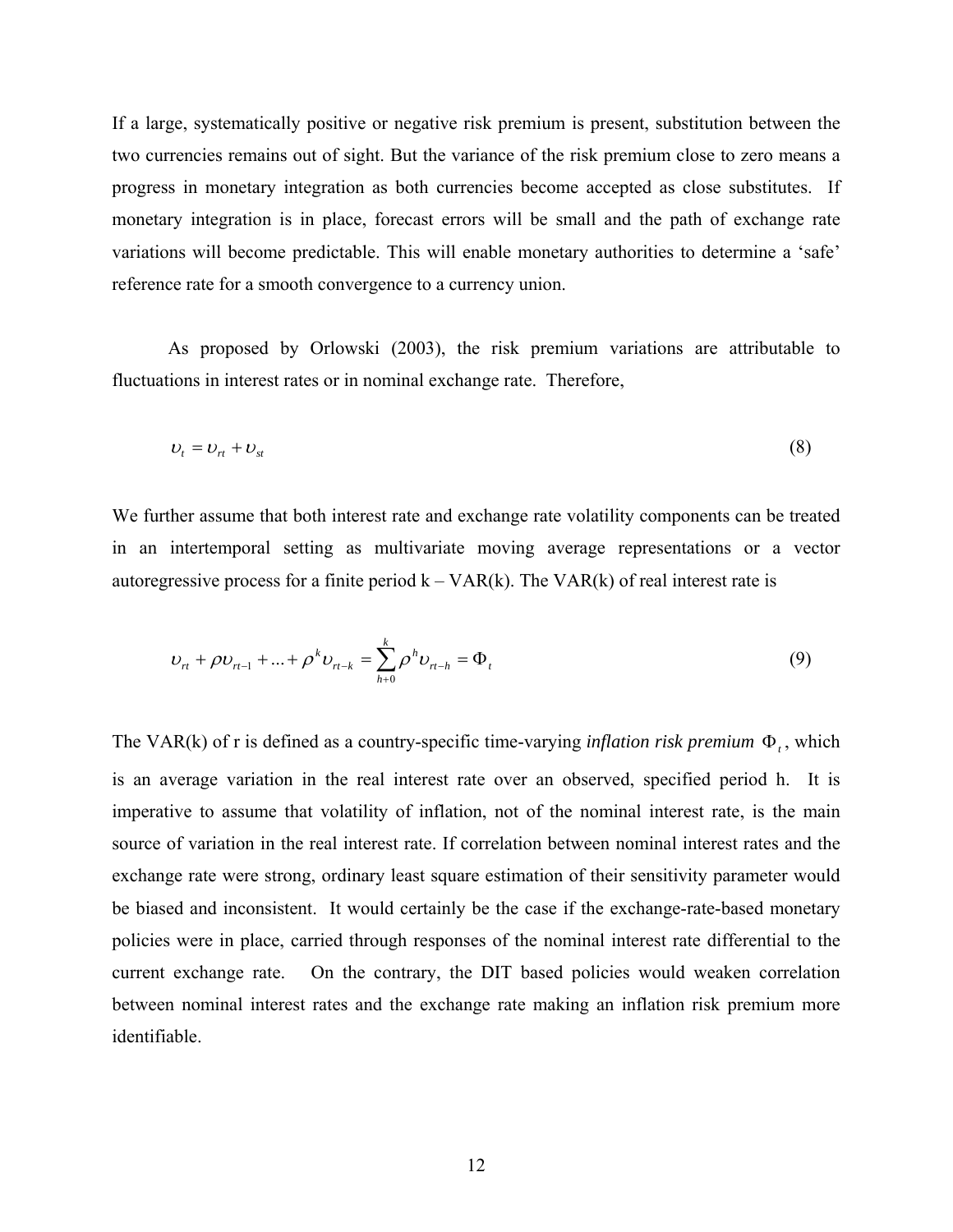By analogy, we define the average variation of the nominal exchange rate as a countryspecific time-varying *exchange rate risk premium* Ψ*t* stemming from the VAR(k) process of nominal exchange rate variations

$$
v_{st} + \rho v_{st-1} + ... + \rho^k v_{st-k} = \sum_{h=0}^k \rho^h v_{st-h} = \Psi_t
$$
\n(10)

Accounting for risk premia, Eq. (6) can be modified as

$$
e_t = \theta_t - \theta \hat{\pi}_{t+\tau} + \Phi_t + \Psi_t \tag{11}
$$

It can be further assumed that multivariate shocks to  $\Phi$ , and  $\Psi$ , may have an impact on the path of inflation and real exchange rate for  $\tau$ -periods ahead.<sup>8</sup> This reformulation of the exchange rate allows for deriving an interest rate rule, as practical instrument rule guiding central bank decisions. Such rule should be associated with the task of sustaining the balance of payments, thus requiring the central bank to prevent real currency appreciation. Therefore, if  $e_t = 0$ , Eq. (10) can be restated as

$$
i_t = \hat{\pi}_{t+\tau} + \frac{1}{\theta} \left( \Phi_t + \Psi_t \right) \tag{12}
$$

Consistently, the target nominal short-term interest rate is viewed as a sum of the inflation forecast for  $\tau$ -periods ahead, augmented with the sum of the known, prevalent exchange rate and inflation risk premia. In principle, it can be understood in the Brownian motion sense as a trajectory or drift component (the inflation forecast) and the cumulative sum of volatility stemming from inflation risk and exchange rate risk observed average variations. In order to alleviate a unit root problem, the interest rate process can be restated in dynamic, firstdifferenced terms

<sup>&</sup>lt;sup>8</sup> Disaggregation of a time-varying country-specific risk for the countries converging to the euro into exchange rate and inflation risk has been originally proposed by Orlowski (2003). Holtemöller (2003) provides a compelling estimate of the size and volatility of country-specific risk premia for EMU accession countries by employing rolling regression tests.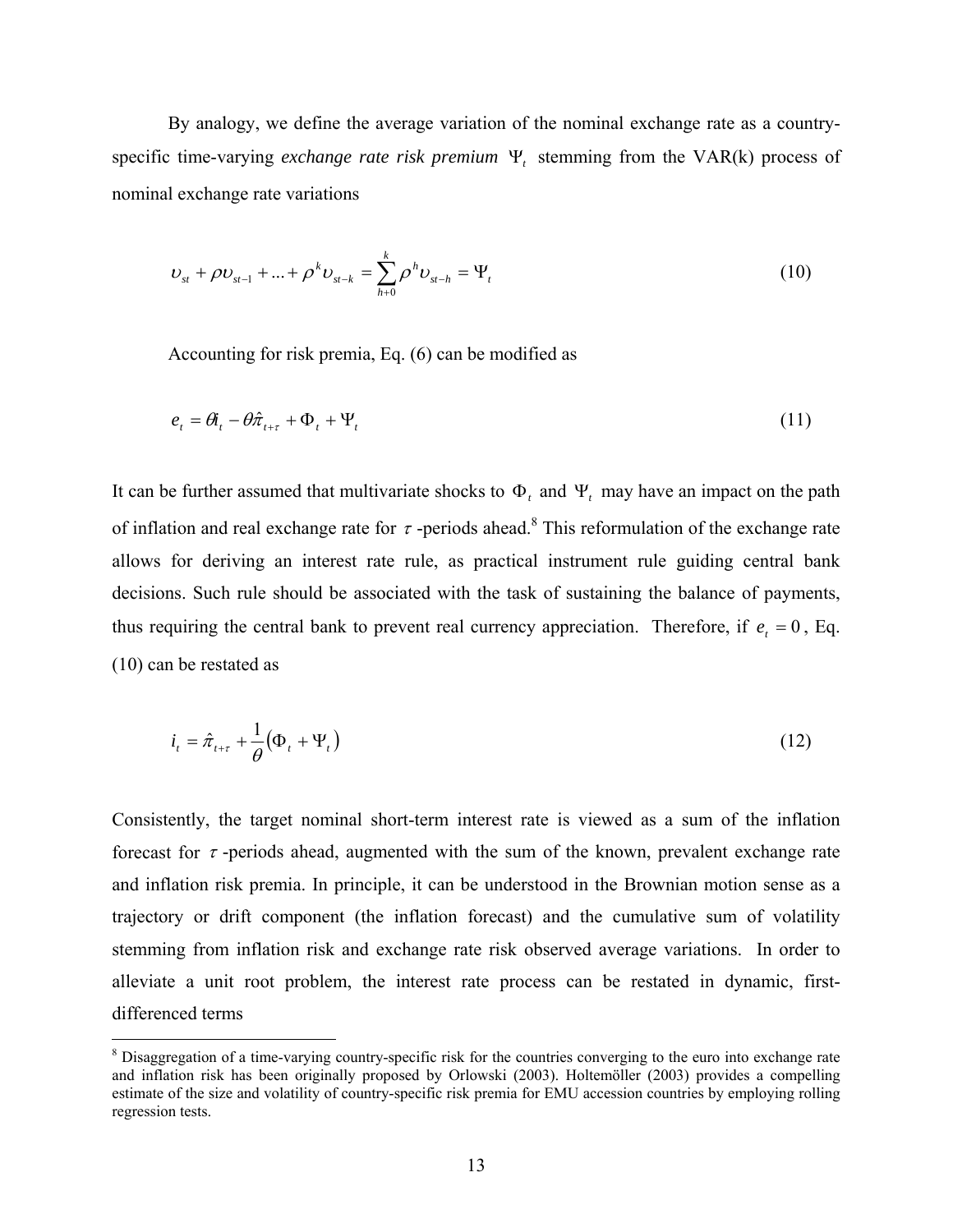$$
\Delta i_t = \Delta \hat{\pi}_{t+\tau} + \Delta \frac{1}{\theta} (\Phi_t + \Psi_t)
$$
\n(13)

A more exact specification of the interest rate rule for an open economy requires incorporating foreign nominal interest rate and inflation variable (denoted with an asterisk)

$$
\Delta(i_t - i_t^*) = \Delta(\hat{\pi}_{t+\tau} - \hat{\pi}_{t+\tau}^*) + \Delta \frac{1}{\theta} (\Phi_t + \Psi_t)
$$
\n(14)

The instrument rule prescribed by Eq. (14) is appropriate for implementation of the RIFT framework. Accordingly, long-term domestic inflation target  $\overline{\pi}_{t+\tau+k}$  becomes identical with that of the currency union  $\overline{\pi}_{t+\tau+k}^*$ . This relative interest rate rule is a first difference rule (DR) rather than a standard open-economy Taylor rule (TR) as defined by Walsh (2003). TR is normally stated in level terms and does not follow a stationary process, while DR resolves the unit root problem<sup>9</sup>. Also, the risk premium component  $\Delta \frac{1}{\theta}(\Phi_t + \Psi_t)$  can be prescribed as a Wicksellian *neutral interest rate,* because it is devised as a dynamic autoregressive process; rather than the Taylor's natural rate of interest, which is normally stated in level terms. For monetary convergence to be successful, the constant path  $\frac{1}{\theta}$  of risk premia must converge to zero. It can be also observed that the prescribed DR rule is different from monetary condition index (MCI) targeting rules that are based on combination of interest rate and real exchange rate as policy instruments. In our opinion, MCI targeting is logistically difficult if not implausible for the countries aspiring to join the euro, in spite of its recognized general usefulness for emerging market economies (Eichengreen, 2005) as well as its specific applicability for Turkey (Us, 2004) or New Zealand (Hunt,1999).

<sup>&</sup>lt;sup>9</sup> As argued by Svensson (2003), standard Taylor rules might yield suboptimal results because they are not modeled as first-order optimizing rules thus are not useful for economic agents that normally seek achieving dynamic optimization conditions. This holds true particularly in the economy entering an intrinsically dynamic process of monetary convergence to a currency union.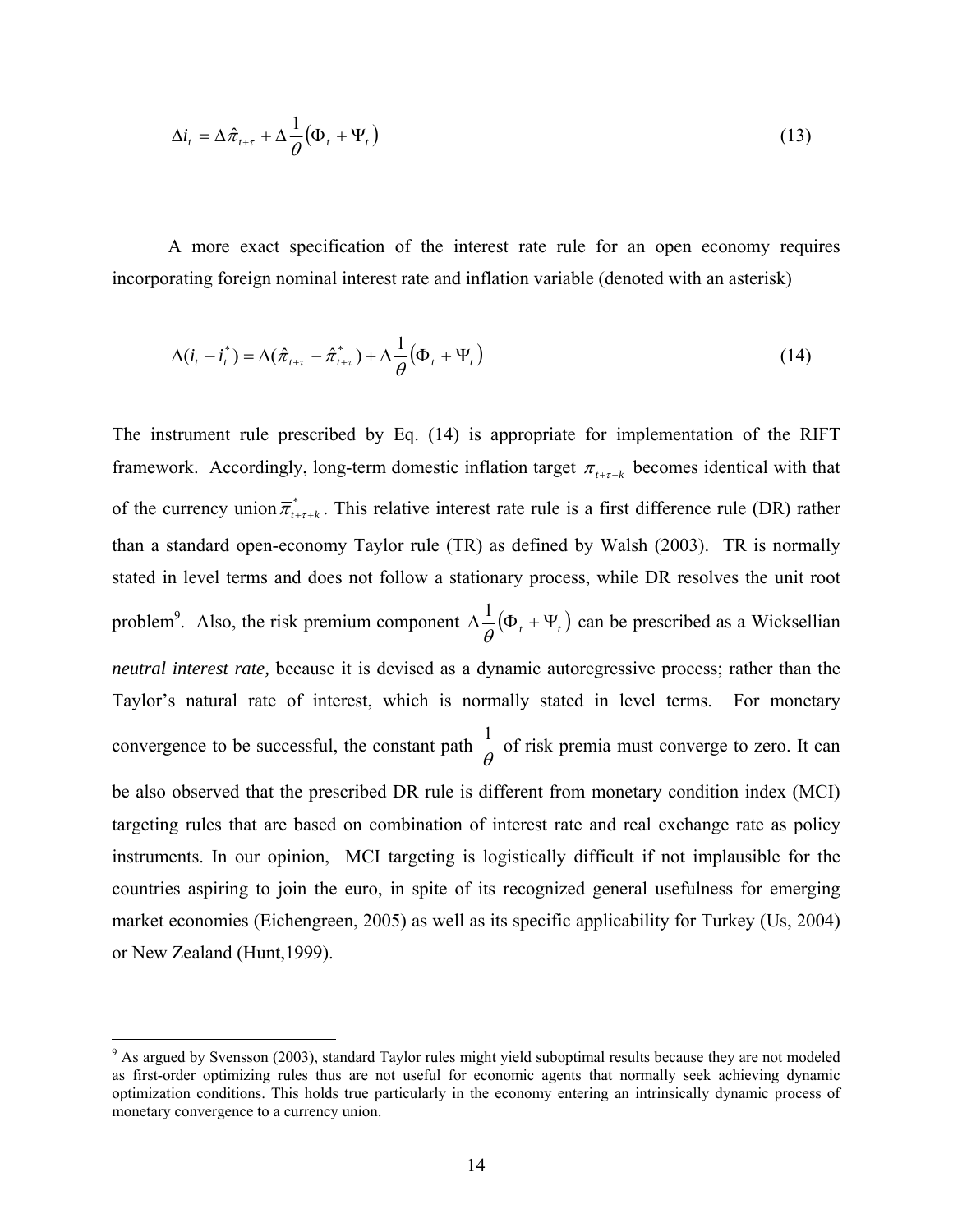Under full commitment to RIFT, a central bank will adjust interest rates to ensure an appropriate alignment between the domestic and the implicit foreign inflation forecast. Then, the nominal exchange rate variability will become the main source of real exchange rate variability. Therefore, a central bank will attempt to reduce nominal rate fluctuations with unannounced foreign exchange market interventions, based, however, on some predetermined formulas.

A similar instrument rule suitable for RIFT can be derived from the structural identity between the open-economy IS curve and the accelerationist Phillips curve. In order to devise a sensible inflationary process from the set of Eqs. (1), (2) and (6), we first extract the lagged output gap from Eq.  $(1)$ 

$$
x_{t-1} = \alpha_x x_t + \alpha_r r_{t-1} + \alpha_e e_{t-1} + \xi_t'
$$
 (15)

where  $\alpha'_x = \frac{1}{\alpha_x},$ *x*  $r' = \frac{a_r}{\alpha}$  $\alpha_r = \frac{\alpha_r}{\alpha_r}$  and *x*  $\frac{d}{e} = \frac{a}{\alpha}$  $\alpha_{e}^{'} = \frac{\alpha_{e}}{r}$ .

By definition,  $r_{t-1} = i_t - \hat{\pi}_{t+\tau-1}$ . Subsequently, by folding Eq. (15) into the Phillips curve equation (2) and dividing it by  $\beta_x \alpha'_r$  we obtain

$$
\gamma_{\pi} \Delta \pi_{t} + \hat{\pi}_{t+\tau-1} = \gamma_{x} x_{t} + i_{t-1} + \gamma_{e} e_{t-1} + \eta_{t} \tag{16}
$$

where  $\gamma_{\pi} = \frac{1}{\sqrt{2\pi}}$ 1  $\beta_{\textit{\tiny X}}\alpha_{\textit{\tiny r}}$  $\gamma_{\pi} = \frac{1}{\rho_{\pi} y}$ ,  $\gamma_{\pi} = \frac{\alpha_{\pi}}{y}$ ' *r*  $\alpha_x = \frac{a_x}{a_x}$  $\gamma_x = \frac{\alpha_x}{\alpha}$  and  $\gamma_e = \frac{\alpha_e}{\alpha}$ ' *r*  $e = \frac{a_e}{\alpha}$  $\gamma_e = \frac{\alpha_e}{\alpha}$ .

Under DIT framework, an inflation target  $\overline{\pi}_{t+\tau}$  for  $\tau$ -periods ahead as well as the targetconsistent nominal interest rate  $\bar{i}_t$  are introduced, which allows for modifying Eq. (16) into

$$
\gamma_{\pi} \Delta \pi_{t} + \hat{\pi}_{t+\tau-1} - \overline{\pi}_{t+\tau} = \gamma_{x} x_{t} + \gamma_{i} (\dot{i}_{t-1} - \overline{\dot{i}}_{t}) + \gamma_{e} e_{t-1} + \eta_{t}^{\top}
$$
\n(17)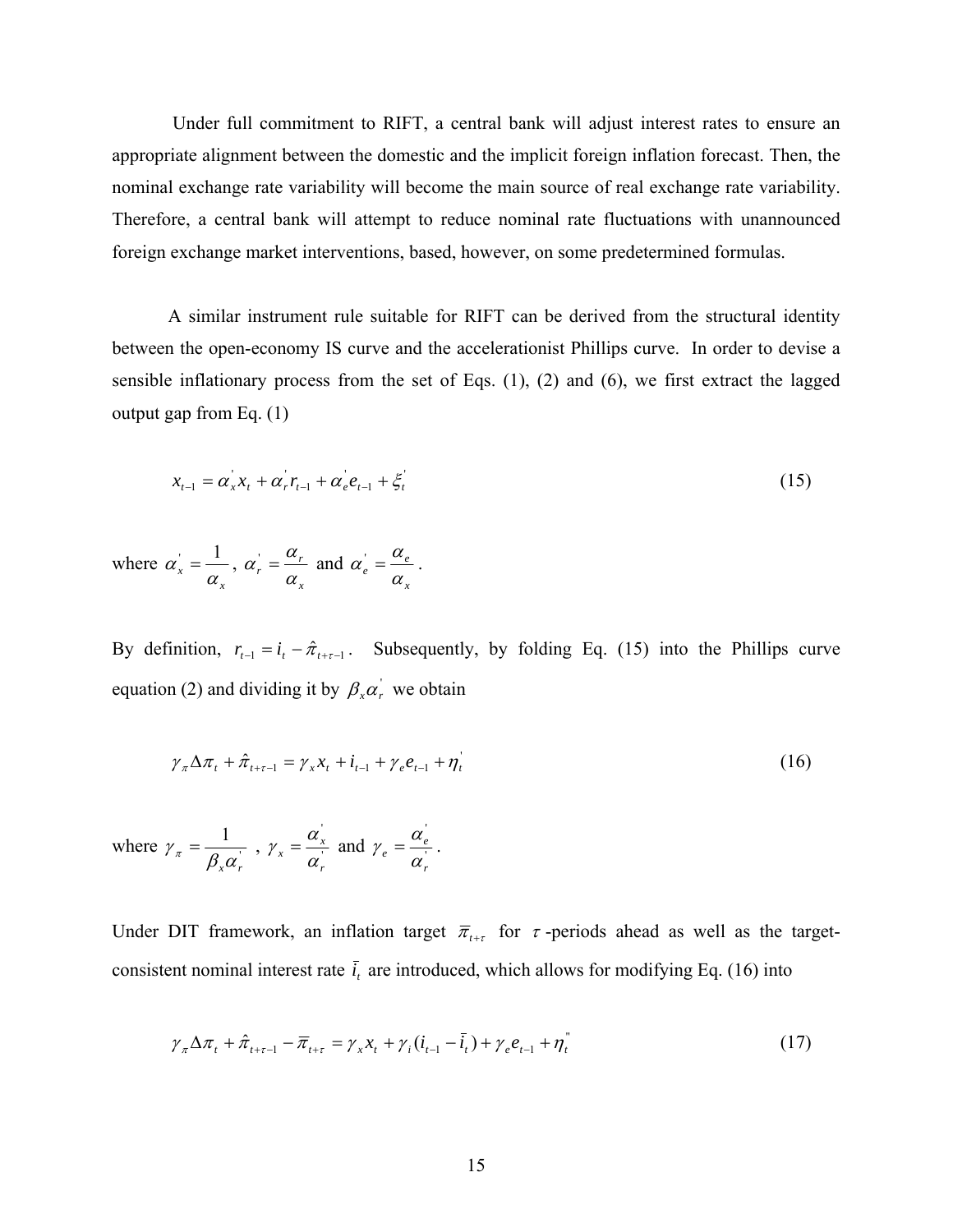Strict DIT calls for the elimination of the output gap and the real exchange rate, thus  $\gamma_x$  and  $\gamma_e$ both equal zero, while  $\gamma_{\pi}$  equals unity.

The central bank reaction function prescribed by Eq. (17) is further modified by incorporating the determinants of the real exchange rate as specified by Eq.(11). Inserting (11) into (17) results in the inflation targeting reaction function that focuses on domestic variables

$$
\gamma_{\pi d} \Delta \pi_t + \gamma_{\text{rad}} \hat{\pi}_{t+\tau-1} - \overline{\pi}_{t+\tau} = \gamma_{id} i_{t-1} - \gamma_{iT} \overline{i}_t + \gamma_e \Phi_{t-1} + \gamma_e \Psi_{t-1} + \eta_t^{\text{''}} \tag{18}
$$

where the parameter of the domestic inflation forecast is specified as  $\gamma_{f\pi d} = (1 + \gamma_e \theta)$ , the parameter of the one-period lagged interest rate is  $\gamma_{id} = (\gamma_i + \gamma_e \theta)$  and the parameter of the target interest rate corresponding with the inflation target is  $\gamma_{iT} = \gamma_i$ . The function describes a forward-looking flexible inflation targeting framework, which assigns a strong priority to the inflation target, excludes the output stability objective by assuming  $\gamma_x = 0$  and incorporates the objective of exchange rate stability by including the one-period lagged exchange rate risk premium. It can be certainly rewritten for the differential between the one-period lagged and the target interest rate as a dependent variable.

In order to account for the convergence process, it is necessary to formulate a currency union's inflation targeting process

$$
\gamma_{\pi} \Delta \pi_i^* + \gamma_{f \pi} \hat{\pi}_{t+\tau-1}^* - \overline{\pi}_{t+\tau}^* = \gamma_{i\bar{t}} i_{t-1}^* - \gamma_{i\bar{t}} \overline{i}_t^* \tag{19}
$$

The convergence process requires combining the domestic and implied foreign reaction functions specified by Eqs. (18) and (19). However, in order to facilitate a successful convergence, it is necessary to make at least two rigorous assumptions. First, long-term inflation targets of both parties are to be identical. In practical terms, it means that the candidate country should be able to meet the implicit long-term foreign inflation target by the time of the official euro entry. Therefore,  $\overline{\pi}_{t+\tau} = \pi_{t+\tau}^*$  with a possibility of allowing some additional period of time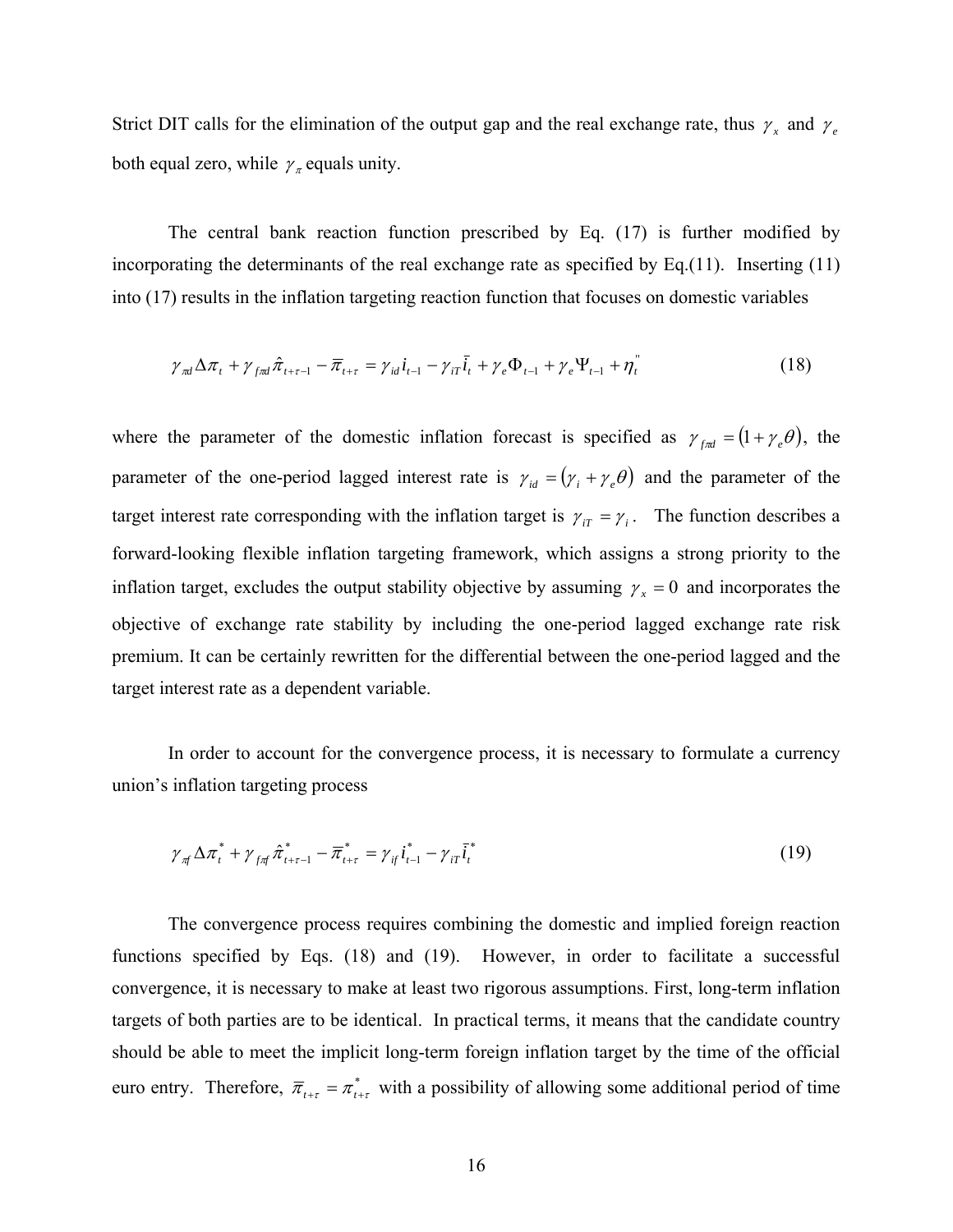beyond  $\tau$  if the formal euro adoption is to be delayed. Second, it is indispensable to coordinate the interest rate targets in the long-run, in order to ensure consistency between the inflation target and the target interest rate level  $\bar{i}_t = \bar{i}_t^*$ . On practical grounds, this assumption would necessitate a full long-term interest rate compression as a prerequisite for joining the eurozone, or perhaps even for entering the ERM2. Subtracting Eq. (19) from Eq. (18) allows to formulate a central bank reaction function that combines price stability and convergence objectives under a flexible DIT framework, or specifically, under RIFT. The reaction function is prescribed as

$$
\gamma_{\rm rad} \Delta \pi_t - \gamma_{\rm rf} \Delta \pi_t^* + \gamma_{\rm frad} \hat{\pi}_{t+\tau-1} - \gamma_{\rm fdf} \hat{\pi}_{t+\tau-1}^* = \gamma_{\rm id} i_{t-1} - \gamma_{\rm if} i_{t-1}^* + \gamma_e \Phi_{t-1} + \gamma_e \Psi_{t-1} + \eta_t^{\rm \, \cdots \, \, (20)}
$$

The corresponding instrument rule (an open economy Taylor rule) forwarded one period relative to that directly stemming from Eq. (20) is

$$
\gamma_{id} i_t - \gamma_{if} i_t^* = \gamma_{nd} \Delta \pi_{t+1} - \gamma_{nf} \Delta \pi_{t+1}^* + \gamma_{fnd} \hat{\pi}_{t+\tau} - \gamma_{f\pi} \hat{\pi}_{t+\tau}^* - \gamma_e \Phi_t - \gamma_e \Psi_t + \eta_t^{\text{}} \tag{21}
$$

It is evidently a forward-looking rule that weights strongly on the inflation objective. The function stated in level-variables is very likely to suffer from unit root problems, thus for estimation purposes and practical policy guidance all variables in Eq. (21) should be entered in first-differenced terms. The function will then assume the form identical to that prescribed by Eq. (14).

In essence, the policy instrumentalization prescribed by Eq. (21) is carried through the impact on risk premia<sup>10</sup>. If the domestic inflation forecast rises above the foreign inflation forecast, a central bank has two choices: it may either increase nominal interest rates, thus boosting the inflation risk premium, or it may allow the domestic currency to depreciate, increasing the exchange rate risk premium. Only the first choice has a desirable feedback effect

 $10$  The rule prescribed by Eq. (21) offers an important advantage for policy-makers in converging countries as it draws attention to the observable financial risk premia. In reality, these premia ought to be augmented with additional risk components in order to reflect realistic conditions of Poland and other euro-candidates. At least two categories of risk are particularly relevant: the risk factor related to uncertainty about fiscal discipline and the political risk, stemming from unpredictable political jitters (such as those of the first half of 2005) that may cast doubts about sustainability of macroeconomic stabilization.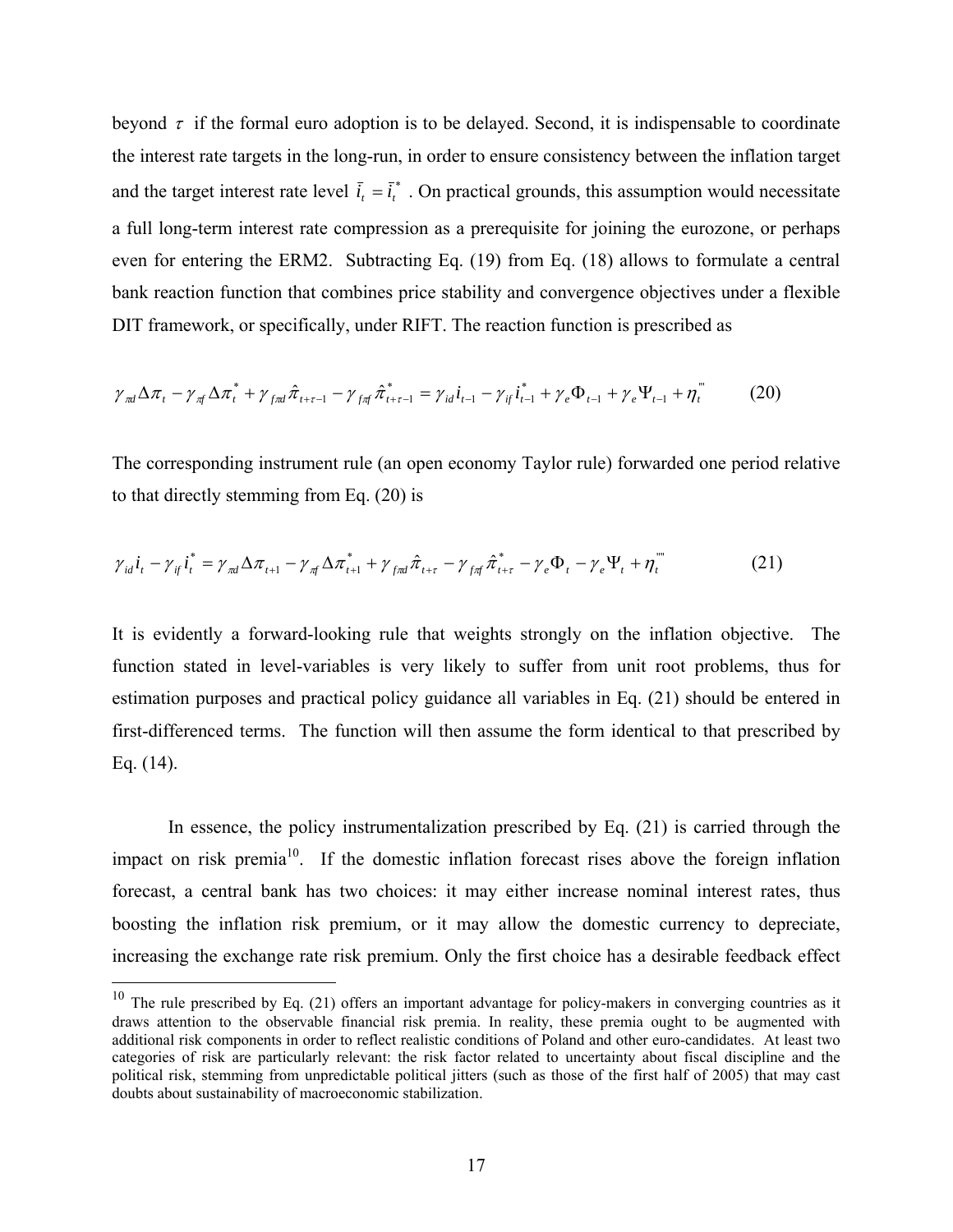on inflation. The second choice is destabilizing (suboptimal) because it is likely to exacerbate exchange rate risk premium, which can be mitigated through FX market intervention. Thus in essence, policy-makers influence the target of the relative inflation forecast with instruments affecting risk premia. At this juncture, we assume that  $\beta_x$  is close to zero, as the differential rule (DR) for RIFT prescribed by Eq. (21) encompasses a very short time period in which a change in policy instruments has no effect on output gap. Such assumption may be useful for the inflation process in Poland. It is consistent with the empirical finding of Dibooglu and Kutan (2005) who show that inflation fluctuations in Poland are predominantly influenced by nominal supply-side and monetary shocks, in contrast to Hungary where real exchange rate and balance of payments shocks strongly affect price level movements.

To reiterate, a successful convergence calls for a gradual dissipation of the risk premia. The task of lowering the inflation risk premium  $\Phi_t$  depends on the ability of the candidate's central bank to close the inflation gap, thus to demonstrate gains in credibility. By comparison, the task of lowering the exchange rate risk premium Ψ*t* depends on a number of factors that are exogenous to central bank decisions. Gains in this area are directly related to all factors affecting an improved overall investment climate. Nevertheless, a central bank can and should counteract larger shocks to Ψ*t* by conducting foreign exchange market interventions. In addition, the magnitude of permitted shocks will depend strongly on the appropriate choice of the official reference rate that should not be changed for a two-year period under the assumption that the initial ERM2 reference rate is set at the proper equilibrium level and that economic fundamentals will not change during the two-year period to justify a significant change of the euro conversion rate. It should also depend on the width of the band of permitted currency fluctuations, although, as we stated before, the precise width of the band and its asymmetry will not be known ex ante as it will likely depend on the ability to fulfill other Maastricht criteria. Moreover, the monetary authorities of all ERM2 participating countries are advised to avoid declaring or even mentioning any particular deviations from the reference rate, as such statements could invite speculative capital flows seeking to test stated levels.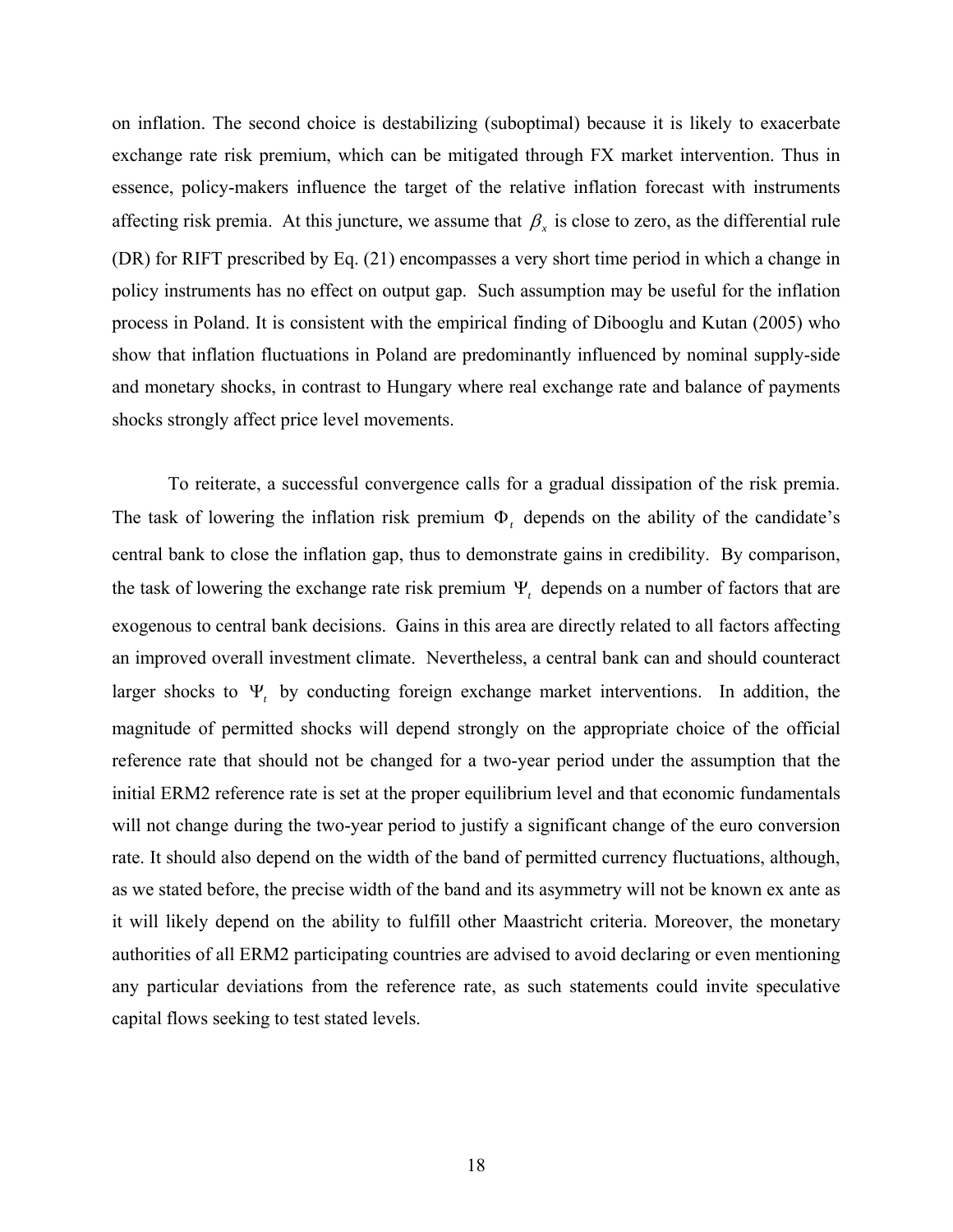#### **5. Nominal Exchange Rate under ERM2**

Critical for our analysis is the definition of  $S<sub>i</sub><sup>R</sup>$  as an official *de jure* reference rate of one euro in domestic currency (PLN) terms. Its more specific definition and suggestions for computation are discussed below. We further distinguish between: *S*<sub>*r*</sub> or actual spot exchange rate (PLN value in EUR),  $S_t^R + A$  that prescribes upper (maximum appreciation) boundary of the exchange rate tolerance band,  $S_t^R + B$  denoting the lower (maximum depreciation) boundary of the exchange rate tolerance band, and  $S_t^M$  defined as market-perceived sustainable long-run equilibrium rate, which could be also stated as a *de facto* euro-entry rate.

For the determination of the appropriate reference rate that would satisfy the RIFT framework and the euro-convergence objectives, we assume two conditions pertaining to the deviation between the long-run equilibrium rate and the official rate. First, the official rate is chosen at a somewhat stronger level than the market-perceived equilibrium rate  $S_t^R - S_t^M$ )0 in order to underpin the commitment to the inflation target. An official rate above the market equilibrium would provide a necessary cushion to account for possible destabilizing effects of exchange rate volatility. The stronger rate is likely to aid the disinflation as it is quickly transmitted into lower inflation through the exchange rate channel. Second, a spread between both exchange rates depends directly on the magnitude of underlying risk premia, at minimum, on the observed size of  $\Phi_t$  and  $\Psi_t$ . Thus the spread can be specified as

$$
S_t^R - S_t^M = f(\Phi_{t-1} + \Psi_{t-1}) = \beta_\Phi \Phi_{t-1} + \beta_\Psi \Psi_{t-1}
$$
\n(22)

The market equilibrium and the official exchange rates within the band of permitted fluctuations can be ascertained on the basis of the target zone model developed by Krugman (1991). The original model presents the market equilibrium exchange rate  $S<sup>M</sup>$  surrounded by the target zone with the lower and upper limits prescribed by  $S<sup>L</sup>$  and  $S<sup>U</sup>$  respectively (Figure 1). The exchange rate time path  $S_t$  is a function of a set of macroeconomic fundamentals  $k$ . The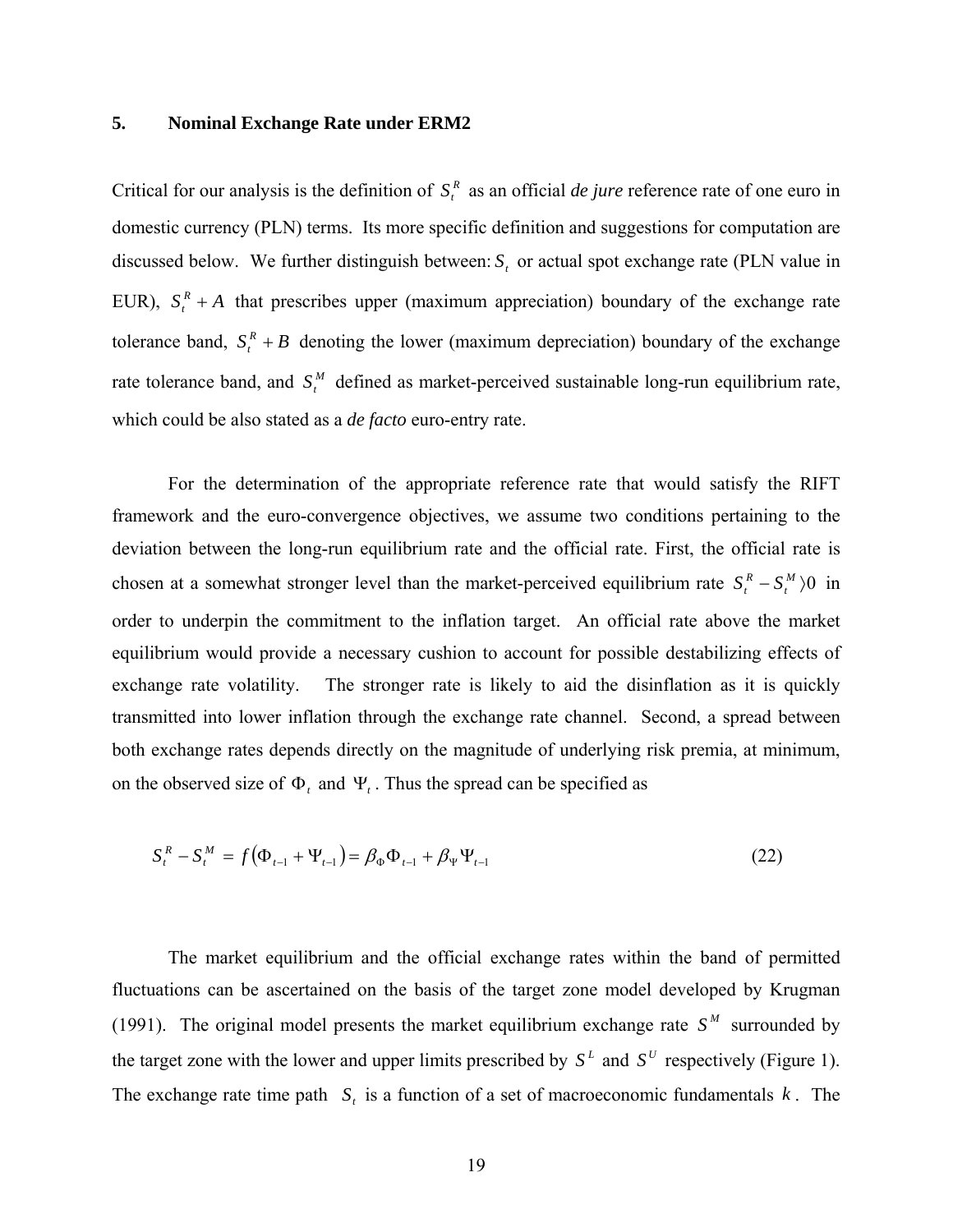boundaries of the currency target zone correspond with the lower and the upper limits on the fundamentals labeled as  $k^L$  and  $k^U$ . The exchange rate function is tangent to the top and the bottom endpoints of the band thus its time path becomes smoothed as it gets closer to the edges, which is known in the target zone literature as the 'smooth pasting effect'. Consistently, the exchange rate time path follows a U-shaped distribution $11$ . When the exchange rate hits the band edges, it will have to be corrected with the foreign exchange market intervention, which is referred to in the literature as the 'honeymoon effect'.

We adjust the original Krugman model to the conditions of inflation targeting and the prevalence of risk premia along with the active risk alignment process, as shown in Figure 1. We retain the Krugman assumption of the U-shaped data distribution as the fundamentals (the inflation time path) that are closer to the  $k<sup>L</sup>$  or  $k<sup>U</sup>$  limits will accelerate the exchange rate adjustments to the  $S<sup>L</sup>$  and  $S<sup>U</sup>$  boundaries. In consistency with our argument about the prevalence of the risk premia, the official reference rate  $S^{RU}$  is chosen at the level corresponding with the fundamentals  $k^R$  reflecting the inflation target. Since it encompasses the risk premia, the reference rate is at a stronger level in relation to the market equilibrium exchange rate  $S^M$ .

<sup>&</sup>lt;sup>11</sup> Several extensions to the Krugman target zone solution, including Delgado and Dumas (1992) and Beetsma and van der Ploeg (1994), assume a hump-shaped distribution of the exchange rate pattern underscoring a notion that the exchange rate spends more time inside the target zone than on its band edges, which necessitates intra-marginal foreign exchange market interventions. Bertola and Cabalero (1992) as well as Tristani (1994) assume the U-shaped functions, as we do. Such functions are consistent with the endogenous risk realignment process and marginal interventions.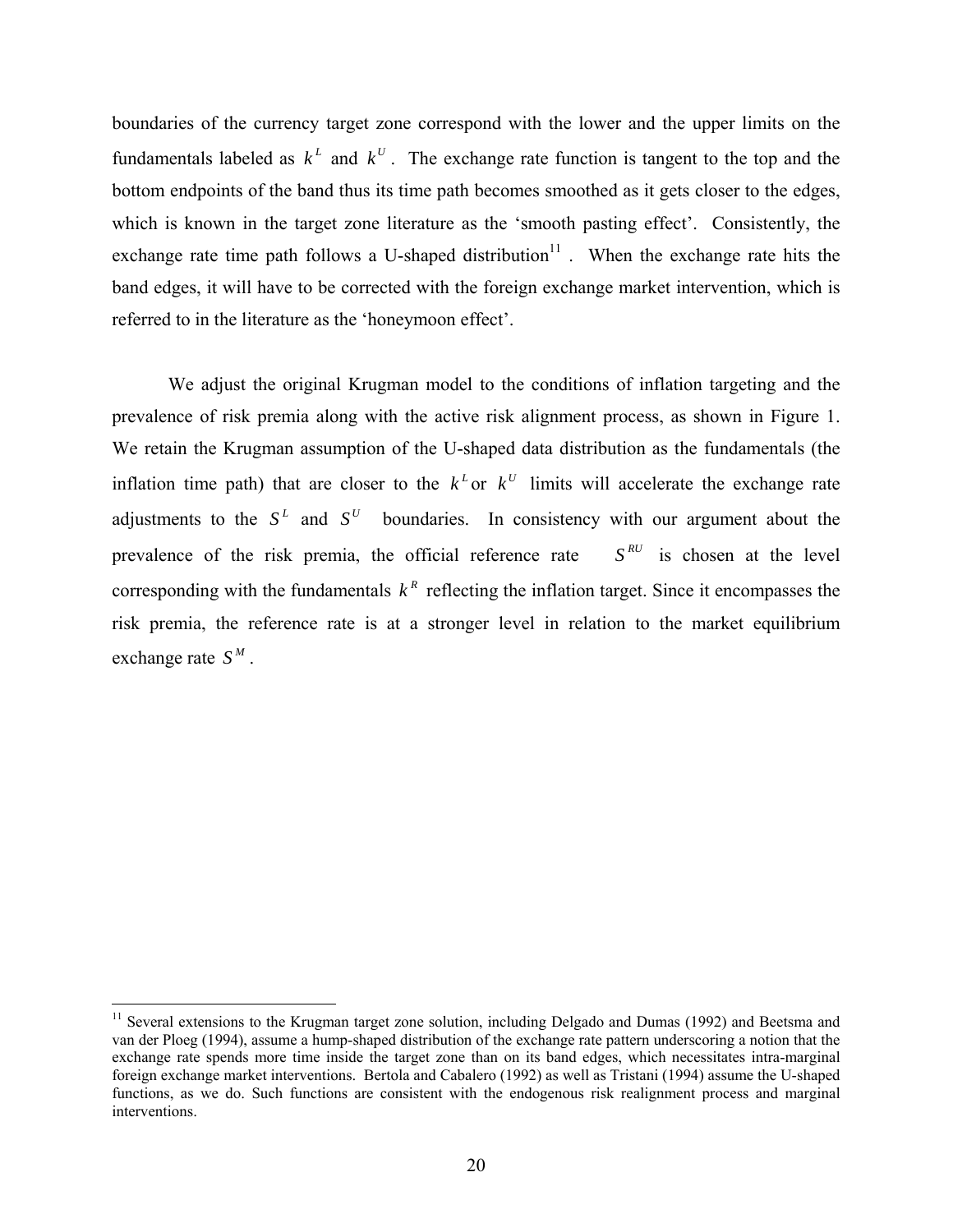



Source: the authors.

Taking into consideration the prevalent risk premia, Eq. 22 can be alternatively stated as

$$
S_t^R - S_t^M = f(\Phi_{t-1} + \Psi_{t-1}) = f'(k_t^R - k_0)
$$
\n(23)

As a result, a soft or inner band of the exchange rate is set symmetrically within the  $S^{RU}$  and  $S<sup>RL</sup>$  boundaries. In principle, the soft band rules out foreign exchange market interventions, which can only be considered in the  $S^{RU}S^U$  and  $S^{RL}S^L$  zones, and certainly necessitated outside the outer  $S^L S^U$  target zone.

Our version of the target zone model suggests that the exchange rate stability can be restored by foreign exchange market interventions, leaving the adjustments in interest rate to controlling the relative inflation forecast, which is fully consistent with the RIFT framework. Thus in essence, the proposed policy framework for the euro-convergence is a combination of RIFT and a *managed float.* To reiterate, a benign neglect approach to the exchange rate is inconsistent with the task of monetary convergence to a currency union.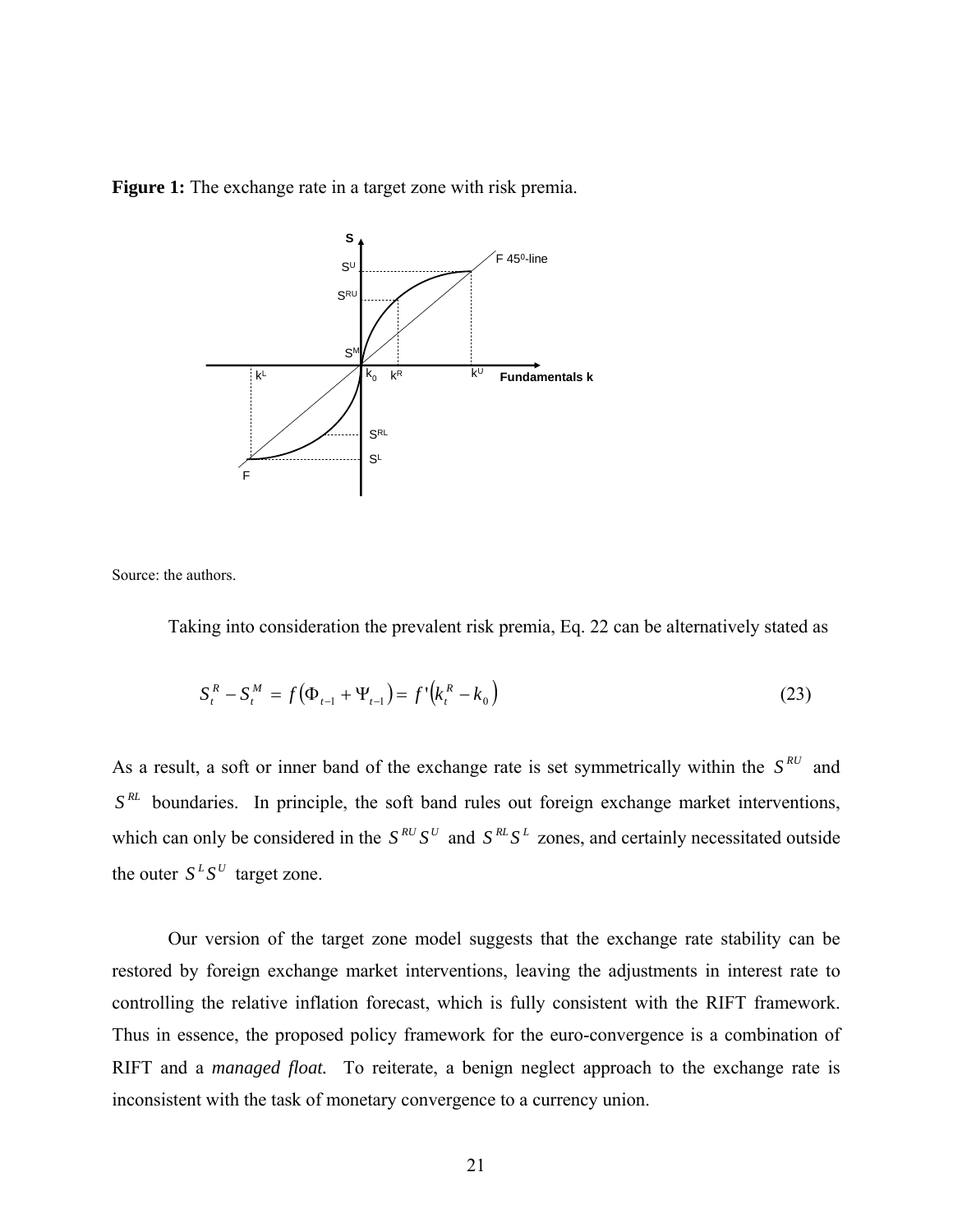Excessive exchange rate volatility can be counteracted with foreign exchange market interventions. This approach is necessitated under RIFT as the convergence process in the presence of exogenous risks, mainly the uncertainty about the fiscal discipline and the unpredictable political risk, is likely to exacerbate the exchange rate risk premium.

A number of practical policy issues stemming from our model and pertaining to the determination of the reference exchange rate for the ERM2 can be identified:

- 1. A proper choice of the official reference rate is critical. The *de jure* reference rate needs to correspond with the *de facto* dynamic market equilibrium exchange rate in order to guide the euro-convergence process effectively. But the *de jure* rate may differ from the market rate by a certain margin that depends directly on the prevalent risk premia.
- 2. It is possible to determine the market equilibrium rate by using the steady-state equilibrium solutions, as demonstrated for instance by Golinelli and Rovelli (2005) and Orlowski (2004a).
- 3. A suboptimal reference rate set at a level different from the implied market perceptions would bring a number of policy consequences. In general terms, it would effectively narrow the tolerance band prompting the central bank to conduct frequent and possibly asymmetric foreign exchange market interventions. If the central bank decided to stick firmly to the suboptimal rate and refrained from its resetting, the *de jure* rate would function as a "magnet" pulling the actual exchange rates in a wrong direction (Schadler, 2004). This in turn would infuse some inflationary pressures in the case of an excessively weak domestic currency, or contribute to real currency appreciation if the *de jure* rate was too strong.
- 4. Moreover, a strong rate would have to be defended with suboptimally high interest rates or alternatively supported with foreign exchange market interventions, while a weak rate would trigger market expectations about interest rate cuts by the central bank. It is therefore imperative that the official reference rate is properly determined and introduced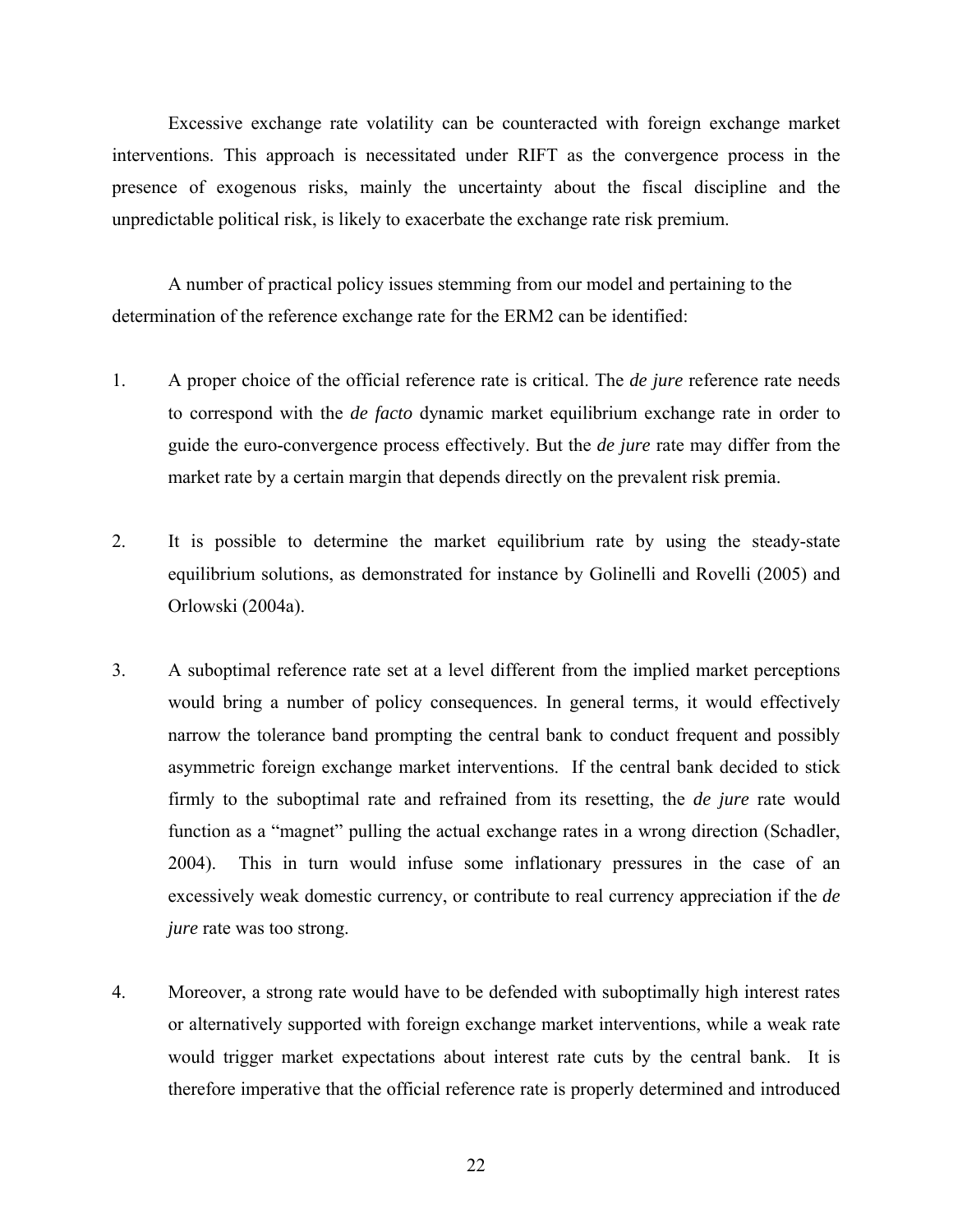at an appropriate time in order to avoid potentially damaging consequences of a wide gap between the *de jure* and the *de facto* rates.

- 5. An additional difficulty with arriving at the appropriate reference rate stems from prevalence of risk premia that are built into the market equilibrium exchange rate as implied by Eq. (22). The uncertainty about fiscal discipline and political stability may bring down the perceived *de facto* rate and necessitate a tighter monetary policy stance, i.e., higher interest rates encapsulating exogenous risk premia. Furthermore, a suboptimal rate is likely to exacerbate exchange rate volatility, thus increase the exchange rate risk premium due to uncertainty about the frequency of foreign exchange market interventions. In contrast, the volatility of exchange rates around the reference rate that is correctly chosen is likely to be lower.
- 6. The development of procedures and formulas for a proper determination of a reference exchange rate for ERM2 poses a major challenge for policy-makers in NMS as evidence on comparable exercises in the world economy is seemingly scant.

In practical terms, the ERM2 participation requires Poland's monetary authorities to determine the "right" reference rate, which implies that the exchange rate for PLN in relation to the euro is in close proximity to the fundamental equilibrium for the reasons specified above. Moreover, to ensure the compliance with the ERM2 rules, it is imperative to assume that the official reference rate remains constant during the ERM2 membership with a possibility of finetuning during the euro-conversion exchange rate-setting. A devaluation of the central parity would reset the ERM2 clock to zero, while central parity revaluation would undermine the credibility of the euro conversion rate and could invite large speculative inflows, resulting in an overly-appreciated conversion exchange rate with negative consequences for economic growth. However, in our model the market equilibrium exchange rate remains to be time varying due to changing market perceptions. By all means, any given official reference rate  $S_t^R$  will be sustainable only if it is credible for the markets. When  $S_t^R$  and  $S_t^M$  are different, the central bank will face a serious challenge of stabilizing the exchange rate.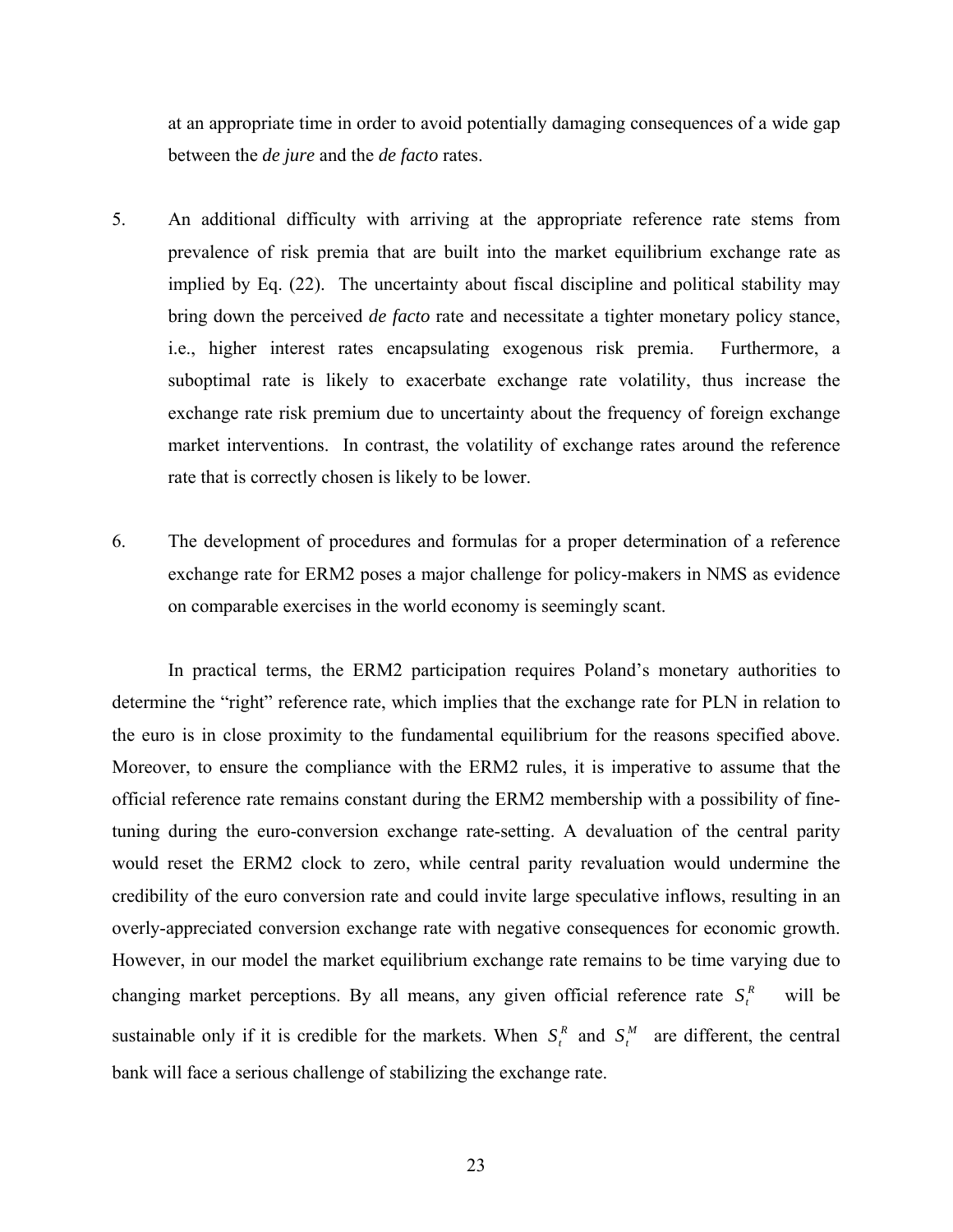Thus far, seven out of ten NMS have joined the ERM2 but only the case of Slovakia is relevant for Poland as its central bank embraced inflation targeting with a managed float prior to joining the ERM2 in November 2005.<sup>12</sup> Notably, its adopted reference rate was equal to the ECB fixing for the Slovak koruna on the eve of the ERM2 entry. In the case of Poland, to ensure that market exchange rate does not deviate markedly from the desired central parity level shortly before the ERM2 entry, the Polish Government and the central bank - jointly responsible for the exchange rate decisions - should probably guide financial markets towards this level, given their reaching a consensus about the ERM2 reference rate. This may require appropriate verbal communication and – as in the Slovak case – foreign exchange market interventions. It will pose a challenge for the NBP to ensure that the markets do not perceive the inflation target and the ERM2 central parity as conflicting goals. But first, the choice of the central parity must be such that it does not jeopardize the inflation target.

The additional complexities of ERM2 pertain to the intensity and frequency of foreign exchange market interventions. The related literature (M.Taylor 2004, Kubelec 2004, Neely 2004) proves that interventions have a stabilizing effect only when they are conducted at times of the actual market exchange rate deviating significantly from the equilibrium level. When conducted at times of a close proximity to the equilibrium, they could be destabilizing and ineffective. Therefore, a central bank is prone to intervene only when deviations from the market equilibrium are significant. In essence, interventions ought to be conducted only when they can successfully reduce the exchange rate volatility.

It remains debatable whether the observed degree of volatility ought to be disclosed to the public at large. First, such a degree will have to be derived from complex tests of volatility dynamics, and it will have to be reassessed on a rolling basis. Such frequent adjustments may send perplexing signals to market participants. Second, a predetermined volatility benchmark may become simply unattainable in the presence of exacerbated exogenous (fiscal and political) risks. If such risks are perceived by a central bank to be merely transitory, the bank should have a

 $12$  For the six remaining countries, setting the reference rate was a straightforward task as their currency regimes were based on hard pegs. Thus their prior administered exchange rate was adopted as the ERM2 reference rate.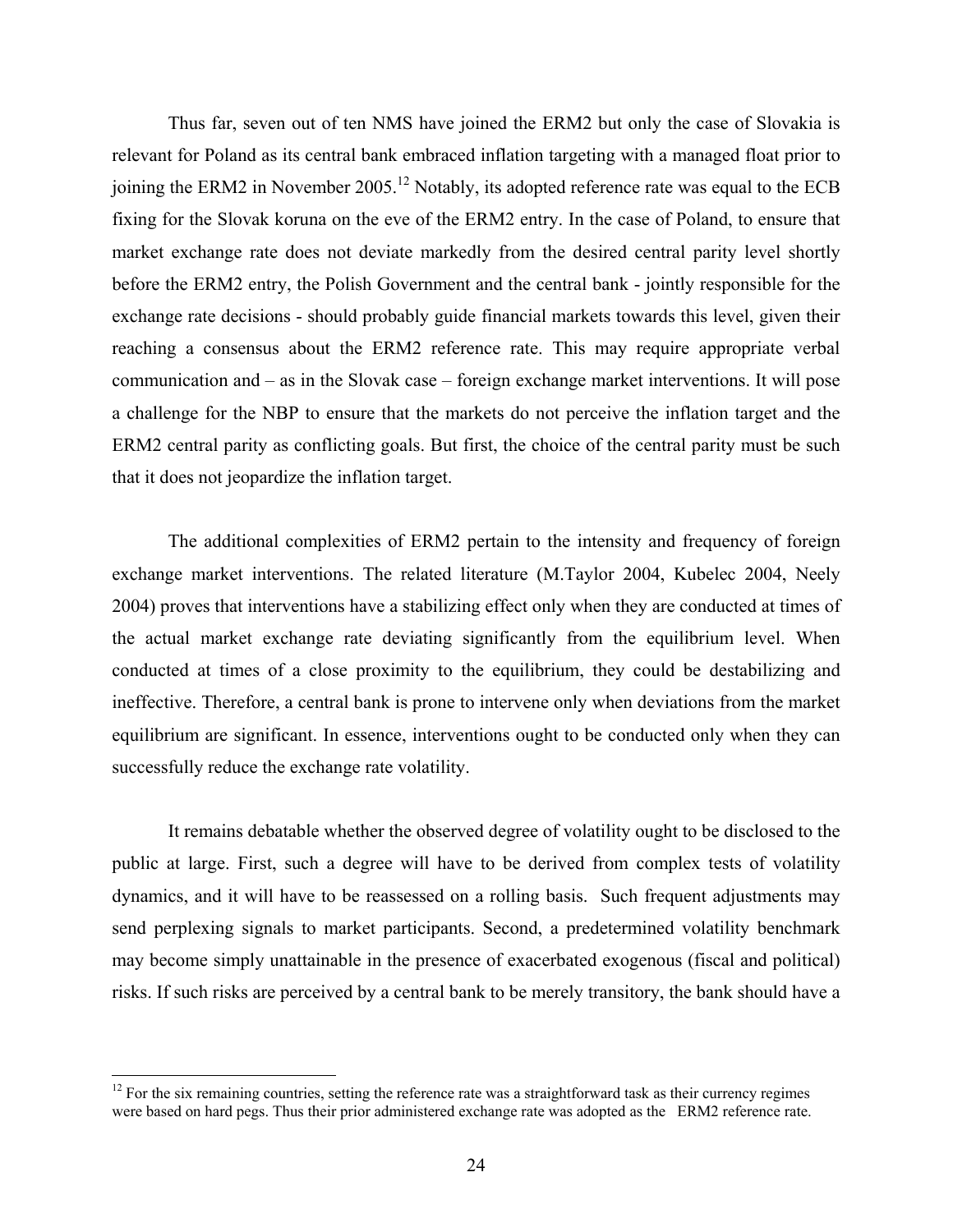discretionary authority to refrain from intervention. However, if such risks pose a danger of inflicting more permanent destabilizing effects, market interventions should take place.

## **6. Searching for the Equilibrium Exchange Rate – Cointegration and Volatility Dynamics Testing**

For the purpose of determining a viable reference rate of PLN per euro (EUR) for the ERM2 entry we attempt to find the long-run market equilibrium exchange rate and, subsequently, to devise a target zone framework based on the concept presented in the previous section. Our long-run equilibrium is arrived at by using two alternative methods: the Johanssen trace and max-eigenvalue cointegration tests and the threshold GARCH with the in-mean conditional variance and generalized error distribution residuals (TGARCH-M-GED). In both cases we rely exclusively on the average daily data series for the January 3, 2000 – June 27, 2005 sample period<sup>13</sup>. We investigate the relationship between the PLN/EUR exchange rate  $S_t$ , the differential between the Polish and the German 10-year government bond yields  $\left( i_t^{PL10Y} - i_t^{GER10Y} \right)$  $i_t^{PL10Y} - i_t^{GER10Y}$ , and the spread between the Polish 5-year sovereign bonds and the 3-month money market rates  $(i_t^{PLSY} - i_t^{PL3M})$  $i_t^{PLSY} - i_t^{PLSM}$ ). The relationship between the exchange rate and the Polish versus German bond yields allows finding a steady-state equilibrium exchange rate on the basis of the uncovered interest parity, while the inclusion of the domestic yield spread is a proxy of changes in macroeconomic fundamentals. The daily data frequency enables us to capture the impact of all disturbances to the exchange rate series that would be otherwise concealed if low frequency data were used instead. High frequency data is also required for inclusion of a sufficiently large number of observations that is indispensable for conducting the cointegration and the GARCH volatility dynamics analyses.

The empirical results of the Johanssen trace and max-eigenvalue tests are shown in Table 2. It shall be noted that all three variables, namely, the exchange rate, the 10-year bond differential and the yield spread, are non-stationary at their levels thus suitable for contegration

<u>.</u>

<sup>&</sup>lt;sup>13</sup> The beginning of the sample period matches the inception of the Polish 10-year sovereign bond market.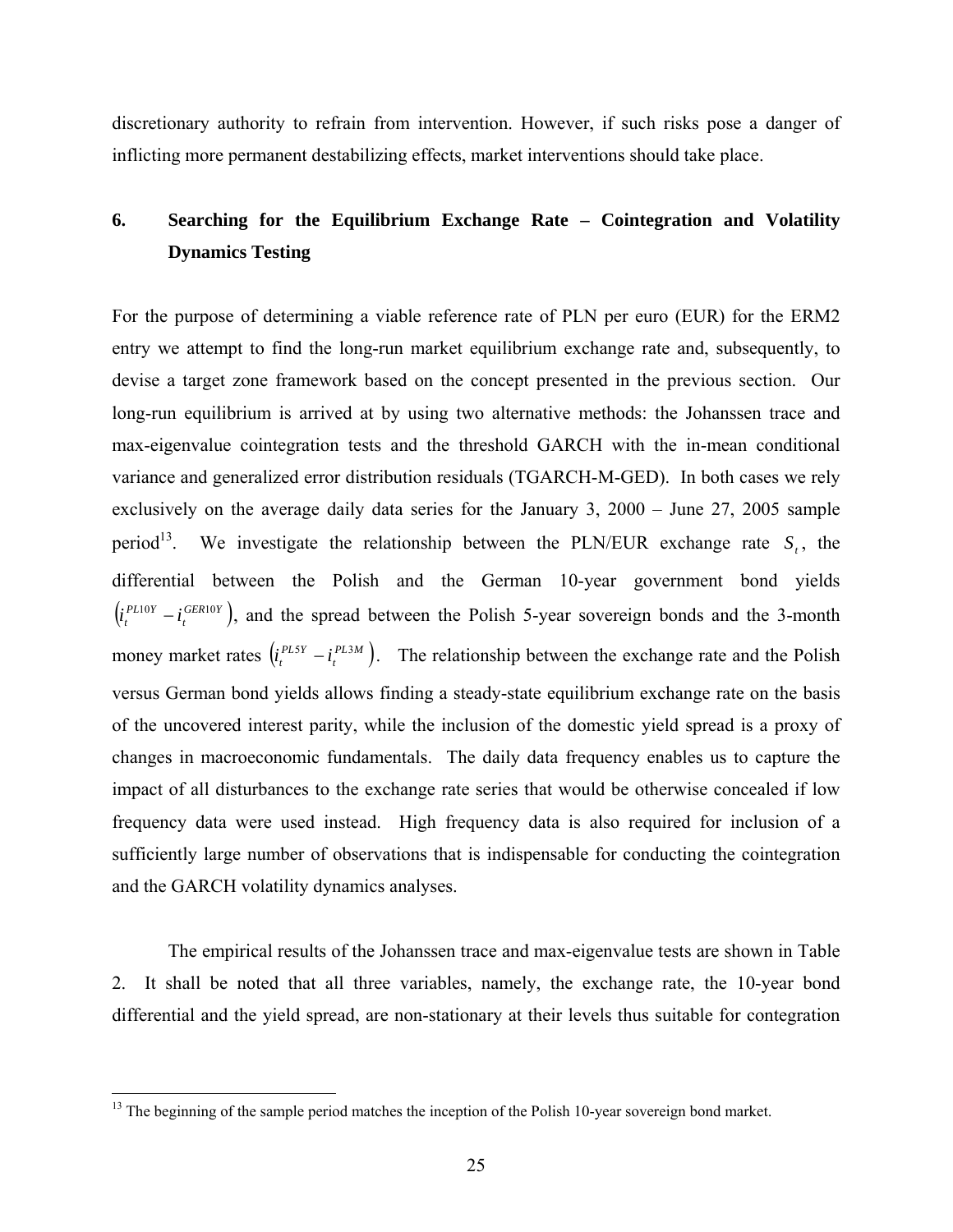testing<sup>14</sup>. In order to find the steady-state equilibrium exchange rate, the tests include the constant term but no deterministic trend in the data, and the maximum of a two-period lag. The trace test indicates the existence of a single cointegrating vector, while the max-eigenvalue test suggests a possibility of two vectors.

**Table 2:** Johanssen Trace and Maximum-Eigenvalue Cointegration Tests: The Zloty-Euro Exchange Rate, Polish vs. German 10-Year Bond Yields and the Polish 5-year over 3-Month Yield Spread. (January 3, 2000-June 27, 2005 data series).

| Hypothesized No. of<br>Cointegrating Eqs. | Trace and Max-<br><b>Eigen Statistics</b> | 0.05<br><b>Critical Value</b> | Probability  |
|-------------------------------------------|-------------------------------------------|-------------------------------|--------------|
| <i>Trace test</i><br>None *<br>At most 1  | 37.23<br>18.37                            | 35.19<br>20.26                | 0.03<br>0.09 |
| Max-Eigen. Test<br>None<br>At most $1*$   | 18.86<br>16.27                            | 22.30<br>15.89                | 0.14<br>0.04 |

Note: the trace test indicates a single cointegrating equation and the maximum-eigenvalue test implies two equations.

The single-vector cointegrating equation (with standard errors in parentheses) is given by

$$
S_{t} = 4.406 - 0.029 \left( i_{t}^{PL10Y} - i_{t}^{GEN10y} \right) + 0.099 \left( i_{t}^{PL5Y} - i_{t}^{PL3M} \right)
$$
\n
$$
(0.150) \quad (0.047) \quad (0.043)
$$
\n
$$
(24)
$$

The cointegrating relationship implies the long-run equilibrium exchange rate at 4.406 PLN per EUR, which is the weaker level for PLN (stronger EUR) than the period-average rate of 4.091. However, from the standpoint of the monetary convergence process it is advisable to find the

Data Source: Bloomberg (supplemented with Reuters data on Polish ten-year yields for Jan 3 - Feb 3, 2000 and Dec 7, 2001 – Nov 25, 2002 due to unavailability of Bloomberg Generic Network prices for these periods) and Eurostat for German MCBY (Maastricht Conditions Bond Yields).

<sup>&</sup>lt;sup>14</sup> The augmented Dickey-Fuller (ADF) unit root test statistics are  $-1.411$  for the PLN/ EUR exchange rate,  $-0.648$ for the Polish versus German 10-year bond yield differential and -2.050 for the examined yield spread, while the McKinnon critical ρ-value is -2.863 at 5 percent probability, which indicates that all three variables at their levels suffer from the unit root (non-stationarity) problem.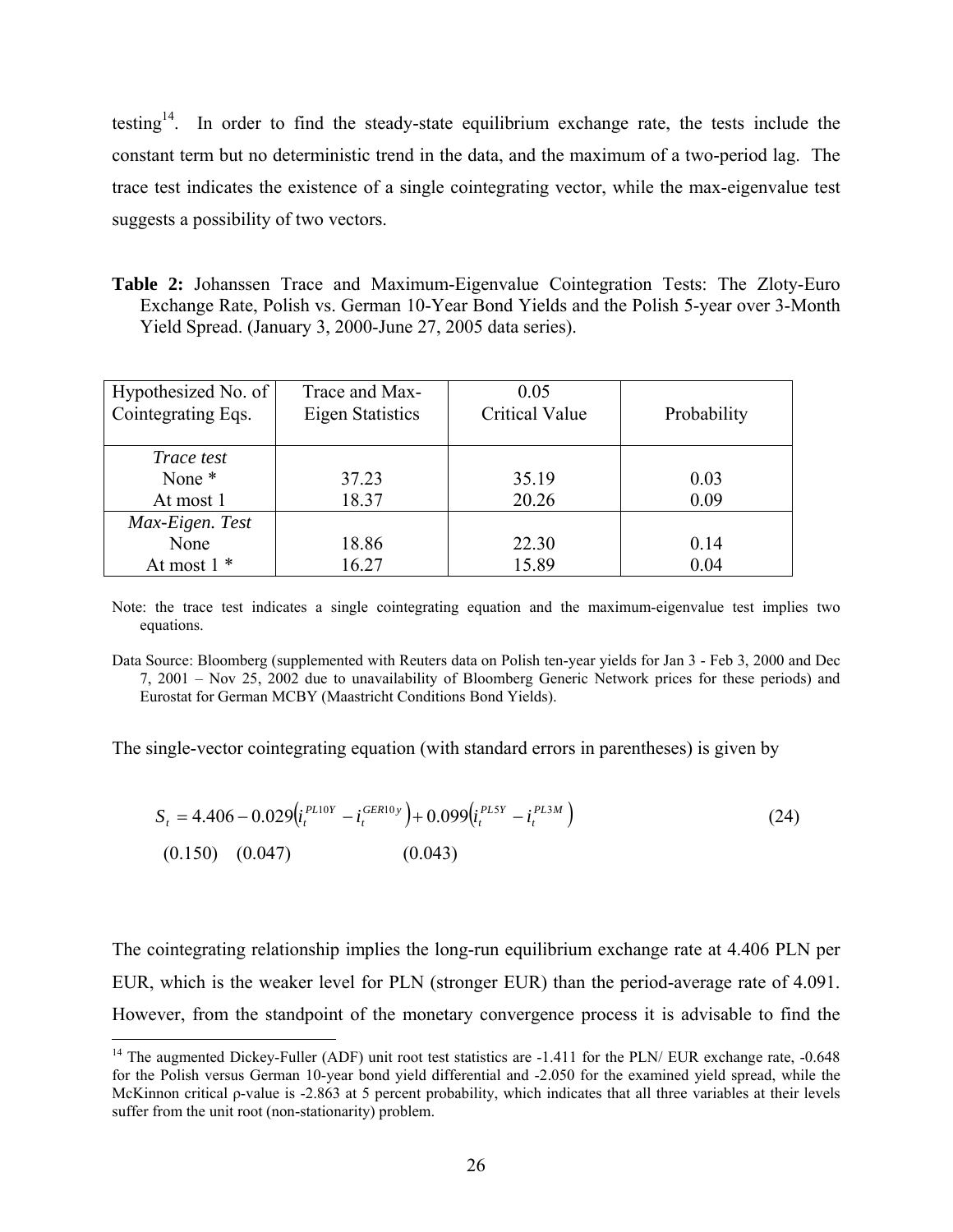steady-state exchange rate under the assumption of the completed compression of domestic relative to foreign long-term bond yields, thus for a cointegrating equation with the bond yield differential equal to zero<sup>15</sup>. The corresponding cointegrating equation is specified as

$$
S_t = 4.330 + 0.131 \left( i_t^{PLSY} - i_t^{PL3M} \right)
$$
\n
$$
(0.076) \quad (0.027)
$$
\n
$$
(1.0000) \quad (0.0011)
$$

Under the assumption of a complete convergence of Polish into German bond yields the long-run equilibrium exchange rate is at 4.330. In addition, the cointegration equation (25) suggests a strong long-run relationship between a steeper yield curve stemming from elevated inflation expectations and the PLN depreciation. Adversely, a flatter yield curve resulting mainly from a tighter monetary policy is strongly associated with the PLN appreciation (declining *S<sub>t</sub>*).

 In sum, the cointegration exercise implies that the long-run equilibrium exchange rate is around 4.330. However, this analysis is seemingly biased by the excessive volatility of the exchange rate and high levels of bond yields during the first three years of the sample period and may no longer be relevant at the present time, by which the early financial market vicissitudes have largely disappeared. For this reason, the examined relationship between the exchange rate and bond markets needs to be verified by testing its volatility dynamics. We employ the TGARCH-M-GED procedure with the carefully chosen data generating process assumption after testing its various functional forms for overall robustness (by maximizing the likelihood ratio and minimizing the Akaike and Schwartz information criteria) and for autocorrelation (on the basis of the Breusch-Godfrey LM test). We test the exchange rate at its level in order to determine its forecast conversion or the dynamic steady state equilibrium level. In order to at least partially defuse the non-stationarity problem, we insert a high-order moving average (MA) smoothing into the mean equation.

<u>.</u>

<sup>&</sup>lt;sup>15</sup> Orlowski and Lommatzsch (2005) provide evidence that the German long-term bond yields have become significant drivers of sovereign long-term bond yields of Poland, Hungary and the Czech Republic. The ongoing yield compression implies that the three NMS are ready to adopt the euro without risking a disruptive shock to their financial stability.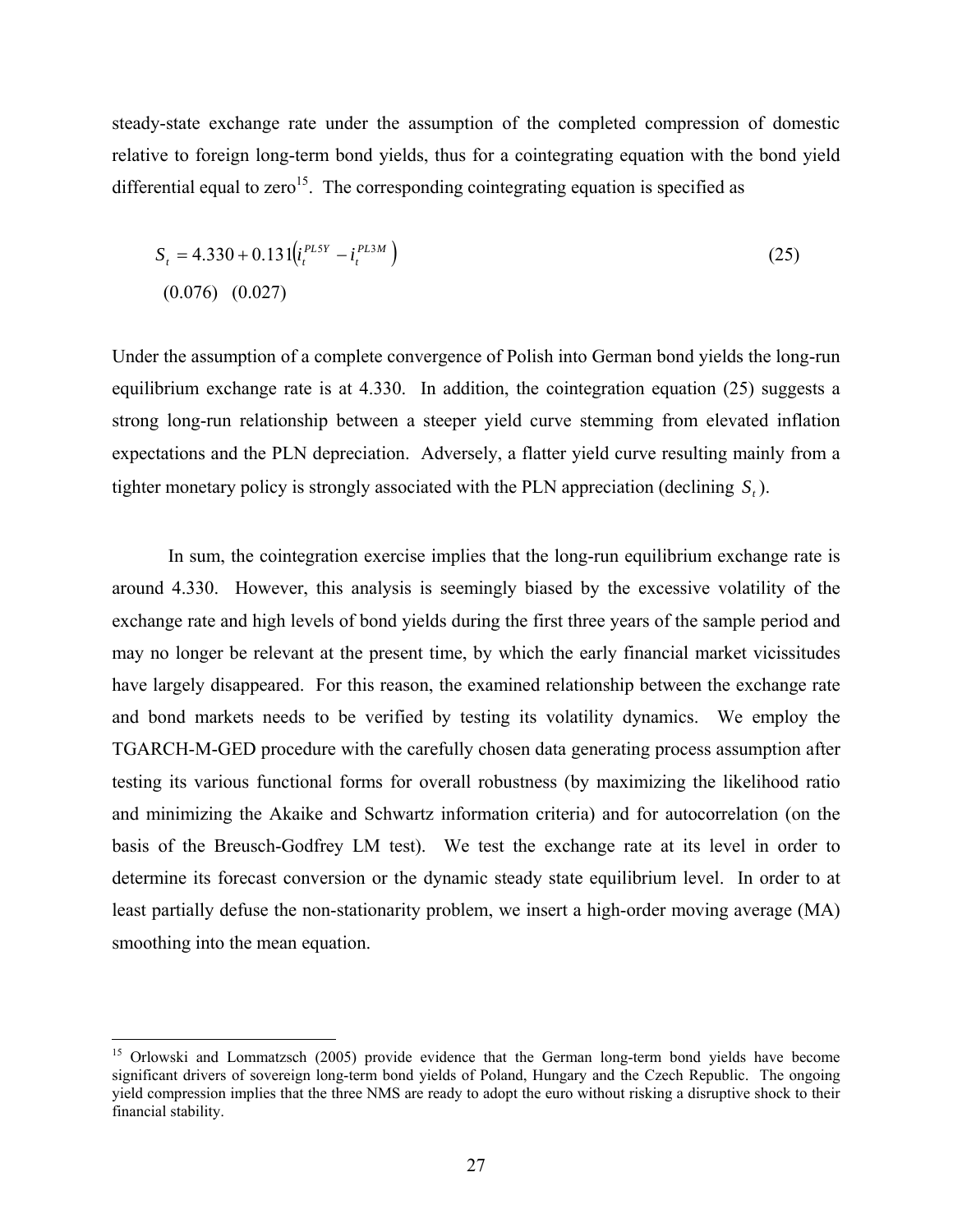#### **Table 3:** TGARCH(6,1,1)-M-GED estimation representations. *Dependent variable*: Polish Zloty-Euro Exchange Rate *Independent variables*: Polish vs. German 10-Year Bond Yields, Polish 5-Year over 3-Month Yield Spread. (Both variables are in first differences). (January 3, 2000-June 27, 2005 data series).

| Variable                                                                                         | Coefficient    | <b>Standard Error</b> | z-Statistics     | Probability    |  |
|--------------------------------------------------------------------------------------------------|----------------|-----------------------|------------------|----------------|--|
| Mean equation:                                                                                   |                |                       |                  |                |  |
|                                                                                                  |                |                       |                  |                |  |
| Constant term                                                                                    | 4.344          | 0.026                 | 169.525          | 0.000          |  |
| $\Delta(i^{PL10Y}-i^{GER10Y})$                                                                   | 0.007          | 0.004                 | 1.986            | 0.047          |  |
| $\Delta(i^{PL5Y}-i^{PL3M})$                                                                      | 0.002          | 0.002                 | 0.772            | 0.440          |  |
| Log(GARCH)                                                                                       | 0.007          | 0.001                 | 14.687           | 0.000          |  |
|                                                                                                  |                |                       |                  |                |  |
| MA(1)                                                                                            | 1.411          | 0.031                 | 45.983           | 0.000          |  |
| MA(2)                                                                                            | 1.690          | 0.051                 | 33.364           | 0.000          |  |
| MA(3)                                                                                            | 1.883          | 0.066                 | 28.300           | 0.000          |  |
| MA(4)                                                                                            | 1.987<br>1.885 | 0.077<br>0.083        | 25.933<br>22.821 | 0.000<br>0.000 |  |
| MA(5)<br>MA(6)                                                                                   | 1.664          | 0.082                 | 20.263           | 0.000          |  |
| MA(7)                                                                                            | 1.341          | 0.076                 | 17.550           | 0.000          |  |
| MA(8)                                                                                            | 0.898          | 0.063                 | 14.248           | 0.000          |  |
| MA(9)                                                                                            | 0.541          | 0.046                 | 11.661           | 0.000          |  |
| MA(10)                                                                                           | 0.247          | 0.027                 | 9.302            | 0.000          |  |
|                                                                                                  |                |                       |                  |                |  |
| Cond. variance equation:                                                                         |                |                       |                  |                |  |
|                                                                                                  |                |                       |                  |                |  |
| Constant term                                                                                    | 0.000          | 0.000                 | 2.743            | 0.006          |  |
| ARCH(1)                                                                                          | 0.194          | 0.043                 | 4.482            | 0.000          |  |
| ARCH(2)                                                                                          | $-0.021$       | 0.049                 | $-0.418$         | 0.676          |  |
| ARCH(3)                                                                                          | 0.063          | 0.041                 | 1.553            | 0.121          |  |
| ARCH(4)                                                                                          | $-0.096$       | 0.036                 | $-2.637$         | 0.008          |  |
| ARCH(5)                                                                                          | 0.006          | 0.038                 | 0.166            | 0.868          |  |
| ARCH(6)                                                                                          | 0.044          | 0.033                 | 1.338            | 0.181          |  |
| TARCH(1)                                                                                         | $-0.133$       | 0.038                 | $-3.535$         | 0.000          |  |
| GARCH(1)                                                                                         | 0.848          | 0.039                 | 21.909           | 0.000          |  |
|                                                                                                  |                |                       |                  |                |  |
| GED parameter                                                                                    | 2.103          | 0.131                 | 16.004           | 0.000          |  |
|                                                                                                  |                |                       |                  |                |  |
| Adjusted R <sup>2</sup> = 0.988, Log likelihood = 2779.69, AIC = -3.857, SIC = -3.768, DW = 1.49 |                |                       |                  |                |  |
|                                                                                                  |                |                       |                  |                |  |

Notes: The number of included observations after the adjustment is 1429; backcasting of MA terms is turned on with the -8 backward and +1 forward recursion; AIC and SIC are Akaike and Schwartz information criteria; DW is Durbin-Watson statistics.

Data Source: as in Table 2.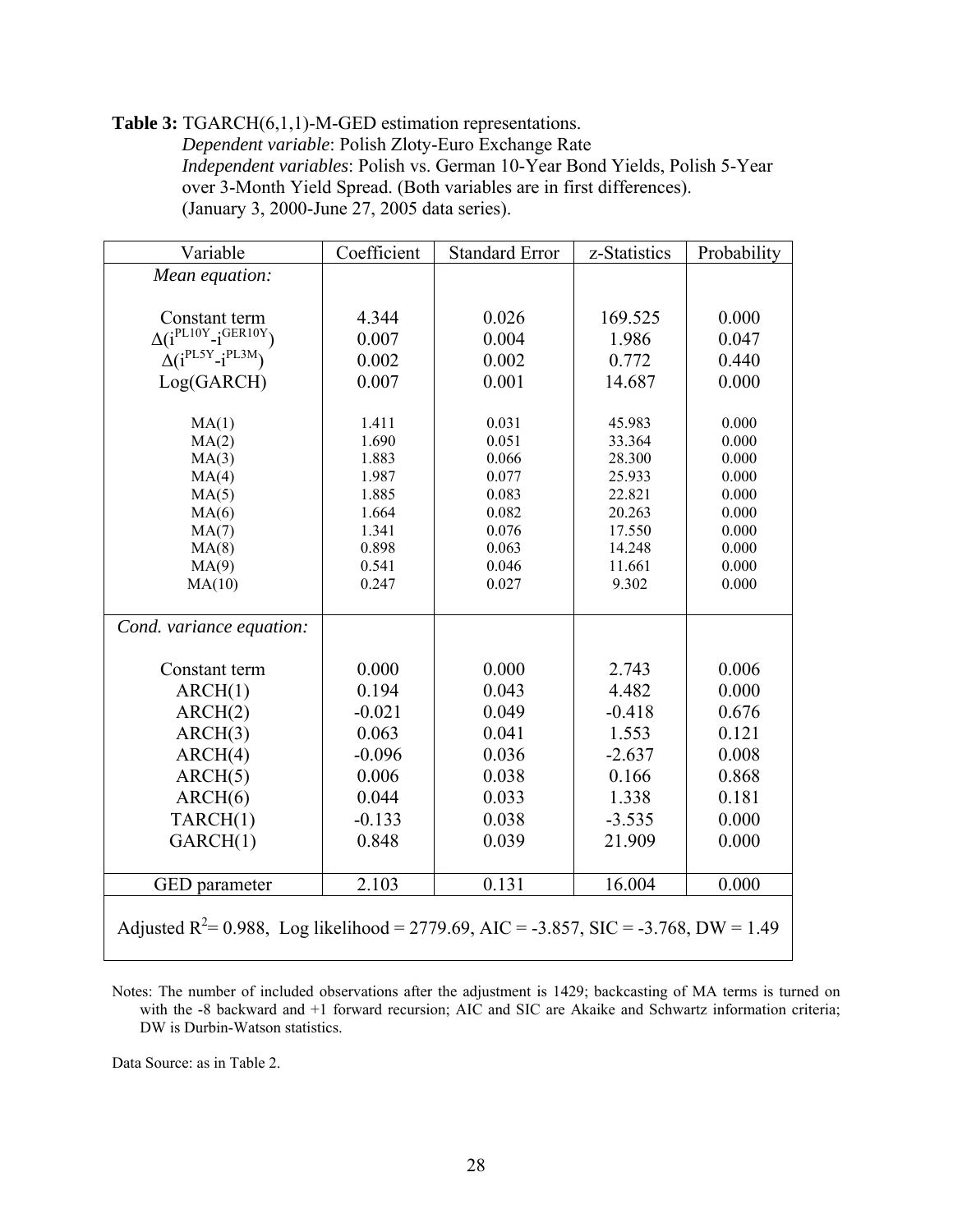The mean equation of the  $TGARCH(6,1,1)$ -M-GED process includes the differential between the Polish and the German 10-year bond yields and the interest rate spread between the 5-year bonds and the 3-month money market rates, both stated in first differenced terms in order to account for non-stationarity at their levels. It also includes the log of the GARCH conditional variance (the M regressor) as an indication of the directional change in the risk premia associated with the conditional dynamic exchange rate volatility, as well as the MA terms. The conditional variance equation incorporates the impact of the previous period(s) shocks or 'news' to volatility depicted by the ARCH-terms, the GARCH term reflecting the degree of persistency in volatility and the first-order TARCH component showing the asymmetric impact of the preceding day negative versus positive shocks to volatility. The GED parametrization allows for assessing a departure from the normal (Gaussian) data distribution.

 The conditional mean equation shown in Table 3 indicates a positive interaction between changes in bond yield differentials and the exchange rate. Thus evidently, a declining yield differential (the ongoing yield compression) is associated with the PLN appreciation. There is also a significant positive relationship between the log(GARCH) and the exchange rate proving that the declining conditional exchange rate volatility corresponds with the Polish currency appreciation. It shall be further noted that the MA-terms in the reported estimation are subject to active backcasting with the backward recursion of 8 and the forward recursion of 1. The application of the MA(10) process seems justifiable as its underlying roots have modulus getting close to zero, although they are clearly declining only for higher than the fourth-order MA terms.

 The conditional variance equation reveals ambiguous high-order ARCH effects, which implies an unstable impact of the previous-period shocks on the conditional volatility of the exchange rate. There is a positive, highly significant first-order ARCH effect, which indicates propagation of volatility induced by the previous day shocks. In addition there is also a somewhat puzzling fourth-order ARCH effect. The TARCH(1) asymmetric leverage effect is quite pronounced. Its negative sign suggests that the shocks suppressing volatility in the preceding period further reduce the actual volatility of the exchange rate series and that this impact is much stronger than a possible propagation of volatility induced by positive shocks. As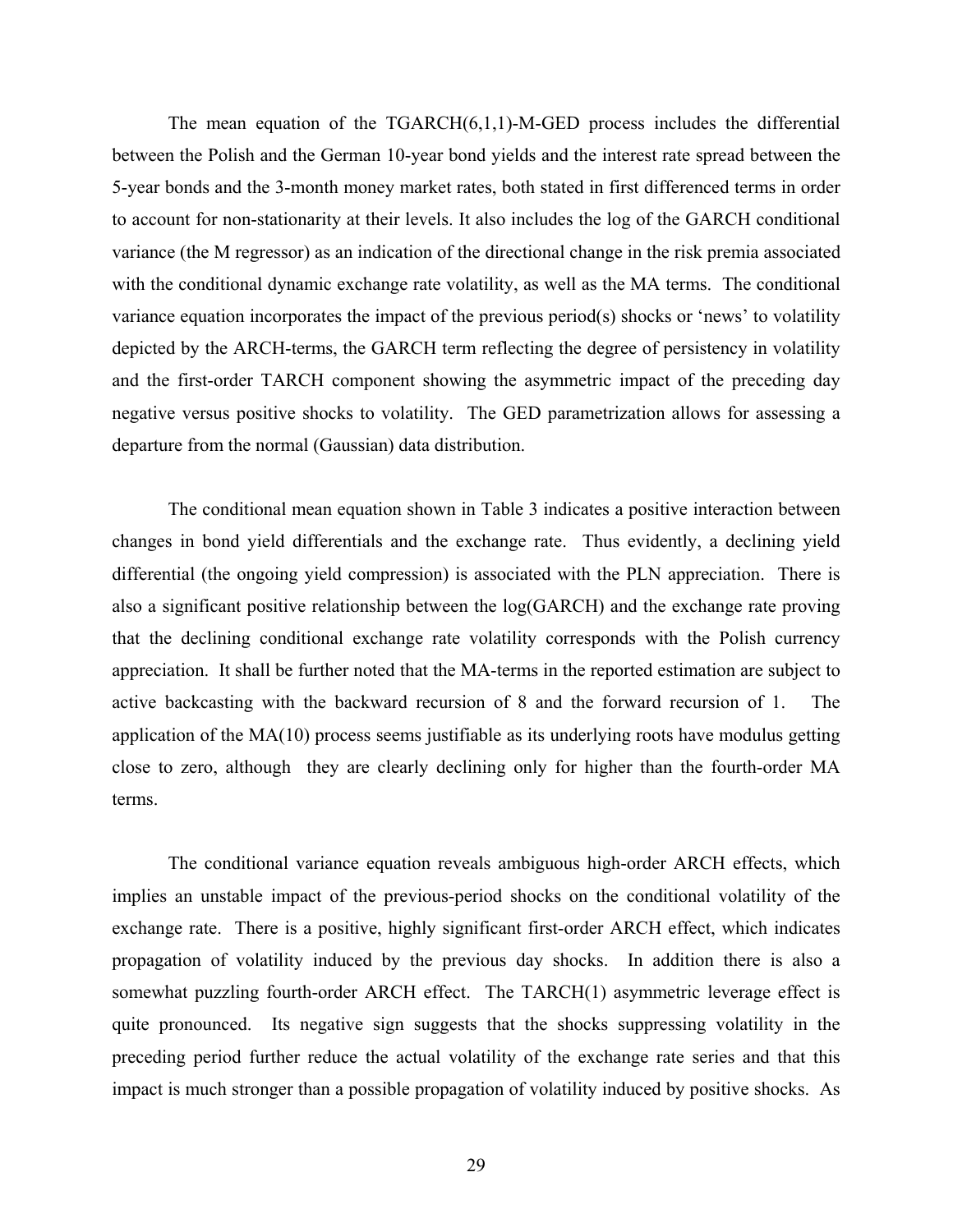it might be expected, there is a strong GARCH(1) effect indicating a high degree of persistency in the exchange rate volatility. In addition, the sum of ARCH and GARCH coefficients seems to exceed the unity, suggesting the absence of volatility convergence to the steady-state. This result sends a message to policy-makers that a possible departure from the pure float and a more serious attention to exchange rate stability would be a prudent move at this time as it would likely help expedite the monetary convergence process. In addition, the presented test shows the GED parameter slightly exceeding 2, which indicates a somewhat platykurtic data distribution or a thick-tailed concentration of the exchange rate volatility. This finding reaffirms the U-shaped data distribution assumed in the original Krugman model and upheld in our analysis of the target zone framework.

 Further insights about the volatility dynamics and the market equilibrium exchange rate are provided by the forecast developed on the basis of the TGARCH(6,1,1)-M-GED test, which is shown in Figure 2. The generated forecast of the PLN/EUR exchange rate is clearly converging to the steady-state equilibrium rate of 4.298, which appears to be more realistic than the equilibria obtained from the above-examined cointegration tests. The computed band of +/- 2 standard deviations implies a 2.1 percent fluctuations range around the equilibrium rate, i.e. from 4.208 to 4.388. The variance forecast converges rather quickly to the constant value that is slightly exceeding 0.0012, thus the forecast appears to be quite precise; this is also confirmed by the low root mean squared error (RMSE) and the low mean absolute error (MAE).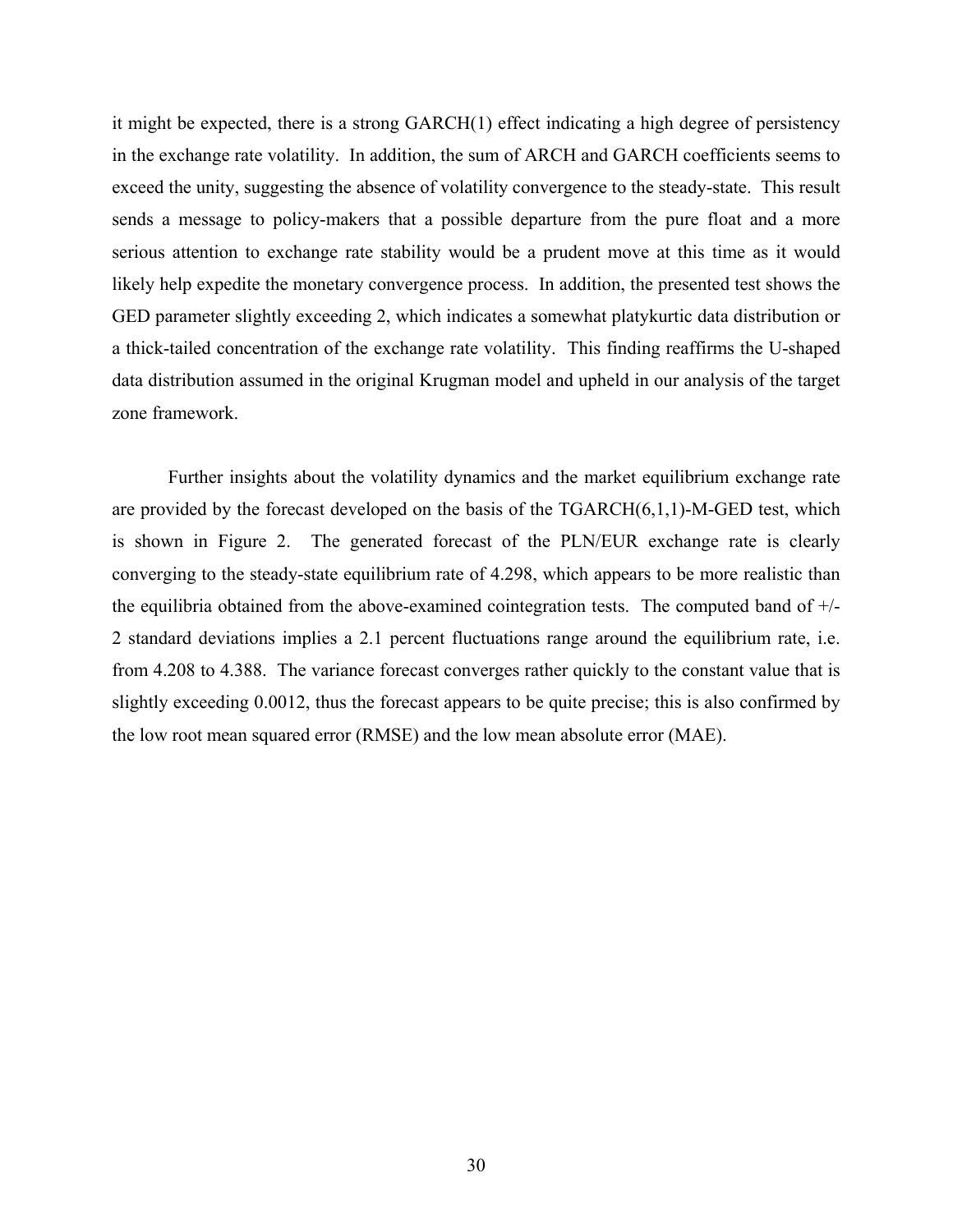**Figure 2:** Dynamic forecast of the PLN per EUR exchange rate based on the estimated TGARCH-M-GED process shown in Table 3.



Note: the forecast convergence rate is 4.298 and the forecast band is  $+/-2$  standard deviations, which implies an observed normal +/- 2.1 percent fluctuations band.

Source: the authors.

Apart from the definite path of the forecast variance, the actual volatility of the investigated series is quite turbulent. As shown in Figure 3, the GARCH conditional standard deviation has jumped several times to the level of 0.09, although recently it seems to be oscillating around 0.05. This suggests that a possible application of a 5 percent symmetric, inner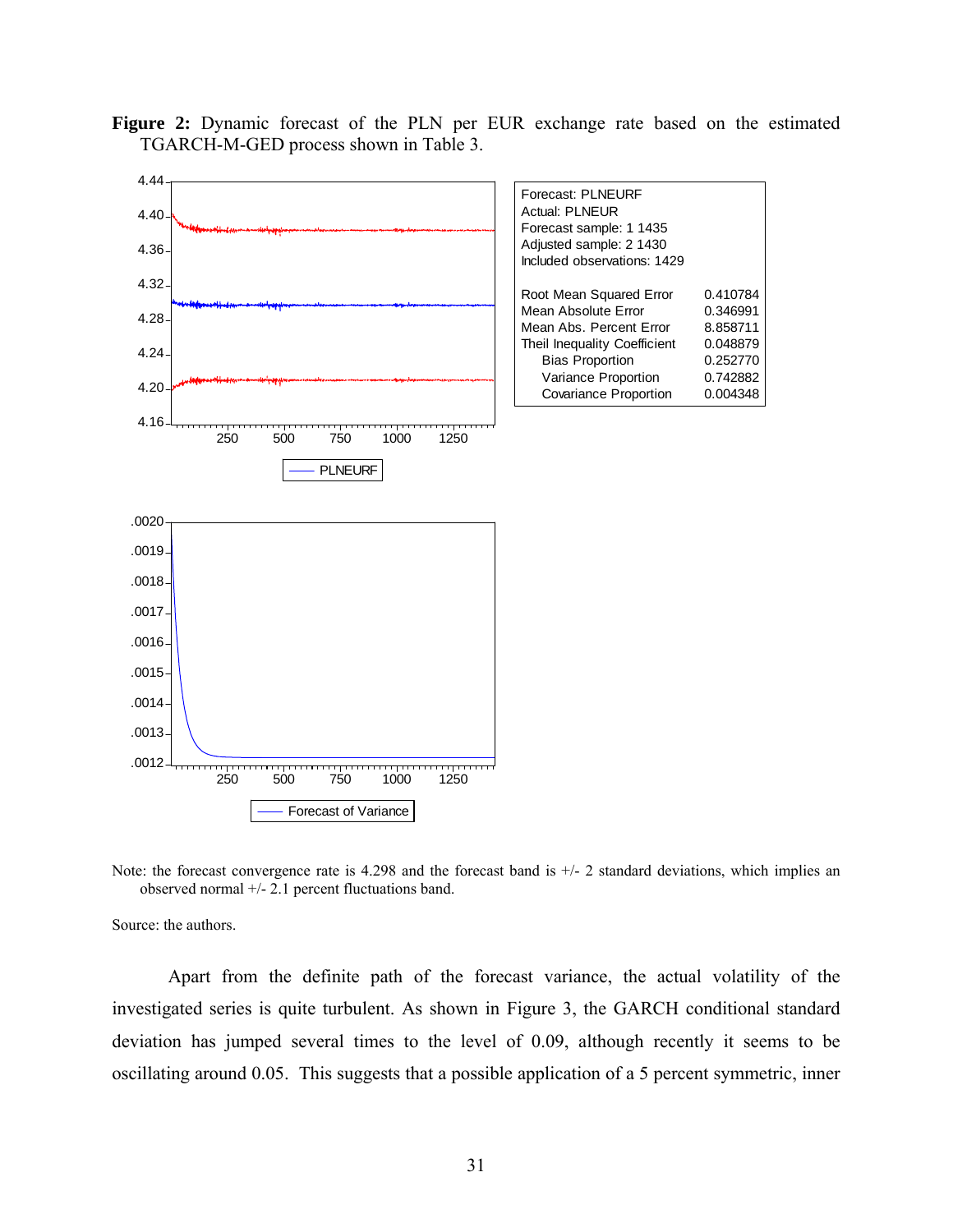(no-intervention) band of currency fluctuations would be a pragmatic solution, particularly when the present purely floating currency regime becomes replaced with the managed float<sup>16</sup>.



**Figure 3:** GARCH conditional standard deviation from the test shown in Table 3.

Data Source: as in Table 2.

 $\overline{a}$ 

 The above empirical analysis implies that the dynamic market equilibrium exchange rate is around 4.298 PLN per EUR. Nevertheless, we have argued that the official reference rate for the ERM2 entry might be set at a somewhat stronger level for the Polish currency in order to account for the existing risk premia and to underpin the central bank's continuous commitment to prioritizing the inflation target. The volatility dynamics analysis seems to indicate that the reference rate can be safely determined at an up to 5 percent stronger level than the equilibrium rate, i.e. not lower than 4.08. Correspondingly, the no-intervention inner band of permitted

<sup>&</sup>lt;sup>16</sup> A compelling exercise aimed at determining the optimal band of currency fluctuations for Poland, Czech Republic, Slovakia, Hungary as well as Denmark and the original ERM members is presented by Crespo-Cuaresma, Égert and MacDonald (2005). They employ a three-regime self-exciting threshold autoregressive (SETAR) model with a non-stationary central band and the GARCH(1,1) conditional variance for this purpose. They draw on the SETAR modelling framework used by Bessec (2003) who examines currency fluctuation bands of the original ERM members.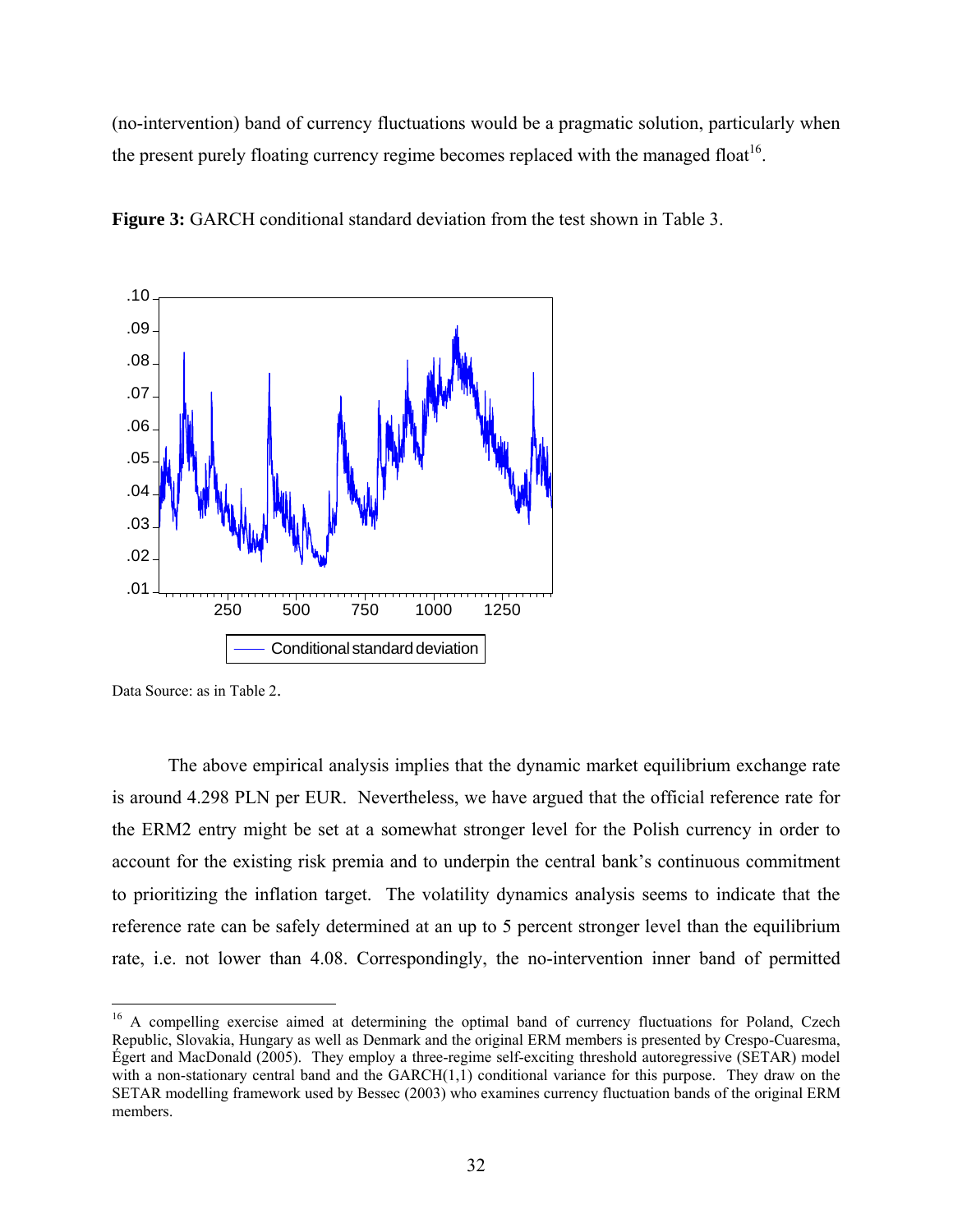fluctuations could be chosen at 5 percent around the reference rate, given the outer ERM2 band at 15 percent.

In sum, the above exercise indicates that it is entirely possible to determine the long-run market equilibrium exchange rate, as well as the appropriate ERM2 reference rate in close relation to the inflation path and the inflation target. Needless to say, our analysis and exchange rate computations are merely indicative and will have to be repeated in the future when the Polish Government proclaims a full commitment and a definite time table for entering the ERM2 and, subsequently, the euro.

#### **7. A Synthesis and Further Policy Direction**

The analytical framework of this paper assumes a gradual transition from the current DIT policy in Poland to the ERM2 with the ultimate goal to adopt the euro. This it pertains to the period preceding entry into ERM2, as well as the two-year confinement to this interim monetary arrangement.

 In order to ensure a smooth transition to the euro, the present DIT strategy needs to be modified by incorporating the exchange rate stability objective. For the purpose of ensuring a successful price convergence, we advocate adopting a monetary policy framework based on relative inflation forecast targeting that can combine the predominant inflation target with exchange rate stability objective. Within the proposed framework, interest rate adjustments are applied to steer the domestic inflation forecast towards the euro area inflation forecast, while exchange rate stability is secured mainly with foreign exchange market interventions.

 A proper design of the exchange rate policy within ERM2 is a perennial and fertile topic for policy discussion and research that makes inroads into an untested territory, since evidence on similar episodes in the world economy remains scant. We touch upon selected complexities of such policy design, including the fluctuations band asymmetry, intentional deviation of the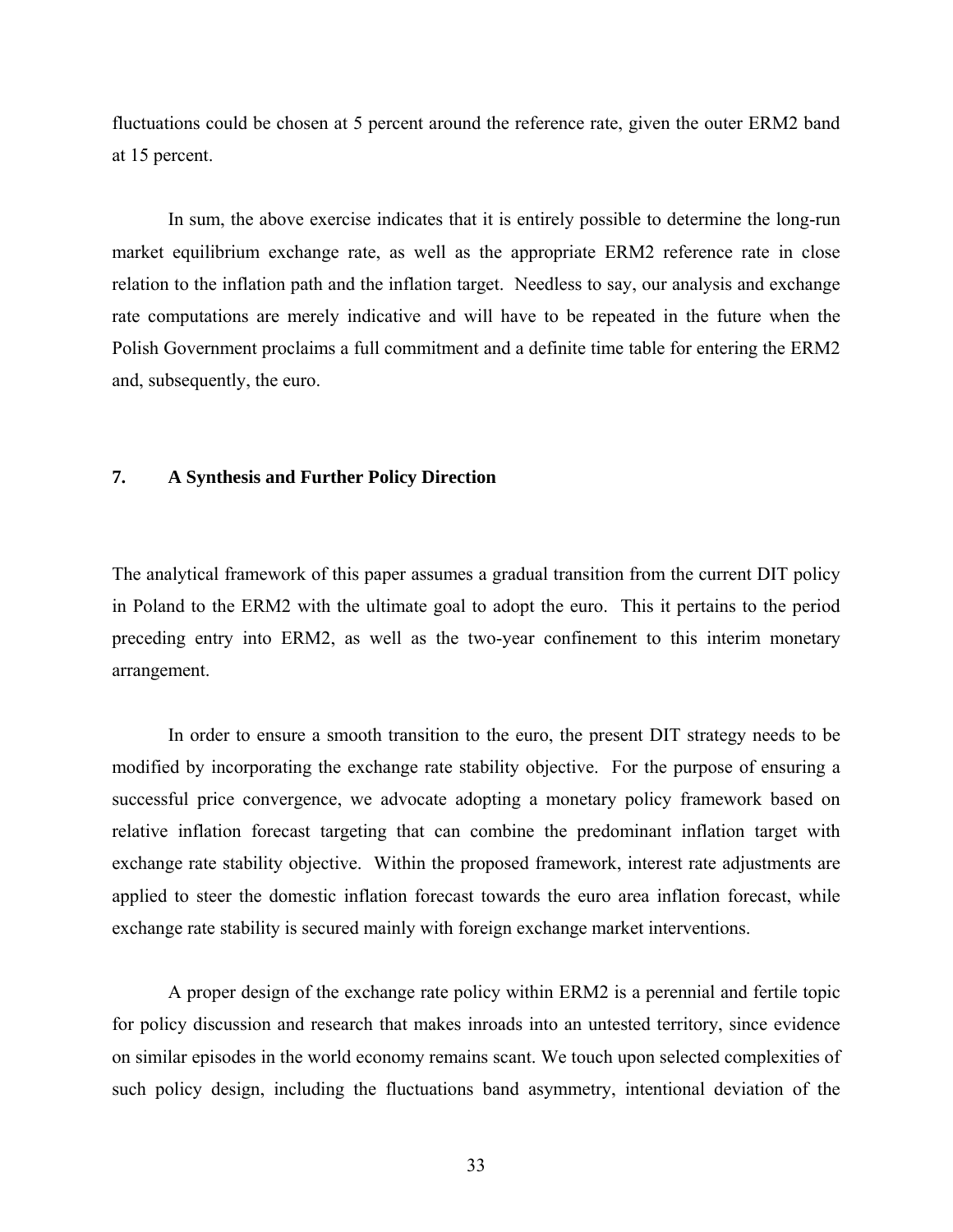official reference rate from the market-perceived long-run equilibrium rate, and comparable exchange rate volatilities at asymmetric boundaries of the fluctuations band.

 It shall be emphasized that our analysis weights heavily on monetary authorities' ability to contain risk, in particular the exchange rate and inflation risk premia as originally suggested by Orlowski (2003). Although our analytical issues are based on the prevalent monetary policy, as well as economic conditions and political risks of Poland, it is transferable to the circumstances of other new Member States of the EU that currently pursue DIT regimes.

 We realize that our analytical model is based on a number of rigorous, yet realistic assumptions. Nevertheless, we believe that our analysis may provide useful guidance for designing proper monetary convergence policies for a smooth adoption of the euro. Without doubt, more in-depth policy analysis and empirical testing ought to be conducted in a very short period of time to achieve such an ambitious goal.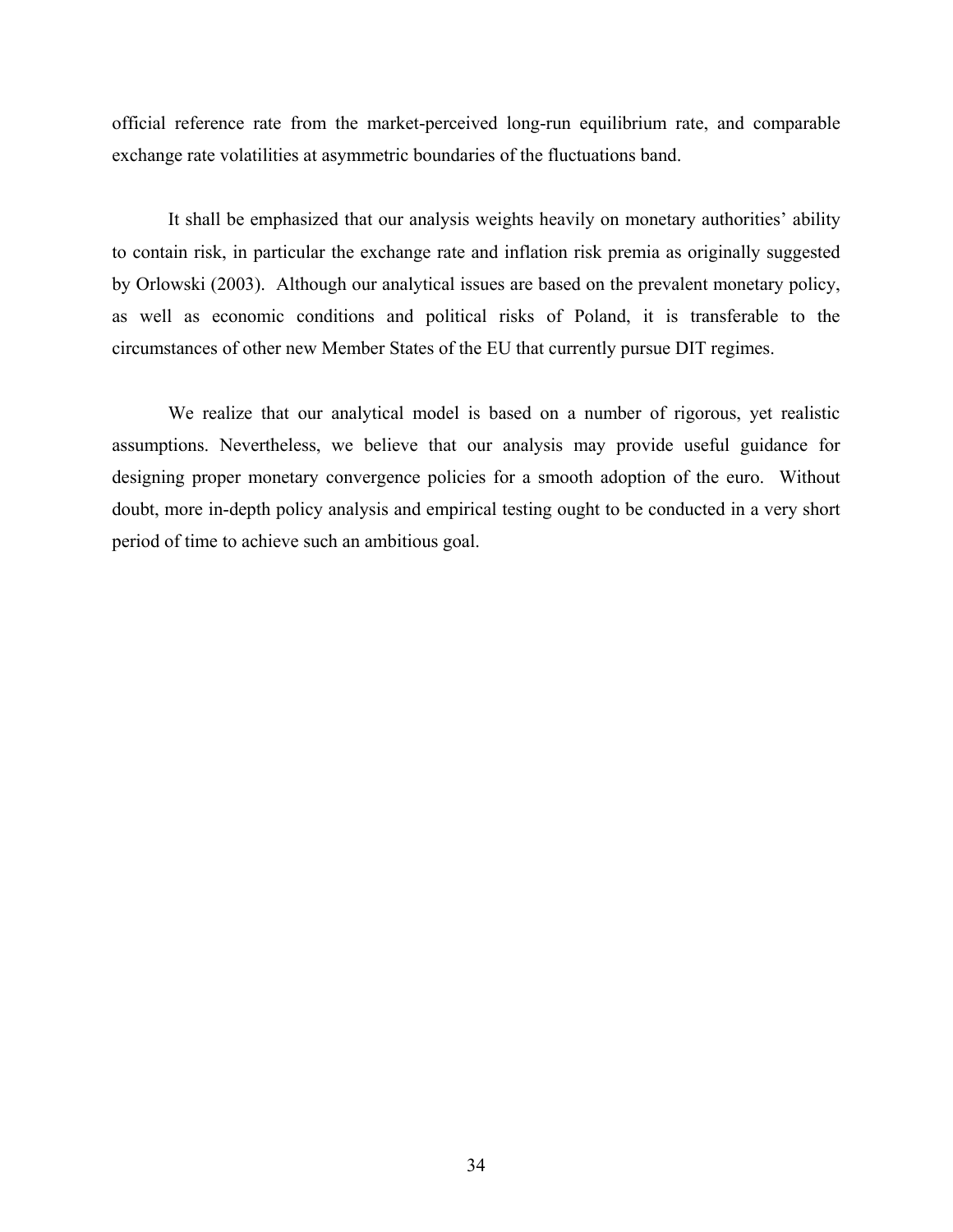#### *REFERENCES*

- Ball, L., 1999. Policy rules for open economies, in: Taylor, J. (Ed.) Monetary Policy Rules, University of Chicago Press, Chicago, Illinois, pp. 127-156.
- Beetsma, R.M., van der Ploeg, F., 1994. Intramarginal interventions, bands and the pattern of EMS exchange rate distribution. International Economic Review 35 (3), 583-602.
- Bertola, G., Caballero, R.J., 1992. Target zones and realignment. American Economic Review 82 (3), 520-536.
- Bessec, M. 2003. The asymmetric exchange rate dynamics in the EMS: a time-varying threshold test. European Review of Economics and Finance 2 (2) 3-40.
- Błaszkiewicz, M., Kowalski, P., Rawdanowicz, Ł., Woźniak, P., 2004. Harrod-Balassa-Samuelson Effect in selected countries of Central and Eastern Europe. Centrum Analiz Społeczno-Ekonomicznych (CASE), Raport No. 57, Warszawa.
- Bofinger, P., Wollmershäuser, T., 2001. Is there a third way to EMU for the EU accession countries?. Economic Systems 25 (3), 253-274.
- Bofinger, P., Wollmershäuser, T., 2002. Exchange rate policies for the transition to EMU, in: Sepp, U., Randveer, M., (eds.), Alternative Monetary Regimes in Entry to EMU. Bank of Estonia, Tallinn, Estonia, pp. 95-132.
- Crespo-Cuaresma, J., Égert, B., MacDonald, R., 2005. Non-linear exchange rate dynamics in target zones: A bumpy road towards a honeymoon – some evidence from the ERM, ERM2 and selected new EU Member States. William Davidson Institute Working Paper No. 771, University of Michigan School of Business.
- DeGrauwe, P., Schnabl, G. G., 2004. Nominal versus real convergence wit respect to EMU accession: How to cope with the Balassa-Samuelson dilemma. *Paper to the International Atlantic Economic Society convention,* Lisbon, March 11-14.
- Delgado, F.A., Dumas, B., 1992. Target zones broad and narrow. In: Krugman, P.R. and M. Miller (eds.) *Exchange rate targets and currency boards.* Cambridge University Press.
- Dibooglu, S., Kutan A.M., 2005. Sources of inflation and output movements in Poland and Hungary: Policy implications for accession to the economic and monetary union. Journal of Macroeconomics 27 (2) 107-131.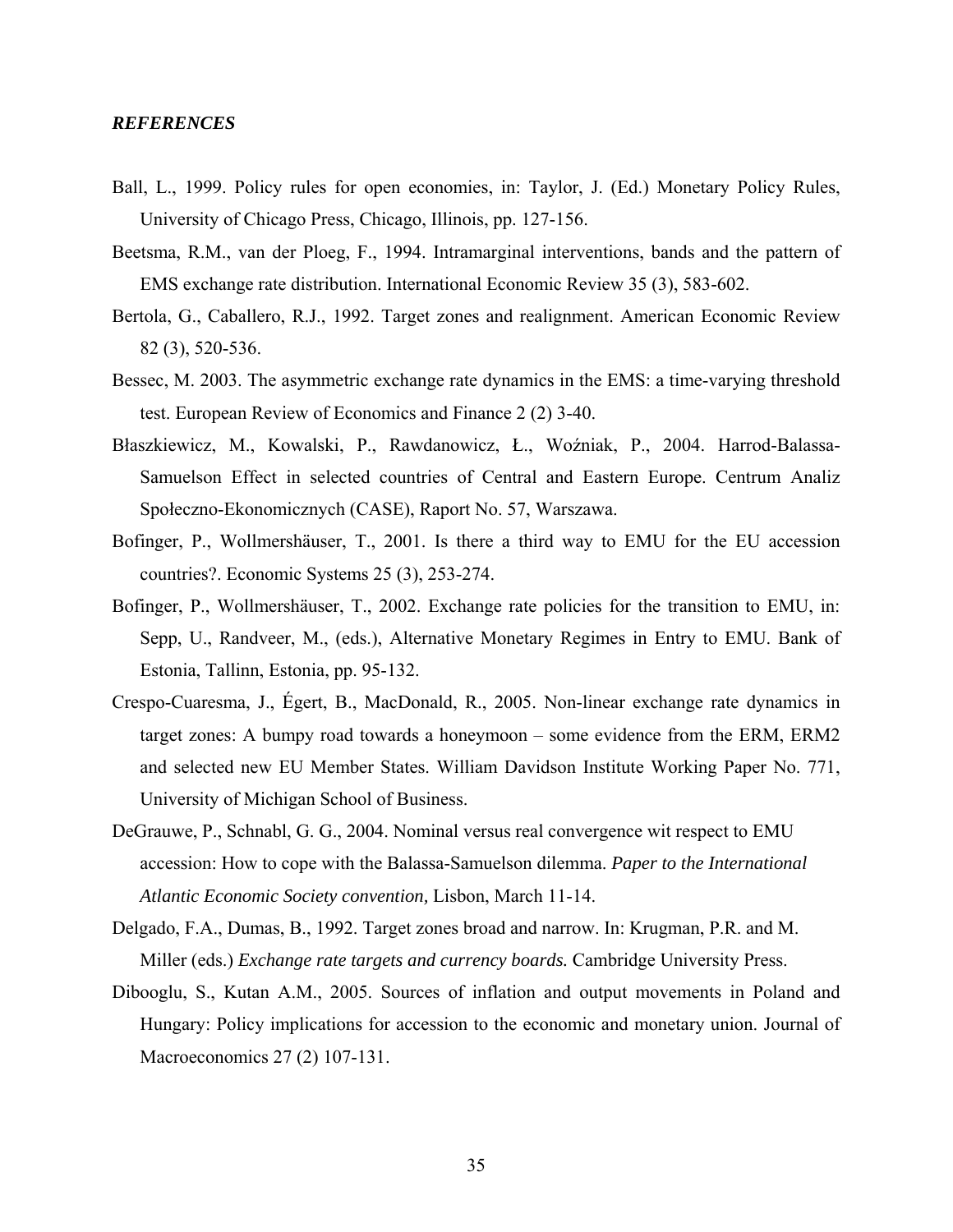- Domaç, I., Mendoza A., 2004. Is there room for foreign exchange market interventions under inflation targeting framework?: Evidence from Mexico and Turkey. World Bank Policy Research Working Paper No. 3288.
- Eichengreen, B. L. 2005. Can emerging markets float?: Should they inflation target? In: Driver, Rebecca L., Peter J. N. Sinclair and Christoph Thoenissen (eds.) *Exchange rates, capital flows and policy.* Routledge Publ. Co., London, pp. 10-38.
- Égert, B., I. Drine, K. Lommatzsch and C. Rault. 2003. The Balassa-Samuelson effect in Central and Eastern Europe: Myth or reality?. Journal of Comparative Economics 31(3), 552-572.
- Engle, R. F., Ng V.K., 1993. Measuring and testing the impact of news on volatility. Journal of Finance 48, pp. 1749-1778.
- European Central Bank, 2004a, The Monetary Policy of the ECB, Frankfurt, Germany.
- European Central Bank, 2004b, Convergence Report 2004, Frankfurt, Germany.
- Golinelli, R. Rovelli R.R., 2005. Monetary policy transmission, interest rate rules and inflation targeting in three transition countries. Journal of Banking and Finance 29 (1), 183-201.
- Haldane, A.G., 1997. Some issues in inflation targeting. Bank of England, London, U.K.
- Holtemöller, O., 2003. Uncovered interest rate parity and analysis of monetary convergence of potential EMU accession countries. Humboldt University Berlin – Discussion Paper of Interdisciplinary Research Project No. 373.
- Hunt, B., 1999. Inter-forecast monetary policy implementation: fixed-instruments versus MCIbased strategies. Reserve Bank of New Zealand Discussion Paper No. G99/1.
- Jonas, J., 2004. Euro adoption and Maastricht criteria: Rules or discretion?. University of Bonn-Center for European Integration Studies (ZEI): *Working Paper B14/2004*.
- Jonas, J., Mishkin F.S., 2003. Inflation targeting in transition economies: Experience and prospects. NBER *Working Paper,* No. 9667.
- Kenen, P., Meade, E.E., 2003. EU accession and euro: Close together or far apart?. Institute for International Economics: International Policy Briefs No. PB03-9.
- Kočenda, Evžen, Ali M. Kutan and Taner M. Yigit (2005). Pilgrims to eurozone: how far, how fast. mimeo.
- Krugman, P.R., 1991. Target zones and exchange rate dynamics. Quarterly Journal of Economics 106 (3), 669-682.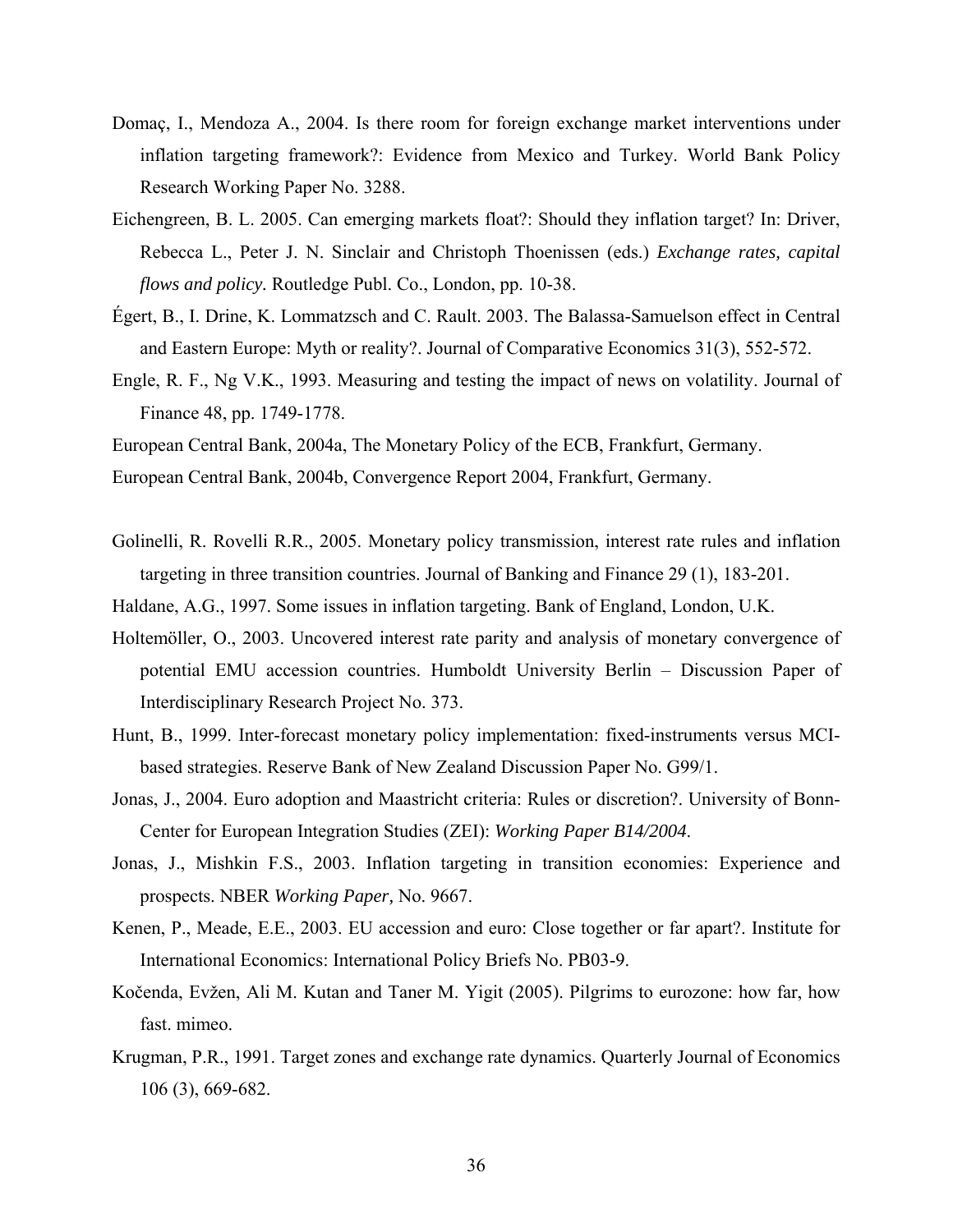- Kubelec, C., 2004. FOREX trading strategies and the efficiency of sterilized intervention. University of Warwick – Department of Economics, mimeo.
- Kutan, A., M., Yigit, T.M., 2002. Nominal and real stochastic convergence within the transition economies and to the European Union: evidence from panel data. University of Bonn-Center for European Integration Studies (ZEI): Working Paper B21/2002.
- Natalucci, F. M., Ravenna F., 2002. The road to adopting the euro: monetary policy and exchange rate regimes in EU candidate countries, Board of Governors of the U.S. Federal Reserve System, International Finance Discussion Papers: 741.
- Neely, C.J., 2004. The case for foreign exchange market intervention: the government as a longterm speculator. Federal Reserve Bank of St. Louis: *Working Paper 2004-031A.*
- Orlowski, L.T., 2003. Monetary convergence and risk premiums in the EU accession countries. Open Economies Review 14 (3), 251-267.
- Orlowski, L.T., 2004a. Money rules for monetary convergence to the euro. Journal of Policy Modeling, 26 (7), 817-837.
- Orlowski, L.T., 2004b. Exchange rate risk and convergence to the euro. University of Bonn-Center for European Integration Studies (ZEI): *Working Paper B25/2004*.
- Orlowski, L.T., 2005a. Monetary convergence of the EU accession countries to the eurozone: A theoretical framework and policy implications. Journal of Banking and Finance 29 (1), 203- 225.
- Orlowski, L.T., 2005b. Targeting relative inflation forecast as monetary policy framework for adopting the euro. William Davidson Institute Working Paper No. 754, University of Michigan School of Business.
- Orlowski, L.T., Lommatzsch, K., 2005. Bond yield compression in the countries converging to the euro. William Davidson Institute Working Paper No. …, University of Michigan School of Business.
- Schadler, Susan, 2004. European macroeconomic challenges and EU enlargement. Paper to the 17 Symposium Moneda y Credito, Madrid, November 18-19.
- Svensson, Lars E.O. and Michael Woodford, 2000. Indicator variables for optimal policy. NBER Working Paper No. 7953.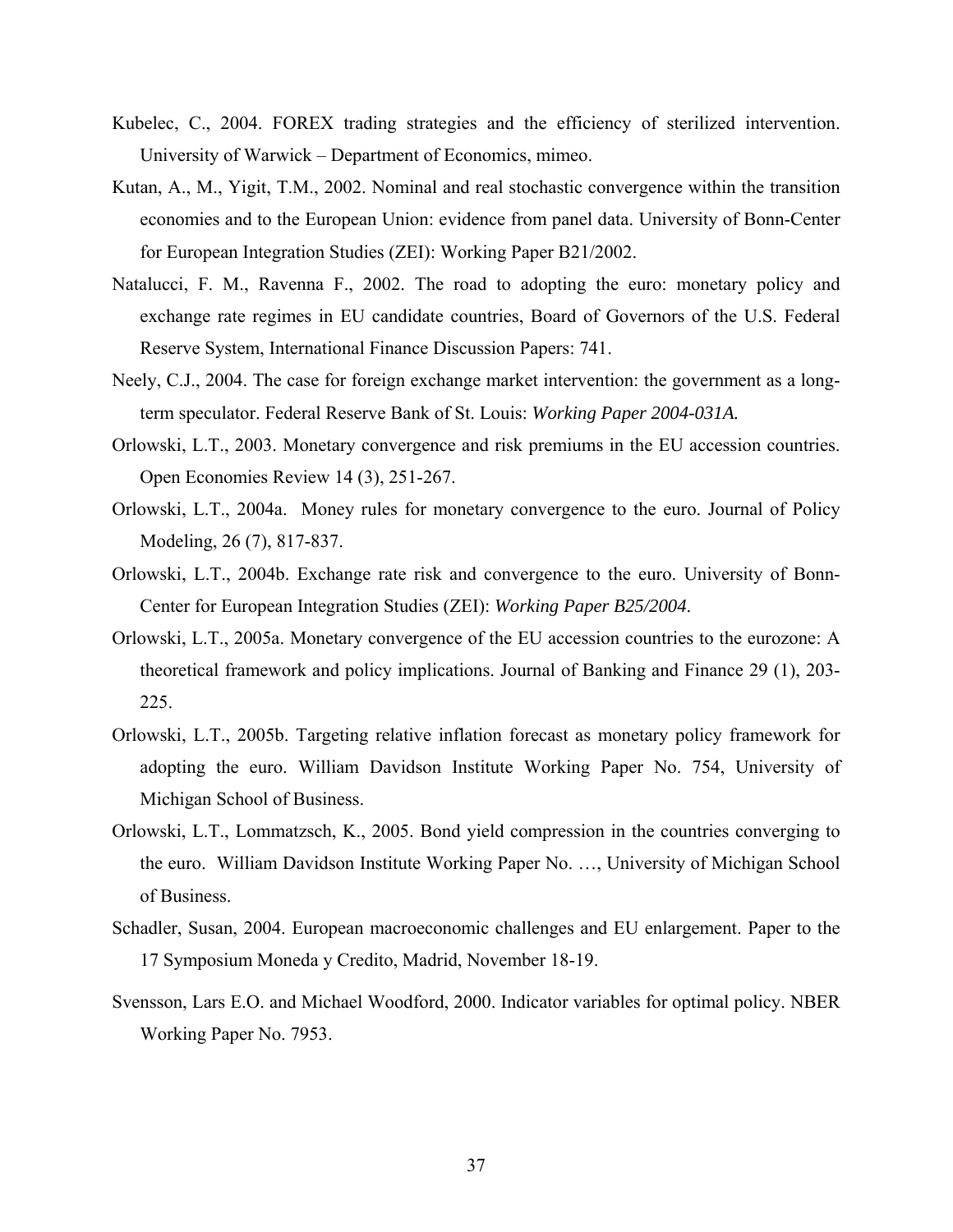- Svensson, Lars E.O., 2003. What is wrong with Taylor Rules? Using judgment in monetary policy through targeting rules. Journal of Economic Literature, 41 (2), pp. 426-477.
- Szapáry, G., 2000. Maastricht and the choice of exchange rate regime in transition countries during the run-up to EMU. National Bank of Hungary: *Working Paper 2000/7*, October.
- Taylor, J.B., 2000. Inflation targeting and monetary policy rules: Experience and research. Paper to the  $12<sup>th</sup>$  Meeting of Latin American Network of Central Banks and Finance Ministers – Inter-American Development Bank, May 12.
- Taylor, M., 2004. Is official exchange rate intervention ineffective? Economica 71 (1), pp. 1-11.
- Tristani, O., 1994. Variable probability of realignment in a target zone. Scandinavian Journal of Economics 96 (1), 1-14.
- Us, V. 2004. Monetary transmission mechanism in Turkey under the Monetary Conditions Index: an alternative policy rule. Applied Economics 36 (9), 967-976.
- Walsh, Carl E., 2003. Implications of a changing economic structure for the strategy of monetary policy. In: The Federal Reserve Bank of Kansas City, *Monetary policy and uncertainty: adapting to a changing economy.* A Jackson Hole, Wyoming, Symposium sponsored by The Federal Reserve Bank of Kansas City, pp. 297-348.